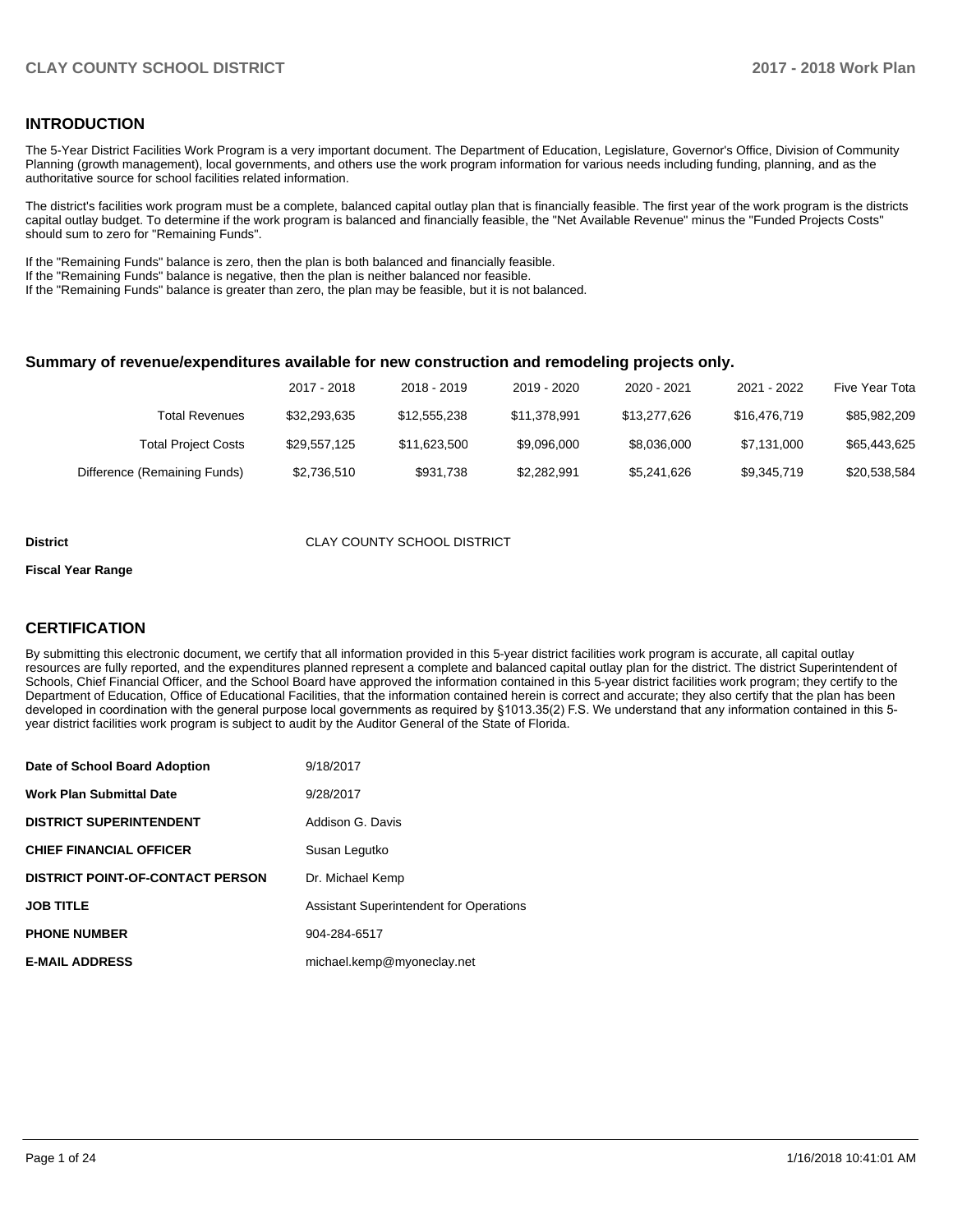# **Expenditures**

## **Expenditure for Maintenance, Repair and Renovation from 1.50-Mills and PECO**

Annually, prior to the adoption of the district school budget, each school board must prepare a tentative district facilities work program that includes a schedule of major repair and renovation projects necessary to maintain the educational and ancillary facilities of the district.

| Item                                                                                                                                                                                                                                                                                                                                                                                                                                                                                                                                                                                                                                                                                                                                                                                                                                                                                                                                                                                                                                                                                                                                                                                                                                                                                                                                                                                                                  |                                                                                                                                                                                                                                                                                                                                                                                                                                                                                                                                                                                                                                                                                                                                                                                                                                                                                                                                                                                                                                                                                                                                                                                                                                                                                                                        | 2017 - 2018<br><b>Actual Budget</b> | 2018 - 2019<br>Projected | 2019 - 2020<br>Projected | 2020 - 2021<br>Projected | 2021 - 2022<br>Projected | <b>Total</b> |  |
|-----------------------------------------------------------------------------------------------------------------------------------------------------------------------------------------------------------------------------------------------------------------------------------------------------------------------------------------------------------------------------------------------------------------------------------------------------------------------------------------------------------------------------------------------------------------------------------------------------------------------------------------------------------------------------------------------------------------------------------------------------------------------------------------------------------------------------------------------------------------------------------------------------------------------------------------------------------------------------------------------------------------------------------------------------------------------------------------------------------------------------------------------------------------------------------------------------------------------------------------------------------------------------------------------------------------------------------------------------------------------------------------------------------------------|------------------------------------------------------------------------------------------------------------------------------------------------------------------------------------------------------------------------------------------------------------------------------------------------------------------------------------------------------------------------------------------------------------------------------------------------------------------------------------------------------------------------------------------------------------------------------------------------------------------------------------------------------------------------------------------------------------------------------------------------------------------------------------------------------------------------------------------------------------------------------------------------------------------------------------------------------------------------------------------------------------------------------------------------------------------------------------------------------------------------------------------------------------------------------------------------------------------------------------------------------------------------------------------------------------------------|-------------------------------------|--------------------------|--------------------------|--------------------------|--------------------------|--------------|--|
| <b>HVAC</b>                                                                                                                                                                                                                                                                                                                                                                                                                                                                                                                                                                                                                                                                                                                                                                                                                                                                                                                                                                                                                                                                                                                                                                                                                                                                                                                                                                                                           |                                                                                                                                                                                                                                                                                                                                                                                                                                                                                                                                                                                                                                                                                                                                                                                                                                                                                                                                                                                                                                                                                                                                                                                                                                                                                                                        | \$434.168                           | \$200.273                | \$192.827                | \$319.017                | \$135.152                | \$1,281,437  |  |
| ADMINISTRATIVE OFFICES ORANGE PARK ANNEX, ARGYLE ELEMENTARY, CHARLES E BENNETT ELEMENTARY, CLAY HIGH<br>Locations:<br>SCHOOL, CLAY HILL ELEMENTARY, CLAY SUPERINTENDENT'S OFFICE, COPPERGATE ELEMENTARY, DOCTORS INLET<br>ELEMENTARY, FLEMING ISLAND ELEMENTARY, FLEMING ISLAND SENIOR HIGH, FOOD SERVICES STORAGE, GREEN COVE<br>SPRINGS JUNIOR HIGH, GROVE PARK ELEMENTARY, HARRIS C LONG ADMINISTRATION, J L WILKINSON ELEMENTARY, JACK L<br>WILKINSON JUNIOR HIGH, KEYSTONE HEIGHTS ELEMENTARY, KEYSTONE HEIGHTS JUNIOR/SENIOR HIGH, KEYSTONE<br>TRANSPORTATION. LAKE ASBURY ELEMENTARY. LAKE ASBURY JUNIOR HIGH. LAKESIDE ELEMENTARY. LAKESIDE JUNIOR HIGH.<br>MCRAE ELEMENTARY, MIDDLEBURG ELEMENTARY, MIDDLEBURG SENIOR HIGH, MIDDLEBURG TRANSPORTATION, MONTCLAIR<br>ELEMENTARY, OAKLEAF HIGH SCHOOL, OAKLEAF SCHOOL, OAKLEAF VILLAGE ELEMENTARY, ORANGE PARK ELEMENTARY,<br>ORANGE PARK JUNIOR HIGH, ORANGE PARK SENIOR HIGH, PLANTATION OAKS ELEMENTARY, R C BANNERMAN LEARNING<br>RESOURCE CENTER, RIDEOUT ELEMENTARY, RIDGEVIEW ELEMENTARY, RIDGEVIEW SENIOR HIGH, ROBERT M PATERSON<br>ELEMENTARY, S BRYAN JENNINGS ELEMENTARY, SCHOOL BUS GARAGE, SHADOWLAWN ELEMENTARY, SUPPORT SERVICES AG<br>LOT, SUPPORT SERVICES CENTER, SWIMMING PEN CREEK ELEMENTARY, THUNDERBOLT ELEMENTARY, TYNES ELEMENTARY, W<br>CHERRY ELEMENTARY<br>\$125,000<br>\$20,000<br>\$50,000<br>\$50,000<br>\$50,000<br>\$295,000 |                                                                                                                                                                                                                                                                                                                                                                                                                                                                                                                                                                                                                                                                                                                                                                                                                                                                                                                                                                                                                                                                                                                                                                                                                                                                                                                        |                                     |                          |                          |                          |                          |              |  |
| Flooring                                                                                                                                                                                                                                                                                                                                                                                                                                                                                                                                                                                                                                                                                                                                                                                                                                                                                                                                                                                                                                                                                                                                                                                                                                                                                                                                                                                                              |                                                                                                                                                                                                                                                                                                                                                                                                                                                                                                                                                                                                                                                                                                                                                                                                                                                                                                                                                                                                                                                                                                                                                                                                                                                                                                                        |                                     |                          |                          |                          |                          |              |  |
| <b>CHERRY ELEMENTARY</b>                                                                                                                                                                                                                                                                                                                                                                                                                                                                                                                                                                                                                                                                                                                                                                                                                                                                                                                                                                                                                                                                                                                                                                                                                                                                                                                                                                                              | ADMINISTRATIVE OFFICES ORANGE PARK ANNEX, ARGYLE ELEMENTARY, CHARLES E BENNETT ELEMENTARY, CLAY HIGH<br>Locations:<br>SCHOOL, CLAY HILL ELEMENTARY, CLAY SUPERINTENDENT'S OFFICE, COPPERGATE ELEMENTARY, DOCTORS INLET<br>ELEMENTARY, FLEMING ISLAND ELEMENTARY, FLEMING ISLAND SENIOR HIGH, FOOD SERVICES STORAGE, GREEN COVE<br>SPRINGS JUNIOR HIGH, GROVE PARK ELEMENTARY, HARRIS C LONG ADMINISTRATION, J L WILKINSON ELEMENTARY, JACK L<br>WILKINSON JUNIOR HIGH, KEYSTONE HEIGHTS ELEMENTARY, KEYSTONE HEIGHTS JUNIOR/SENIOR HIGH, KEYSTONE<br>TRANSPORTATION, LAKE ASBURY ELEMENTARY, LAKE ASBURY JUNIOR HIGH, LAKESIDE ELEMENTARY, LAKESIDE JUNIOR HIGH,<br>MCRAE ELEMENTARY, MIDDLEBURG ELEMENTARY, MIDDLEBURG SENIOR HIGH, MIDDLEBURG TRANSPORTATION, MONTCLAIR<br>ELEMENTARY, OAKLEAF HIGH SCHOOL, OAKLEAF SCHOOL, OAKLEAF VILLAGE ELEMENTARY, ORANGE PARK ELEMENTARY,<br>ORANGE PARK JUNIOR HIGH, ORANGE PARK SENIOR HIGH, PLANTATION OAKS ELEMENTARY, R C BANNERMAN LEARNING<br>RESOURCE CENTER, RIDEOUT ELEMENTARY, RIDGEVIEW ELEMENTARY, RIDGEVIEW SENIOR HIGH, ROBERT M PATERSON<br>ELEMENTARY, S BRYAN JENNINGS ELEMENTARY, SCHOOL BUS GARAGE, SHADOWLAWN ELEMENTARY, SUPPORT SERVICES AG<br>LOT, SUPPORT SERVICES CENTER, SWIMMING PEN CREEK ELEMENTARY, THUNDERBOLT ELEMENTARY, TYNES ELEMENTARY, W |                                     |                          |                          |                          |                          |              |  |
| Roofing                                                                                                                                                                                                                                                                                                                                                                                                                                                                                                                                                                                                                                                                                                                                                                                                                                                                                                                                                                                                                                                                                                                                                                                                                                                                                                                                                                                                               |                                                                                                                                                                                                                                                                                                                                                                                                                                                                                                                                                                                                                                                                                                                                                                                                                                                                                                                                                                                                                                                                                                                                                                                                                                                                                                                        | \$10,000                            | \$20,000                 | \$1,000                  | \$20,000                 | \$20,000                 | \$71,000     |  |
| Locations:<br>ADMINISTRATIVE OFFICES ORANGE PARK ANNEX, ARGYLE ELEMENTARY, CHARLES E BENNETT ELEMENTARY, CLAY HIGH<br>SCHOOL, CLAY HILL ELEMENTARY, CLAY SUPERINTENDENT'S OFFICE, COPPERGATE ELEMENTARY, DOCTORS INLET<br>WILKINSON JUNIOR HIGH, KEYSTONE HEIGHTS ELEMENTARY, KEYSTONE HEIGHTS JUNIOR/SENIOR HIGH, KEYSTONE<br>MCRAE ELEMENTARY, MIDDLEBURG ELEMENTARY, MIDDLEBURG SENIOR HIGH, MIDDLEBURG TRANSPORTATION, MONTCLAIR<br>ELEMENTARY, S BRYAN JENNINGS ELEMENTARY, SCHOOL BUS GARAGE, SHADOWLAWN ELEMENTARY, SUPPORT SERVICES AG<br><b>CHERRY ELEMENTARY</b>                                                                                                                                                                                                                                                                                                                                                                                                                                                                                                                                                                                                                                                                                                                                                                                                                                            | ELEMENTARY, FLEMING ISLAND ELEMENTARY, FLEMING ISLAND SENIOR HIGH, FOOD SERVICES STORAGE, GREEN COVE<br>SPRINGS JUNIOR HIGH, GROVE PARK ELEMENTARY, HARRIS C LONG ADMINISTRATION, J L WILKINSON ELEMENTARY, JACK L<br>TRANSPORTATION, LAKE ASBURY ELEMENTARY, LAKE ASBURY JUNIOR HIGH, LAKESIDE ELEMENTARY, LAKESIDE JUNIOR HIGH,<br>ELEMENTARY, OAKLEAF HIGH SCHOOL, OAKLEAF SCHOOL, OAKLEAF VILLAGE ELEMENTARY, ORANGE PARK ELEMENTARY,<br>ORANGE PARK JUNIOR HIGH, ORANGE PARK SENIOR HIGH, PLANTATION OAKS ELEMENTARY, R C BANNERMAN LEARNING<br>RESOURCE CENTER, RIDEOUT ELEMENTARY, RIDGEVIEW ELEMENTARY, RIDGEVIEW SENIOR HIGH, ROBERT M PATERSON<br>LOT, SUPPORT SERVICES CENTER, SWIMMING PEN CREEK ELEMENTARY, THUNDERBOLT ELEMENTARY, TYNES ELEMENTARY, W                                                                                                                                                                                                                                                                                                                                                                                                                                                                                                                                                   |                                     |                          |                          |                          |                          |              |  |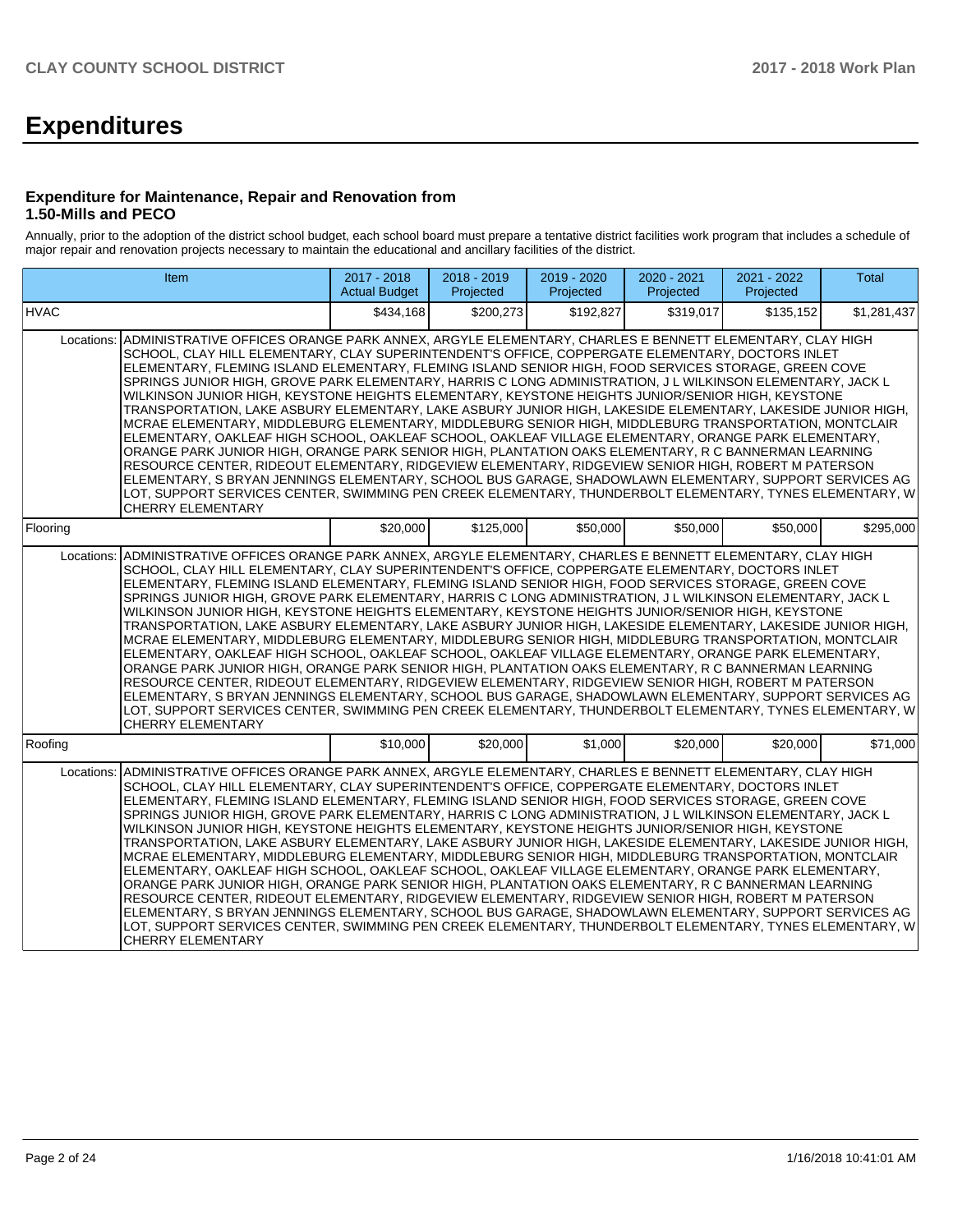| Safety to Life |                                                                                                                                                                                                                                                                                                                                                                                                                                                                                                                                                                                                                                                                                                                                                                                                                                                                                                                                                                                                                                                                                                                                                                                                                                                                                                                                                 | \$86,484 | \$86,485 | \$86,485 | \$86,485 | \$86,485 | \$432,424 |
|----------------|-------------------------------------------------------------------------------------------------------------------------------------------------------------------------------------------------------------------------------------------------------------------------------------------------------------------------------------------------------------------------------------------------------------------------------------------------------------------------------------------------------------------------------------------------------------------------------------------------------------------------------------------------------------------------------------------------------------------------------------------------------------------------------------------------------------------------------------------------------------------------------------------------------------------------------------------------------------------------------------------------------------------------------------------------------------------------------------------------------------------------------------------------------------------------------------------------------------------------------------------------------------------------------------------------------------------------------------------------|----------|----------|----------|----------|----------|-----------|
| Locations:     | ADMINISTRATIVE OFFICES ORANGE PARK ANNEX, ARGYLE ELEMENTARY, CHARLES E BENNETT ELEMENTARY, CLAY HIGH<br>SCHOOL, CLAY HILL ELEMENTARY, CLAY SUPERINTENDENT'S OFFICE, COPPERGATE ELEMENTARY, DOCTORS INLET<br>ELEMENTARY, FLEMING ISLAND ELEMENTARY, FLEMING ISLAND SENIOR HIGH, FOOD SERVICES STORAGE, GREEN COVE<br>SPRINGS JUNIOR HIGH, GROVE PARK ELEMENTARY, HARRIS C LONG ADMINISTRATION, J L WILKINSON ELEMENTARY, JACK L<br>WILKINSON JUNIOR HIGH, KEYSTONE HEIGHTS ELEMENTARY, KEYSTONE HEIGHTS JUNIOR/SENIOR HIGH, KEYSTONE<br>TRANSPORTATION, LAKE ASBURY ELEMENTARY, LAKE ASBURY JUNIOR HIGH, LAKESIDE ELEMENTARY, LAKESIDE JUNIOR HIGH,<br>MCRAE ELEMENTARY, MIDDLEBURG ELEMENTARY, MIDDLEBURG SENIOR HIGH, MIDDLEBURG TRANSPORTATION, MONTCLAIR<br>ELEMENTARY, OAKLEAF HIGH SCHOOL, OAKLEAF SCHOOL, OAKLEAF VILLAGE ELEMENTARY, ORANGE PARK ELEMENTARY,<br>ORANGE PARK JUNIOR HIGH, ORANGE PARK SENIOR HIGH, PLANTATION OAKS ELEMENTARY, R C BANNERMAN LEARNING<br>RESOURCE CENTER, RIDEOUT ELEMENTARY, RIDGEVIEW ELEMENTARY, RIDGEVIEW SENIOR HIGH, ROBERT M PATERSON<br>ELEMENTARY, S BRYAN JENNINGS ELEMENTARY, SCHOOL BUS GARAGE, SHADOWLAWN ELEMENTARY, SUPPORT SERVICES AG<br>LOT, SUPPORT SERVICES CENTER, SWIMMING PEN CREEK ELEMENTARY, THUNDERBOLT ELEMENTARY, TYNES ELEMENTARY, W<br><b>CHERRY ELEMENTARY</b>            |          |          |          |          |          |           |
| Fencing        |                                                                                                                                                                                                                                                                                                                                                                                                                                                                                                                                                                                                                                                                                                                                                                                                                                                                                                                                                                                                                                                                                                                                                                                                                                                                                                                                                 | \$10,000 | \$10,000 | \$10,000 | \$5.000  | \$10,000 | \$45,000  |
| Locations:     | ADMINISTRATIVE OFFICES ORANGE PARK ANNEX, ARGYLE ELEMENTARY, CHARLES E BENNETT ELEMENTARY, CLAY HIGH<br>SCHOOL, CLAY HILL ELEMENTARY, CLAY SUPERINTENDENT'S OFFICE, COPPERGATE ELEMENTARY, DOCTORS INLET<br>ELEMENTARY, FLEMING ISLAND ELEMENTARY, FLEMING ISLAND SENIOR HIGH, FOOD SERVICES STORAGE, GREEN COVE<br>SPRINGS JUNIOR HIGH, GROVE PARK ELEMENTARY, HARRIS C LONG ADMINISTRATION, J L WILKINSON ELEMENTARY, JACK L<br>WILKINSON JUNIOR HIGH, KEYSTONE HEIGHTS ELEMENTARY, KEYSTONE HEIGHTS JUNIOR/SENIOR HIGH, KEYSTONE<br>TRANSPORTATION, LAKE ASBURY ELEMENTARY, LAKE ASBURY JUNIOR HIGH, LAKESIDE ELEMENTARY, LAKESIDE JUNIOR HIGH,<br>MCRAE ELEMENTARY, MIDDLEBURG ELEMENTARY, MIDDLEBURG SENIOR HIGH, MIDDLEBURG TRANSPORTATION, MONTCLAIR<br>ELEMENTARY, OAKLEAF HIGH SCHOOL, OAKLEAF SCHOOL, OAKLEAF VILLAGE ELEMENTARY, ORANGE PARK ELEMENTARY,<br>ORANGE PARK JUNIOR HIGH, ORANGE PARK SENIOR HIGH, PLANTATION OAKS ELEMENTARY, R C BANNERMAN LEARNING<br>RESOURCE CENTER, RIDEOUT ELEMENTARY, RIDGEVIEW ELEMENTARY, RIDGEVIEW SENIOR HIGH, ROBERT M PATERSON<br>ELEMENTARY, S BRYAN JENNINGS ELEMENTARY, SCHOOL BUS GARAGE, SHADOWLAWN ELEMENTARY, SUPPORT SERVICES AG<br>LOT, SUPPORT SERVICES CENTER, SWIMMING PEN CREEK ELEMENTARY, THUNDERBOLT ELEMENTARY, TYNES ELEMENTARY, W<br><b>CHERRY ELEMENTARY</b>            |          |          |          |          |          |           |
| Parking        |                                                                                                                                                                                                                                                                                                                                                                                                                                                                                                                                                                                                                                                                                                                                                                                                                                                                                                                                                                                                                                                                                                                                                                                                                                                                                                                                                 | \$10,000 | \$10,000 | \$5,500  | \$5,000  | \$20,000 | \$50,500  |
| Locations:     | ADMINISTRATIVE OFFICES ORANGE PARK ANNEX, ARGYLE ELEMENTARY, CHARLES E BENNETT ELEMENTARY, CLAY HIGH<br>SCHOOL, CLAY HILL ELEMENTARY, CLAY SUPERINTENDENT'S OFFICE, COPPERGATE ELEMENTARY, DOCTORS INLET<br>ELEMENTARY, FLEMING ISLAND ELEMENTARY, FLEMING ISLAND SENIOR HIGH, FOOD SERVICES STORAGE, GREEN COVE<br>SPRINGS JUNIOR HIGH, GROVE PARK ELEMENTARY, HARRIS C LONG ADMINISTRATION, J L WILKINSON ELEMENTARY, JACK L<br>WILKINSON JUNIOR HIGH, KEYSTONE HEIGHTS ELEMENTARY, KEYSTONE HEIGHTS JUNIOR/SENIOR HIGH, KEYSTONE<br>TRANSPORTATION, LAKE ASBURY ELEMENTARY, LAKE ASBURY JUNIOR HIGH, LAKESIDE ELEMENTARY, LAKESIDE JUNIOR HIGH,<br>MCRAE ELEMENTARY, MIDDLEBURG ELEMENTARY, MIDDLEBURG SENIOR HIGH, MIDDLEBURG TRANSPORTATION, MONTCLAIR<br>ELEMENTARY, OAKLEAF HIGH SCHOOL, OAKLEAF SCHOOL, OAKLEAF VILLAGE ELEMENTARY, ORANGE PARK ELEMENTARY,<br>ORANGE PARK JUNIOR HIGH, ORANGE PARK SENIOR HIGH, PLANTATION OAKS ELEMENTARY, R C BANNERMAN LEARNING<br>RESOURCE CENTER, RIDEOUT ELEMENTARY, RIDGEVIEW ELEMENTARY, RIDGEVIEW SENIOR HIGH, ROBERT M PATERSON<br>ELEMENTARY, S BRYAN JENNINGS ELEMENTARY, SCHOOL BUS GARAGE, SHADOWLAWN ELEMENTARY, SUPPORT SERVICES AG<br>LOT, SUPPORT SERVICES CENTER, SWIMMING PEN CREEK ELEMENTARY, THUNDERBOLT ELEMENTARY, TYNES ELEMENTARY, W<br><b>CHERRY ELEMENTARY</b>            |          |          |          |          |          |           |
| Electrical     |                                                                                                                                                                                                                                                                                                                                                                                                                                                                                                                                                                                                                                                                                                                                                                                                                                                                                                                                                                                                                                                                                                                                                                                                                                                                                                                                                 | \$10,000 | \$5,000  | \$12,000 | \$5,000  | \$20,000 | \$52,000  |
|                | Locations: ADMINISTRATIVE OFFICES ORANGE PARK ANNEX, ARGYLE ELEMENTARY, CHARLES E BENNETT ELEMENTARY, CLAY HIGH<br>SCHOOL, CLAY HILL ELEMENTARY, CLAY SUPERINTENDENT'S OFFICE, COPPERGATE ELEMENTARY, DOCTORS INLET<br>ELEMENTARY, FLEMING ISLAND ELEMENTARY, FLEMING ISLAND SENIOR HIGH, FOOD SERVICES STORAGE, GREEN COVE<br>SPRINGS JUNIOR HIGH, GROVE PARK ELEMENTARY, HARRIS C LONG ADMINISTRATION, J L WILKINSON ELEMENTARY, JACK L<br>WILKINSON JUNIOR HIGH, KEYSTONE HEIGHTS ELEMENTARY, KEYSTONE HEIGHTS JUNIOR/SENIOR HIGH, KEYSTONE<br>TRANSPORTATION, LAKE ASBURY ELEMENTARY, LAKE ASBURY JUNIOR HIGH, LAKESIDE ELEMENTARY, LAKESIDE JUNIOR HIGH,<br>MCRAE ELEMENTARY, MIDDLEBURG ELEMENTARY, MIDDLEBURG SENIOR HIGH, MIDDLEBURG TRANSPORTATION, MONTCLAIR<br>ELEMENTARY, OAKLEAF HIGH SCHOOL, OAKLEAF SCHOOL, OAKLEAF VILLAGE ELEMENTARY, ORANGE PARK ELEMENTARY,<br>ORANGE PARK JUNIOR HIGH, ORANGE PARK SENIOR HIGH, PLANTATION OAKS ELEMENTARY, R C BANNERMAN LEARNING<br>RESOURCE CENTER, RIDEOUT ELEMENTARY, RIDGEVIEW ELEMENTARY, RIDGEVIEW SENIOR HIGH, ROBERT M PATERSON<br>ELEMENTARY, S BRYAN JENNINGS ELEMENTARY, SCHOOL BUS GARAGE, SHADOWLAWN ELEMENTARY, SUPPORT SERVICES AG<br>LOT, SUPPORT SERVICES CENTER, SWIMMING PEN CREEK ELEMENTARY, THUNDERBOLT ELEMENTARY, TYNES ELEMENTARY, W<br><b>CHERRY ELEMENTARY</b> |          |          |          |          |          |           |
| Fire Alarm     |                                                                                                                                                                                                                                                                                                                                                                                                                                                                                                                                                                                                                                                                                                                                                                                                                                                                                                                                                                                                                                                                                                                                                                                                                                                                                                                                                 | \$8,000  | \$16,000 | \$25,000 | \$8,000  | \$25,000 | \$82,000  |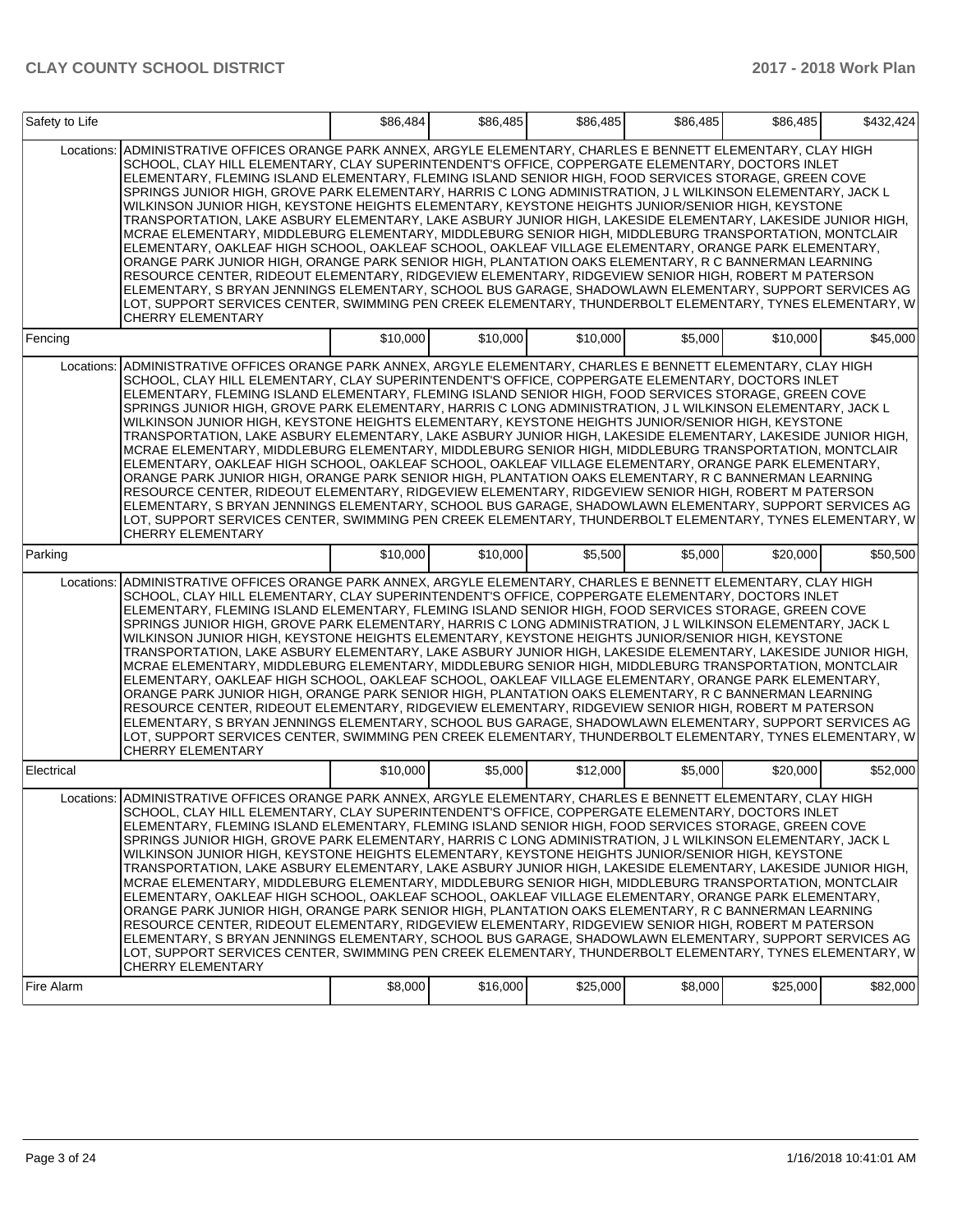| Locations: ADMINISTRATIVE OFFICES ORANGE PARK ANNEX, ARGYLE ELEMENTARY, CHARLES E BENNETT ELEMENTARY, CLAY HIGH<br>SCHOOL, CLAY HILL ELEMENTARY, CLAY SUPERINTENDENT'S OFFICE, COPPERGATE ELEMENTARY, DOCTORS INLET<br>ELEMENTARY, FLEMING ISLAND ELEMENTARY, FLEMING ISLAND SENIOR HIGH, FOOD SERVICES STORAGE, GREEN COVE<br>SPRINGS JUNIOR HIGH, GROVE PARK ELEMENTARY, HARRIS C LONG ADMINISTRATION, J L WILKINSON ELEMENTARY, JACK L<br>WILKINSON JUNIOR HIGH, KEYSTONE HEIGHTS ELEMENTARY, KEYSTONE HEIGHTS JUNIOR/SENIOR HIGH, KEYSTONE<br>TRANSPORTATION, LAKE ASBURY ELEMENTARY, LAKE ASBURY JUNIOR HIGH, LAKESIDE ELEMENTARY, LAKESIDE JUNIOR HIGH,<br>MCRAE ELEMENTARY, MIDDLEBURG ELEMENTARY, MIDDLEBURG SENIOR HIGH, MIDDLEBURG TRANSPORTATION, MONTCLAIR<br>ELEMENTARY, OAKLEAF HIGH SCHOOL, OAKLEAF SCHOOL, OAKLEAF VILLAGE ELEMENTARY, ORANGE PARK ELEMENTARY,<br>ORANGE PARK JUNIOR HIGH, ORANGE PARK SENIOR HIGH, PLANTATION OAKS ELEMENTARY, R C BANNERMAN LEARNING<br>RESOURCE CENTER, RIDEOUT ELEMENTARY, RIDGEVIEW ELEMENTARY, RIDGEVIEW SENIOR HIGH, ROBERT M PATERSON<br>ELEMENTARY, S BRYAN JENNINGS ELEMENTARY, SCHOOL BUS GARAGE, SHADOWLAWN ELEMENTARY, SUPPORT SERVICES AG<br>LOT, SUPPORT SERVICES CENTER, SWIMMING PEN CREEK ELEMENTARY, THUNDERBOLT ELEMENTARY, TYNES ELEMENTARY, W<br><b>CHERRY ELEMENTARY</b>    |           |           |           |           |           |             |
|----------------------------------------------------------------------------------------------------------------------------------------------------------------------------------------------------------------------------------------------------------------------------------------------------------------------------------------------------------------------------------------------------------------------------------------------------------------------------------------------------------------------------------------------------------------------------------------------------------------------------------------------------------------------------------------------------------------------------------------------------------------------------------------------------------------------------------------------------------------------------------------------------------------------------------------------------------------------------------------------------------------------------------------------------------------------------------------------------------------------------------------------------------------------------------------------------------------------------------------------------------------------------------------------------------------------------------------------------|-----------|-----------|-----------|-----------|-----------|-------------|
| Telephone/Intercom System                                                                                                                                                                                                                                                                                                                                                                                                                                                                                                                                                                                                                                                                                                                                                                                                                                                                                                                                                                                                                                                                                                                                                                                                                                                                                                                          | \$8,000   | \$16,000  | \$25,000  | \$8,000   | \$25,000  | \$82,000    |
| ADMINISTRATIVE OFFICES ORANGE PARK ANNEX, ARGYLE ELEMENTARY, CHARLES E BENNETT ELEMENTARY, CLAY HIGH<br>Locations:<br>SCHOOL, CLAY HILL ELEMENTARY, CLAY SUPERINTENDENT'S OFFICE, COPPERGATE ELEMENTARY, DOCTORS INLET<br>ELEMENTARY, FLEMING ISLAND ELEMENTARY, FLEMING ISLAND SENIOR HIGH, FOOD SERVICES STORAGE, GREEN COVE<br>SPRINGS JUNIOR HIGH, GROVE PARK ELEMENTARY, HARRIS C LONG ADMINISTRATION, J L WILKINSON ELEMENTARY, JACK L<br>WILKINSON JUNIOR HIGH, KEYSTONE HEIGHTS ELEMENTARY, KEYSTONE HEIGHTS JUNIOR/SENIOR HIGH, KEYSTONE<br>TRANSPORTATION, LAKE ASBURY ELEMENTARY, LAKE ASBURY JUNIOR HIGH, LAKESIDE ELEMENTARY, LAKESIDE JUNIOR HIGH,<br>MCRAE ELEMENTARY. MIDDLEBURG ELEMENTARY. MIDDLEBURG SENIOR HIGH. MIDDLEBURG TRANSPORTATION. MONTCLAIR<br>ELEMENTARY, OAKLEAF HIGH SCHOOL, OAKLEAF SCHOOL, OAKLEAF VILLAGE ELEMENTARY, ORANGE PARK ELEMENTARY,<br>ORANGE PARK JUNIOR HIGH, ORANGE PARK SENIOR HIGH, PLANTATION OAKS ELEMENTARY, R C BANNERMAN LEARNING<br>RESOURCE CENTER, RIDEOUT ELEMENTARY, RIDGEVIEW ELEMENTARY, RIDGEVIEW SENIOR HIGH, ROBERT M PATERSON<br>ELEMENTARY, S BRYAN JENNINGS ELEMENTARY, SCHOOL BUS GARAGE, SHADOWLAWN ELEMENTARY, SUPPORT SERVICES AG<br>LOT, SUPPORT SERVICES CENTER, SWIMMING PEN CREEK ELEMENTARY, THUNDERBOLT ELEMENTARY, TYNES ELEMENTARY, W<br><b>CHERRY ELEMENTARY</b> |           |           |           |           |           |             |
| <b>Closed Circuit Television</b>                                                                                                                                                                                                                                                                                                                                                                                                                                                                                                                                                                                                                                                                                                                                                                                                                                                                                                                                                                                                                                                                                                                                                                                                                                                                                                                   | \$9,000   | \$18,000  | \$25,000  | \$9,000   | \$25,000  | \$86,000    |
| Locations: ADMINISTRATIVE OFFICES ORANGE PARK ANNEX, ARGYLE ELEMENTARY, CHARLES E BENNETT ELEMENTARY, CLAY HIGH<br>SCHOOL, CLAY HILL ELEMENTARY, CLAY SUPERINTENDENT'S OFFICE, COPPERGATE ELEMENTARY, DOCTORS INLET<br>ELEMENTARY, FLEMING ISLAND ELEMENTARY, FLEMING ISLAND SENIOR HIGH, FOOD SERVICES STORAGE, GREEN COVE<br>SPRINGS JUNIOR HIGH, GROVE PARK ELEMENTARY, HARRIS C LONG ADMINISTRATION, J L WILKINSON ELEMENTARY, JACK L<br>WILKINSON JUNIOR HIGH, KEYSTONE HEIGHTS ELEMENTARY, KEYSTONE HEIGHTS JUNIOR/SENIOR HIGH, KEYSTONE<br>TRANSPORTATION, LAKE ASBURY ELEMENTARY, LAKE ASBURY JUNIOR HIGH, LAKESIDE ELEMENTARY, LAKESIDE JUNIOR HIGH,<br>MCRAE ELEMENTARY, MIDDLEBURG ELEMENTARY, MIDDLEBURG SENIOR HIGH, MIDDLEBURG TRANSPORTATION, MONTCLAIR<br>ELEMENTARY, OAKLEAF HIGH SCHOOL, OAKLEAF SCHOOL, OAKLEAF VILLAGE ELEMENTARY, ORANGE PARK ELEMENTARY,<br>ORANGE PARK JUNIOR HIGH, ORANGE PARK SENIOR HIGH, PLANTATION OAKS ELEMENTARY, R C BANNERMAN LEARNING<br>RESOURCE CENTER, RIDEOUT ELEMENTARY, RIDGEVIEW ELEMENTARY, RIDGEVIEW SENIOR HIGH, ROBERT M PATERSON<br>ELEMENTARY, S BRYAN JENNINGS ELEMENTARY, SCHOOL BUS GARAGE, SHADOWLAWN ELEMENTARY, SUPPORT SERVICES AG<br>LOT, SUPPORT SERVICES CENTER, SWIMMING PEN CREEK ELEMENTARY, THUNDERBOLT ELEMENTARY, TYNES ELEMENTARY, W<br>CHERRY ELEMENTARY           |           |           |           |           |           |             |
| Paint                                                                                                                                                                                                                                                                                                                                                                                                                                                                                                                                                                                                                                                                                                                                                                                                                                                                                                                                                                                                                                                                                                                                                                                                                                                                                                                                              | \$25,000  | \$10,000  | \$1,000   | \$20,000  | \$20,000  | \$76,000    |
| Locations: CHARLES E BENNETT ELEMENTARY, CLAY HIGH SCHOOL, GREEN COVE SPRINGS JUNIOR HIGH, GROVE PARK ELEMENTARY, JAC<br>L WILKINSON JUNIOR HIGH, MIDDLEBURG ELEMENTARY, MIDDLEBURG SENIOR HIGH, W E CHERRY ELEMENTARY                                                                                                                                                                                                                                                                                                                                                                                                                                                                                                                                                                                                                                                                                                                                                                                                                                                                                                                                                                                                                                                                                                                             |           |           |           |           |           |             |
| Maintenance/Repair                                                                                                                                                                                                                                                                                                                                                                                                                                                                                                                                                                                                                                                                                                                                                                                                                                                                                                                                                                                                                                                                                                                                                                                                                                                                                                                                 | \$110,202 | \$121,727 | \$296,873 | \$166,683 | \$110,350 | \$805,835   |
| ADMINISTRATIVE OFFICES ORANGE PARK ANNEX, ARGYLE ELEMENTARY, CHARLES E BENNETT ELEMENTARY, CLAY HIGH<br>Locations:<br>SCHOOL, CLAY HILL ELEMENTARY, CLAY SUPERINTENDENT'S OFFICE, COPPERGATE ELEMENTARY, DOCTORS INLET<br>ELEMENTARY, FLEMING ISLAND ELEMENTARY, FLEMING ISLAND SENIOR HIGH, FOOD SERVICES STORAGE, GREEN COVE<br>SPRINGS JUNIOR HIGH, GROVE PARK ELEMENTARY, HARRIS C LONG ADMINISTRATION, J L WILKINSON ELEMENTARY, JACK L<br>WILKINSON JUNIOR HIGH, KEYSTONE HEIGHTS ELEMENTARY, KEYSTONE HEIGHTS JUNIOR/SENIOR HIGH, KEYSTONE<br>TRANSPORTATION, LAKE ASBURY ELEMENTARY, LAKE ASBURY JUNIOR HIGH, LAKESIDE ELEMENTARY, LAKESIDE JUNIOR HIGH,<br>MCRAE ELEMENTARY, MIDDLEBURG ELEMENTARY, MIDDLEBURG SENIOR HIGH, MIDDLEBURG TRANSPORTATION, MONTCLAIR<br>ELEMENTARY, OAKLEAF HIGH SCHOOL, OAKLEAF SCHOOL, OAKLEAF VILLAGE ELEMENTARY, ORANGE PARK ELEMENTARY,<br>ORANGE PARK JUNIOR HIGH, ORANGE PARK SENIOR HIGH, PLANTATION OAKS ELEMENTARY, R C BANNERMAN LEARNING<br>RESOURCE CENTER, RIDEOUT ELEMENTARY, RIDGEVIEW ELEMENTARY, RIDGEVIEW SENIOR HIGH, ROBERT M PATERSON<br>ELEMENTARY, S BRYAN JENNINGS ELEMENTARY, SCHOOL BUS GARAGE, SHADOWLAWN ELEMENTARY, SUPPORT SERVICES AG<br>LOT, SUPPORT SERVICES CENTER, SWIMMING PEN CREEK ELEMENTARY, THUNDERBOLT ELEMENTARY, TYNES ELEMENTARY, W<br>CHERRY ELEMENTARY        |           |           |           |           |           |             |
| <b>Sub Total:</b>                                                                                                                                                                                                                                                                                                                                                                                                                                                                                                                                                                                                                                                                                                                                                                                                                                                                                                                                                                                                                                                                                                                                                                                                                                                                                                                                  | \$740,854 | \$638,485 | \$730,685 | \$702,185 | \$546,987 | \$3,359,196 |

| IPECC.<br>Expenditures<br>Maintenance E<br>- JUU | \$893,945 | \$864<br>4 R 4 R<br>7.070 | \$864.848 | \$864.848 | \$864.848 | $\sim$<br>.052<br>.n4<br>$\cdot$ |
|--------------------------------------------------|-----------|---------------------------|-----------|-----------|-----------|----------------------------------|
|--------------------------------------------------|-----------|---------------------------|-----------|-----------|-----------|----------------------------------|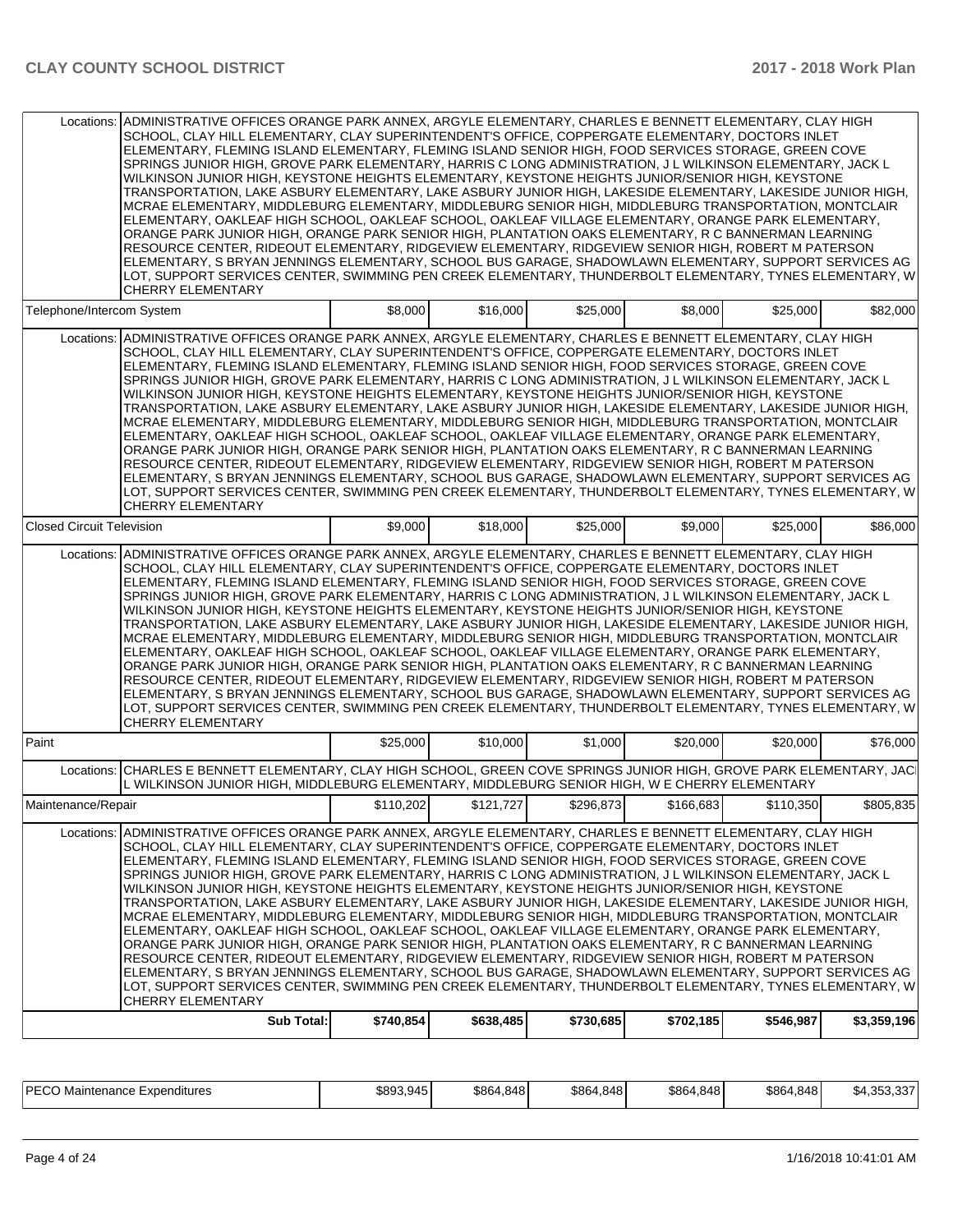| 1.50 Mill Sub<br>Total: | \$135,152 | \$135,152 | \$135,152 | 152<br><b>4125</b><br><b>JIJJ.IJZ</b> | \$135,152 | \$675,760 |
|-------------------------|-----------|-----------|-----------|---------------------------------------|-----------|-----------|
|                         |           |           |           |                                       |           |           |

|                             | <b>Other Items</b>                                                                                                                                                                                                                                                                                                                                                                                                                                                                                                                                                                                                                                                                                                                                                                                                                                                                                                                                                                                                                                                                                                                                                                                                                                                                                                                            | 2017 - 2018<br><b>Actual Budget</b> | 2018 - 2019<br>Projected | 2019 - 2020<br>Projected | 2020 - 2021<br>Projected | 2021 - 2022<br>Projected | <b>Total</b> |
|-----------------------------|-----------------------------------------------------------------------------------------------------------------------------------------------------------------------------------------------------------------------------------------------------------------------------------------------------------------------------------------------------------------------------------------------------------------------------------------------------------------------------------------------------------------------------------------------------------------------------------------------------------------------------------------------------------------------------------------------------------------------------------------------------------------------------------------------------------------------------------------------------------------------------------------------------------------------------------------------------------------------------------------------------------------------------------------------------------------------------------------------------------------------------------------------------------------------------------------------------------------------------------------------------------------------------------------------------------------------------------------------|-------------------------------------|--------------------------|--------------------------|--------------------------|--------------------------|--------------|
| Concrete                    |                                                                                                                                                                                                                                                                                                                                                                                                                                                                                                                                                                                                                                                                                                                                                                                                                                                                                                                                                                                                                                                                                                                                                                                                                                                                                                                                               | \$31,000                            | \$25,000                 | \$20,000                 | \$10,000                 | \$20,000                 | \$106,000    |
|                             | Locations ADMINISTRATIVE OFFICES ORANGE PARK ANNEX, ARGYLE ELEMENTARY, CHARLES E BENNETT ELEMENTARY, CLAY HIGH<br>SCHOOL, CLAY HILL ELEMENTARY, CLAY SUPERINTENDENT'S OFFICE, COPPERGATE ELEMENTARY, DOCTORS INLET<br>ELEMENTARY, FLEMING ISLAND ELEMENTARY, FLEMING ISLAND SENIOR HIGH, FOOD SERVICES STORAGE, GREEN COVE<br>SPRINGS JUNIOR HIGH, GROVE PARK ELEMENTARY, HARRIS C LONG ADMINISTRATION, J L WILKINSON ELEMENTARY, JACK L<br>WILKINSON JUNIOR HIGH, KEYSTONE HEIGHTS ELEMENTARY, KEYSTONE HEIGHTS JUNIOR/SENIOR HIGH, KEYSTONE<br>TRANSPORTATION, LAKE ASBURY ELEMENTARY, LAKE ASBURY JUNIOR HIGH, LAKESIDE ELEMENTARY, LAKESIDE JUNIOR HIGH<br>MCRAE ELEMENTARY, MIDDLEBURG ELEMENTARY, MIDDLEBURG SENIOR HIGH, MIDDLEBURG TRANSPORTATION, MONTCLAIR<br>ELEMENTARY, OAKLEAF HIGH SCHOOL, OAKLEAF SCHOOL, OAKLEAF VILLAGE ELEMENTARY, ORANGE PARK ELEMENTARY,<br>ORANGE PARK JUNIOR HIGH, ORANGE PARK SENIOR HIGH, PLANTATION OAKS ELEMENTARY, R C BANNERMAN LEARNING<br>RESOURCE CENTER, RIDEOUT ELEMENTARY, RIDGEVIEW ELEMENTARY, RIDGEVIEW SENIOR HIGH, ROBERT M PATERSON<br>ELEMENTARY, S BRYAN JENNINGS ELEMENTARY, SCHOOL BUS GARAGE, SHADOWLAWN ELEMENTARY, SUPPORT SERVICES A<br>LOT, SUPPORT SERVICES CENTER, SWIMMING PEN CREEK ELEMENTARY, THUNDERBOLT ELEMENTARY, TYNES ELEMENTARY,<br>W E CHERRY ELEMENTARY       |                                     |                          |                          |                          |                          |              |
| Drainage-Stormwater Systems |                                                                                                                                                                                                                                                                                                                                                                                                                                                                                                                                                                                                                                                                                                                                                                                                                                                                                                                                                                                                                                                                                                                                                                                                                                                                                                                                               | \$15,000                            | \$15,000                 | \$30,000                 | \$10,000                 | \$30,000                 | \$100,000    |
|                             | Locations ADMINISTRATIVE OFFICES ORANGE PARK ANNEX, ARGYLE ELEMENTARY, CHARLES E BENNETT ELEMENTARY, CLAY HILL<br>ELEMENTARY, CLAY SUPERINTENDENT'S OFFICE, COPPERGATE ELEMENTARY, DOCTORS INLET ELEMENTARY, FLEMING<br>ISLAND ELEMENTARY, FLEMING ISLAND SENIOR HIGH, FOOD SERVICES STORAGE, GREEN COVE SPRINGS JUNIOR HIGH,<br>GROVE PARK ELEMENTARY, HARRIS C LONG ADMINISTRATION, J L WILKINSON ELEMENTARY, JACK L WILKINSON JUNIOR HIGH<br>KEYSTONE HEIGHTS ELEMENTARY, KEYSTONE HEIGHTS JUNIOR/SENIOR HIGH, KEYSTONE TRANSPORTATION, LAKE ASBURY<br>ELEMENTARY, LAKE ASBURY JUNIOR HIGH, LAKESIDE ELEMENTARY, LAKESIDE JUNIOR HIGH, MCRAE ELEMENTARY,<br>MIDDLEBURG ELEMENTARY, MIDDLEBURG SENIOR HIGH, MIDDLEBURG TRANSPORTATION, MONTCLAIR ELEMENTARY,<br>OAKLEAF HIGH SCHOOL, OAKLEAF SCHOOL, OAKLEAF VILLAGE ELEMENTARY, ORANGE PARK ELEMENTARY, ORANGE PARK<br>JUNIOR HIGH, ORANGE PARK SENIOR HIGH, PLANTATION OAKS ELEMENTARY, R C BANNERMAN LEARNING RESOURCE<br>CENTER, RIDEOUT ELEMENTARY, RIDGEVIEW ELEMENTARY, RIDGEVIEW SENIOR HIGH, ROBERT M PATERSON ELEMENTARY, S<br>BRYAN JENNINGS ELEMENTARY, SCHOOL BUS GARAGE, SHADOWLAWN ELEMENTARY, SUPPORT SERVICES AG LOT, SUPPORT<br>SERVICES CENTER, SWIMMING PEN CREEK ELEMENTARY, THUNDERBOLT ELEMENTARY, TYNES ELEMENTARY, W E CHERRY<br><b>ELEMENTARY</b>                 |                                     |                          |                          |                          |                          |              |
| Play Courts                 |                                                                                                                                                                                                                                                                                                                                                                                                                                                                                                                                                                                                                                                                                                                                                                                                                                                                                                                                                                                                                                                                                                                                                                                                                                                                                                                                               | \$5,000                             | \$10,000                 | \$4,500                  | \$5,000                  | \$15,000                 | \$39,500     |
|                             | Locations ARGYLE ELEMENTARY, CHARLES E BENNETT ELEMENTARY, CLAY HIGH SCHOOL, CLAY HILL ELEMENTARY, COPPERGATE<br>ELEMENTARY, DOCTORS INLET ELEMENTARY, FLEMING ISLAND ELEMENTARY, FLEMING ISLAND SENIOR HIGH, GREEN COVE<br>SPRINGS JUNIOR HIGH, GROVE PARK ELEMENTARY, J L WILKINSON ELEMENTARY, JACK L WILKINSON JUNIOR HIGH, KEYSTONI<br>HEIGHTS ELEMENTARY, KEYSTONE HEIGHTS JUNIOR/SENIOR HIGH, KEYSTONE TRANSPORTATION, LAKE ASBURY<br>ELEMENTARY, LAKE ASBURY JUNIOR HIGH, LAKESIDE ELEMENTARY, LAKESIDE JUNIOR HIGH, MCRAE ELEMENTARY,<br>MIDDLEBURG ELEMENTARY, MIDDLEBURG SENIOR HIGH, MIDDLEBURG TRANSPORTATION, MONTCLAIR ELEMENTARY,<br>OAKLEAF HIGH SCHOOL, OAKLEAF SCHOOL, OAKLEAF VILLAGE ELEMENTARY, ORANGE PARK ELEMENTARY, ORANGE PARK<br>JUNIOR HIGH, ORANGE PARK SENIOR HIGH, PLANTATION OAKS ELEMENTARY, R C BANNERMAN LEARNING RESOURCE<br>CENTER, RIDEOUT ELEMENTARY, RIDGEVIEW ELEMENTARY, RIDGEVIEW SENIOR HIGH, ROBERT M PATERSON ELEMENTARY, S<br>BRYAN JENNINGS ELEMENTARY, SHADOWLAWN ELEMENTARY, SWIMMING PEN CREEK ELEMENTARY, THUNDERBOLT<br>ELEMENTARY, TYNES ELEMENTARY, W E CHERRY ELEMENTARY                                                                                                                                                                                                             |                                     |                          |                          |                          |                          |              |
| Boilers                     |                                                                                                                                                                                                                                                                                                                                                                                                                                                                                                                                                                                                                                                                                                                                                                                                                                                                                                                                                                                                                                                                                                                                                                                                                                                                                                                                               | \$10,000                            | \$10,000                 | \$15,000                 | \$5,000                  | \$15,000                 | \$55,000     |
|                             | Locations ADMINISTRATIVE OFFICES ORANGE PARK ANNEX, ARGYLE ELEMENTARY, CHARLES E BENNETT ELEMENTARY, CLAY HIGH<br>SCHOOL, CLAY HILL ELEMENTARY, CLAY SUPERINTENDENT'S OFFICE, COPPERGATE ELEMENTARY, DOCTORS INLET<br>ELEMENTARY, FLEMING ISLAND ELEMENTARY, FLEMING ISLAND SENIOR HIGH, FOOD SERVICES STORAGE, GREEN COVE<br>SPRINGS JUNIOR HIGH, GROVE PARK ELEMENTARY, HARRIS C LONG ADMINISTRATION, J L WILKINSON ELEMENTARY, JACK L<br>WILKINSON JUNIOR HIGH, KEYSTONE HEIGHTS ELEMENTARY, KEYSTONE HEIGHTS JUNIOR/SENIOR HIGH, KEYSTONE<br>TRANSPORTATION, LAKE ASBURY ELEMENTARY, LAKE ASBURY JUNIOR HIGH, LAKESIDE ELEMENTARY, LAKESIDE JUNIOR HIGH<br>MCRAE ELEMENTARY, MIDDLEBURG ELEMENTARY, MIDDLEBURG SENIOR HIGH, MIDDLEBURG TRANSPORTATION, MONTCLAIR<br>ELEMENTARY, OAKLEAF HIGH SCHOOL, OAKLEAF SCHOOL, OAKLEAF VILLAGE ELEMENTARY, ORANGE PARK ELEMENTARY,<br>ORANGE PARK JUNIOR HIGH, ORANGE PARK SENIOR HIGH, PLANTATION OAKS ELEMENTARY, R C BANNERMAN LEARNING<br>RESOURCE CENTER, RIDEOUT ELEMENTARY, RIDGEVIEW ELEMENTARY, RIDGEVIEW SENIOR HIGH, ROBERT M PATERSON<br>ELEMENTARY, S BRYAN JENNINGS ELEMENTARY, SCHOOL BUS GARAGE, SHADOWLAWN ELEMENTARY, SUPPORT SERVICES A<br>LOT. SUPPORT SERVICES CENTER. SWIMMING PEN CREEK ELEMENTARY. THUNDERBOLT ELEMENTARY. TYNES ELEMENTARY.<br><b>WE CHERRY ELEMENTARY</b> |                                     |                          |                          |                          |                          |              |
| Cafeteria/Stage Floors      |                                                                                                                                                                                                                                                                                                                                                                                                                                                                                                                                                                                                                                                                                                                                                                                                                                                                                                                                                                                                                                                                                                                                                                                                                                                                                                                                               | \$5,000                             | \$5,000                  | \$1,000                  | \$5,000                  | \$5,000                  | \$21,000     |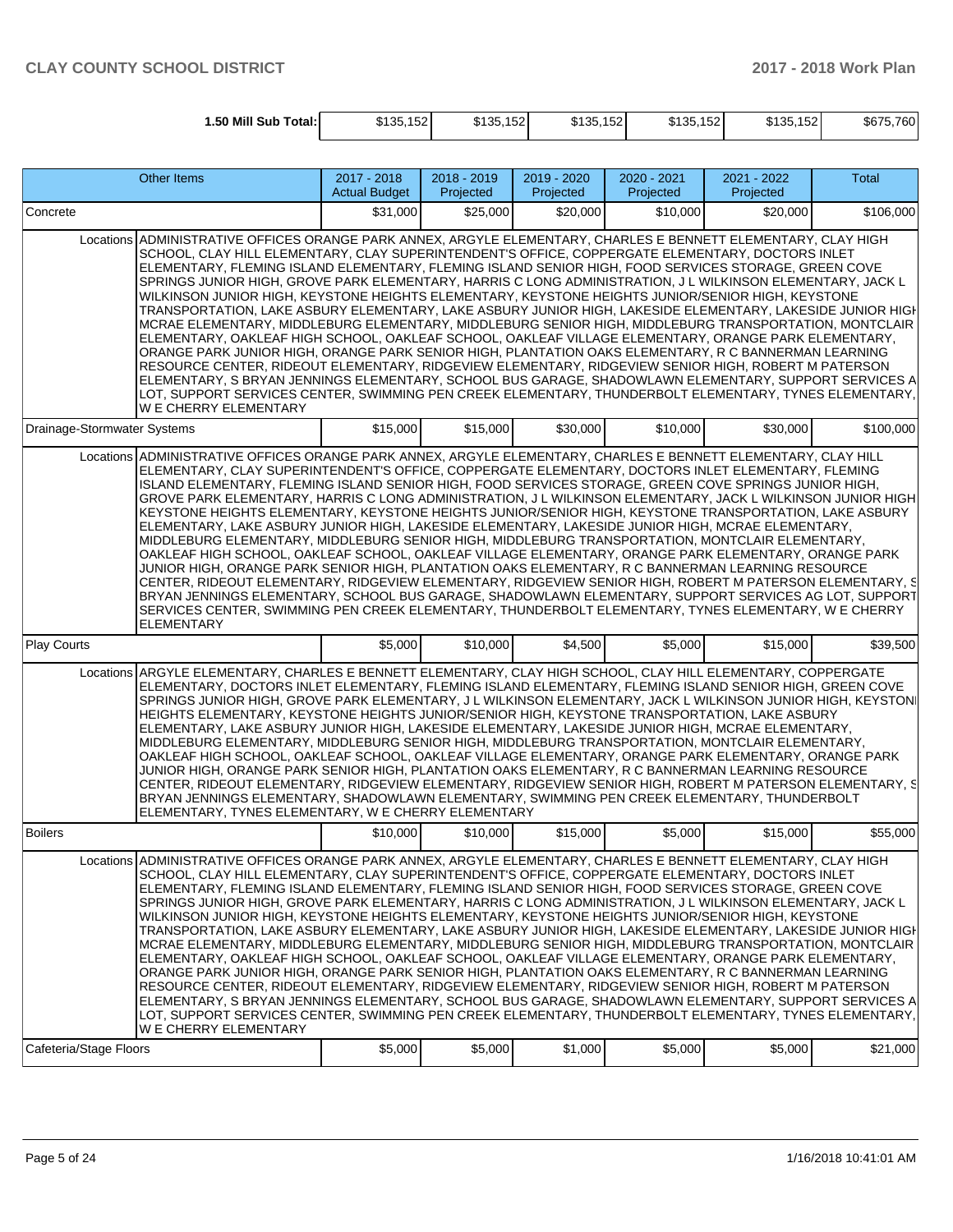|                                 | Locations ARGYLE ELEMENTARY, CHARLES E BENNETT ELEMENTARY, CLAY HIGH SCHOOL, CLAY HILL ELEMENTARY, COPPERGATE<br>ELEMENTARY, DOCTORS INLET ELEMENTARY, FLEMING ISLAND ELEMENTARY, FLEMING ISLAND SENIOR HIGH, GREEN COVE<br>SPRINGS JUNIOR HIGH, GROVE PARK ELEMENTARY, J L WILKINSON ELEMENTARY, JACK L WILKINSON JUNIOR HIGH, KEYSTONI<br>HEIGHTS ELEMENTARY, KEYSTONE HEIGHTS JUNIOR/SENIOR HIGH, LAKE ASBURY ELEMENTARY, LAKE ASBURY JUNIOR HIGH,<br>LAKESIDE ELEMENTARY, LAKESIDE JUNIOR HIGH, MCRAE ELEMENTARY, MIDDLEBURG ELEMENTARY, MIDDLEBURG SENIOR<br>HIGH, MONTCLAIR ELEMENTARY, OAKLEAF HIGH SCHOOL, OAKLEAF SCHOOL, OAKLEAF VILLAGE ELEMENTARY, ORANGE PARK<br>ELEMENTARY, ORANGE PARK JUNIOR HIGH, ORANGE PARK SENIOR HIGH, PLANTATION OAKS ELEMENTARY, R C BANNERMAN<br>LEARNING RESOURCE CENTER, RIDEOUT ELEMENTARY, RIDGEVIEW ELEMENTARY, RIDGEVIEW SENIOR HIGH, ROBERT M<br>PATERSON ELEMENTARY, S BRYAN JENNINGS ELEMENTARY, SHADOWLAWN ELEMENTARY, SWIMMING PEN CREEK<br>ELEMENTARY, THUNDERBOLT ELEMENTARY, TYNES ELEMENTARY, W E CHERRY ELEMENTARY                                                                                                                                                                                                                                                              |          |          |          |          |          |           |
|---------------------------------|-----------------------------------------------------------------------------------------------------------------------------------------------------------------------------------------------------------------------------------------------------------------------------------------------------------------------------------------------------------------------------------------------------------------------------------------------------------------------------------------------------------------------------------------------------------------------------------------------------------------------------------------------------------------------------------------------------------------------------------------------------------------------------------------------------------------------------------------------------------------------------------------------------------------------------------------------------------------------------------------------------------------------------------------------------------------------------------------------------------------------------------------------------------------------------------------------------------------------------------------------------------------------------------------------------------------------------------------|----------|----------|----------|----------|----------|-----------|
| <b>Restroom Partitians</b>      |                                                                                                                                                                                                                                                                                                                                                                                                                                                                                                                                                                                                                                                                                                                                                                                                                                                                                                                                                                                                                                                                                                                                                                                                                                                                                                                                         | \$5,000  | \$5,000  | \$1,000  | \$2,500  | \$5,000  | \$18,500  |
|                                 | Locations ARGYLE ELEMENTARY. CHARLES E BENNETT ELEMENTARY. CLAY HIGH SCHOOL. CLAY HILL ELEMENTARY. COPPERGATE<br>ELEMENTARY, DOCTORS INLET ELEMENTARY, FLEMING ISLAND ELEMENTARY, FLEMING ISLAND SENIOR HIGH, GREEN COVE<br>SPRINGS JUNIOR HIGH, GROVE PARK ELEMENTARY, J L WILKINSON ELEMENTARY, JACK L WILKINSON JUNIOR HIGH, KEYSTONI<br>HEIGHTS ELEMENTARY, KEYSTONE HEIGHTS JUNIOR/SENIOR HIGH, KEYSTONE TRANSPORTATION, LAKE ASBURY<br>ELEMENTARY, LAKE ASBURY JUNIOR HIGH, LAKESIDE ELEMENTARY, LAKESIDE JUNIOR HIGH, MCRAE ELEMENTARY,<br>MIDDLEBURG ELEMENTARY, MIDDLEBURG SENIOR HIGH, MONTCLAIR ELEMENTARY, OAKLEAF HIGH SCHOOL, OAKLEAF<br>SCHOOL, OAKLEAF VILLAGE ELEMENTARY, ORANGE PARK ELEMENTARY, ORANGE PARK JUNIOR HIGH, ORANGE PARK SENIOR<br>HIGH, PLANTATION OAKS ELEMENTARY, R C BANNERMAN LEARNING RESOURCE CENTER, RIDEOUT ELEMENTARY, RIDGEVIEW<br>ELEMENTARY, RIDGEVIEW SENIOR HIGH, ROBERT M PATERSON ELEMENTARY, S BRYAN JENNINGS ELEMENTARY,<br>SHADOWLAWN ELEMENTARY, SWIMMING PEN CREEK ELEMENTARY, THUNDERBOLT ELEMENTARY, TYNES ELEMENTARY, W E<br><b>CHERRY ELEMENTARY</b>                                                                                                                                                                                                                           |          |          |          |          |          |           |
| <b>EWC</b>                      |                                                                                                                                                                                                                                                                                                                                                                                                                                                                                                                                                                                                                                                                                                                                                                                                                                                                                                                                                                                                                                                                                                                                                                                                                                                                                                                                         | \$5,000  | \$5,000  | \$5,000  | \$5,000  | \$5,000  | \$25,000  |
|                                 | Locations ARGYLE ELEMENTARY, CHARLES E BENNETT ELEMENTARY, CLAY HIGH SCHOOL, CLAY HILL ELEMENTARY, COPPERGATE<br>ELEMENTARY, DOCTORS INLET ELEMENTARY, FLEMING ISLAND ELEMENTARY, FLEMING ISLAND SENIOR HIGH, GREEN COVE<br>SPRINGS JUNIOR HIGH, GROVE PARK ELEMENTARY, J L WILKINSON ELEMENTARY, JACK L WILKINSON JUNIOR HIGH, KEYSTONI<br>HEIGHTS ELEMENTARY, KEYSTONE HEIGHTS JUNIOR/SENIOR HIGH, LAKE ASBURY ELEMENTARY, LAKE ASBURY JUNIOR HIGH,<br>LAKESIDE ELEMENTARY, LAKESIDE JUNIOR HIGH, MCRAE ELEMENTARY, MIDDLEBURG ELEMENTARY, MIDDLEBURG SENIOR<br>HIGH, MONTCLAIR ELEMENTARY, OAKLEAF HIGH SCHOOL, OAKLEAF SCHOOL, OAKLEAF VILLAGE ELEMENTARY, ORANGE PARK<br>ELEMENTARY, ORANGE PARK JUNIOR HIGH, ORANGE PARK SENIOR HIGH, PLANTATION OAKS ELEMENTARY, R C BANNERMAN<br>LEARNING RESOURCE CENTER, RIDEOUT ELEMENTARY, RIDGEVIEW ELEMENTARY, RIDGEVIEW SENIOR HIGH, ROBERT M<br>PATERSON ELEMENTARY, S BRYAN JENNINGS ELEMENTARY, SHADOWLAWN ELEMENTARY, SWIMMING PEN CREEK<br>ELEMENTARY, THUNDERBOLT ELEMENTARY, TYNES ELEMENTARY, W E CHERRY ELEMENTARY                                                                                                                                                                                                                                                              |          |          |          |          |          |           |
| <b>Bleachers</b>                |                                                                                                                                                                                                                                                                                                                                                                                                                                                                                                                                                                                                                                                                                                                                                                                                                                                                                                                                                                                                                                                                                                                                                                                                                                                                                                                                         | \$10,000 | \$20,000 | \$10,000 | \$20,000 | \$20,000 | \$80,000  |
|                                 | Locations CLAY HIGH SCHOOL, FLEMING ISLAND SENIOR HIGH, GREEN COVE SPRINGS JUNIOR HIGH, JACK L WILKINSON JUNIOR HIGH,<br>KEYSTONE HEIGHTS JUNIOR/SENIOR HIGH, LAKE ASBURY JUNIOR HIGH, LAKESIDE JUNIOR HIGH, MIDDLEBURG SENIOR HIGH,<br>OAKLEAF HIGH SCHOOL, ORANGE PARK JUNIOR HIGH, ORANGE PARK SENIOR HIGH, RIDGEVIEW SENIOR HIGH                                                                                                                                                                                                                                                                                                                                                                                                                                                                                                                                                                                                                                                                                                                                                                                                                                                                                                                                                                                                    |          |          |          |          |          |           |
| <b>Emergency Generators</b>     |                                                                                                                                                                                                                                                                                                                                                                                                                                                                                                                                                                                                                                                                                                                                                                                                                                                                                                                                                                                                                                                                                                                                                                                                                                                                                                                                         | \$2,000  | \$12,000 | \$6,000  | \$12,000 | \$12,000 | \$44,000  |
|                                 | Locations SUPPORT SERVICES CENTER                                                                                                                                                                                                                                                                                                                                                                                                                                                                                                                                                                                                                                                                                                                                                                                                                                                                                                                                                                                                                                                                                                                                                                                                                                                                                                       |          |          |          |          |          |           |
| <b>Energy Management System</b> |                                                                                                                                                                                                                                                                                                                                                                                                                                                                                                                                                                                                                                                                                                                                                                                                                                                                                                                                                                                                                                                                                                                                                                                                                                                                                                                                         | \$47.243 | \$50,000 | \$100    | \$50,000 | \$50,000 | \$197,343 |
|                                 | Locations ADMINISTRATIVE OFFICES ORANGE PARK ANNEX, ARGYLE ELEMENTARY, CHARLES E BENNETT ELEMENTARY, CLAY HIGH<br>SCHOOL, CLAY HILL ELEMENTARY, CLAY SUPERINTENDENT'S OFFICE, COPPERGATE ELEMENTARY, DOCTORS INLET<br>ELEMENTARY, FLEMING ISLAND ELEMENTARY, FLEMING ISLAND SENIOR HIGH, FOOD SERVICES STORAGE, GREEN COVE<br>SPRINGS JUNIOR HIGH, GROVE PARK ELEMENTARY, HARRIS C LONG ADMINISTRATION, J L WILKINSON ELEMENTARY, JACK L<br>WILKINSON JUNIOR HIGH, KEYSTONE HEIGHTS ELEMENTARY, KEYSTONE HEIGHTS JUNIOR/SENIOR HIGH, KEYSTONE<br>TRANSPORTATION, LAKE ASBURY ELEMENTARY, LAKE ASBURY JUNIOR HIGH, LAKESIDE ELEMENTARY, LAKESIDE JUNIOR HIGH<br>MCRAE ELEMENTARY, MIDDLEBURG ELEMENTARY, MIDDLEBURG SENIOR HIGH, MIDDLEBURG TRANSPORTATION, MONTCLAIR<br>ELEMENTARY, OAKLEAF HIGH SCHOOL, OAKLEAF SCHOOL, OAKLEAF VILLAGE ELEMENTARY, ORANGE PARK ELEMENTARY,<br>ORANGE PARK JUNIOR HIGH, ORANGE PARK SENIOR HIGH, PLANTATION OAKS ELEMENTARY, R C BANNERMAN LEARNING<br>RESOURCE CENTER, RIDEOUT ELEMENTARY, RIDGEVIEW ELEMENTARY, RIDGEVIEW SENIOR HIGH, ROBERT M PATERSON<br>ELEMENTARY, S BRYAN JENNINGS ELEMENTARY, SCHOOL BUS GARAGE, SHADOWLAWN ELEMENTARY, SUPPORT SERVICES A<br>LOT, SUPPORT SERVICES CENTER, SWIMMING PEN CREEK ELEMENTARY, THUNDERBOLT ELEMENTARY, TYNES ELEMENTARY,<br>W E CHERRY ELEMENTARY |          |          |          |          |          |           |
| <b>Waste Water Contract</b>     |                                                                                                                                                                                                                                                                                                                                                                                                                                                                                                                                                                                                                                                                                                                                                                                                                                                                                                                                                                                                                                                                                                                                                                                                                                                                                                                                         | \$25,000 | \$25,000 | \$3.000  | \$10,000 | \$50,000 | \$113,000 |
|                                 | Locations CLAY HILL ELEMENTARY, J L WILKINSON ELEMENTARY, JACK L WILKINSON JUNIOR HIGH, KEYSTONE HEIGHTS ELEMENTARY,<br>KEYSTONE HEIGHTS JUNIOR/SENIOR HIGH, MCRAE ELEMENTARY                                                                                                                                                                                                                                                                                                                                                                                                                                                                                                                                                                                                                                                                                                                                                                                                                                                                                                                                                                                                                                                                                                                                                           |          |          |          |          |          |           |
| <b>Enhanced Classrooms</b>      |                                                                                                                                                                                                                                                                                                                                                                                                                                                                                                                                                                                                                                                                                                                                                                                                                                                                                                                                                                                                                                                                                                                                                                                                                                                                                                                                         | \$40,000 | \$60,000 | \$60,000 | \$40,000 | \$40,000 | \$240,000 |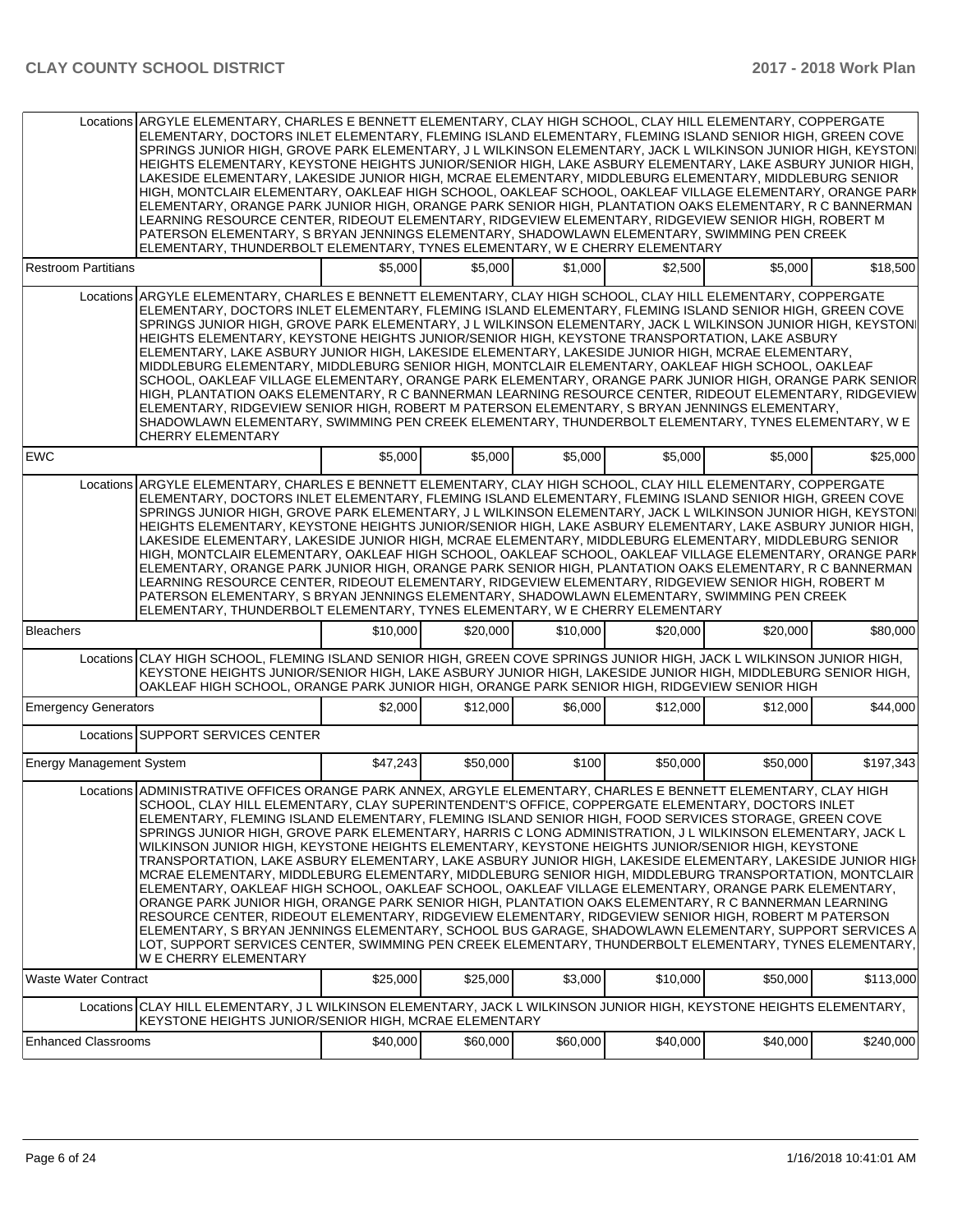|                  | Locations ARGYLE ELEMENTARY, CHARLES E BENNETT ELEMENTARY, CLAY HIGH SCHOOL, CLAY HILL ELEMENTARY, COPPERGATE<br>ELEMENTARY, DOCTORS INLET ELEMENTARY, FLEMING ISLAND ELEMENTARY, FLEMING ISLAND SENIOR HIGH, GREEN COVE<br>SPRINGS JUNIOR HIGH, GROVE PARK ELEMENTARY, J L WILKINSON ELEMENTARY, JACK L WILKINSON JUNIOR HIGH, KEYSTONI<br>HEIGHTS ELEMENTARY. KEYSTONE HEIGHTS JUNIOR/SENIOR HIGH. LAKE ASBURY ELEMENTARY. LAKE ASBURY JUNIOR HIGH.<br>LAKESIDE ELEMENTARY, LAKESIDE JUNIOR HIGH, MCRAE ELEMENTARY, MIDDLEBURG ELEMENTARY, MIDDLEBURG SENIOR<br>HIGH, MONTCLAIR ELEMENTARY, OAKLEAF HIGH SCHOOL, OAKLEAF SCHOOL, OAKLEAF VILLAGE ELEMENTARY, ORANGE PARK<br>ELEMENTARY, ORANGE PARK JUNIOR HIGH, ORANGE PARK SENIOR HIGH, PLANTATION OAKS ELEMENTARY, R C BANNERMAN<br>LEARNING RESOURCE CENTER, RIDEOUT ELEMENTARY, RIDGEVIEW ELEMENTARY, RIDGEVIEW SENIOR HIGH, ROBERT M<br>PATERSON ELEMENTARY, S BRYAN JENNINGS ELEMENTARY, SHADOWLAWN ELEMENTARY, SWIMMING PEN CREEK<br>ELEMENTARY, THUNDERBOLT ELEMENTARY, TYNES ELEMENTARY, W E CHERRY ELEMENTARY<br>\$6,000<br>\$3.000<br>\$3,000<br>\$21,000<br>\$3,000<br>\$6,000                                                                                                                                                                                           |          |          |          |          |          |           |  |  |
|------------------|-----------------------------------------------------------------------------------------------------------------------------------------------------------------------------------------------------------------------------------------------------------------------------------------------------------------------------------------------------------------------------------------------------------------------------------------------------------------------------------------------------------------------------------------------------------------------------------------------------------------------------------------------------------------------------------------------------------------------------------------------------------------------------------------------------------------------------------------------------------------------------------------------------------------------------------------------------------------------------------------------------------------------------------------------------------------------------------------------------------------------------------------------------------------------------------------------------------------------------------------------------------------------------------------------------------------------------------------|----------|----------|----------|----------|----------|-----------|--|--|
| Plumbing         |                                                                                                                                                                                                                                                                                                                                                                                                                                                                                                                                                                                                                                                                                                                                                                                                                                                                                                                                                                                                                                                                                                                                                                                                                                                                                                                                         |          |          |          |          |          |           |  |  |
|                  | Locations ADMINISTRATIVE OFFICES ORANGE PARK ANNEX, ARGYLE ELEMENTARY, CHARLES E BENNETT ELEMENTARY, CLAY HIGH<br>SCHOOL, CLAY HILL ELEMENTARY, CLAY SUPERINTENDENT'S OFFICE, COPPERGATE ELEMENTARY, DOCTORS INLET<br>ELEMENTARY, FLEMING ISLAND ELEMENTARY, FLEMING ISLAND SENIOR HIGH, FOOD SERVICES STORAGE, GREEN COVE<br>SPRINGS JUNIOR HIGH, GROVE PARK ELEMENTARY, HARRIS C LONG ADMINISTRATION, J L WILKINSON ELEMENTARY, JACK L<br>WILKINSON JUNIOR HIGH, KEYSTONE HEIGHTS ELEMENTARY, KEYSTONE HEIGHTS JUNIOR/SENIOR HIGH, KEYSTONE<br>TRANSPORTATION, LAKE ASBURY ELEMENTARY, LAKE ASBURY JUNIOR HIGH, LAKESIDE ELEMENTARY, LAKESIDE JUNIOR HIGH<br>MCRAE ELEMENTARY, MIDDLEBURG ELEMENTARY, MIDDLEBURG SENIOR HIGH, MIDDLEBURG TRANSPORTATION, MONTCLAIR<br>ELEMENTARY, OAKLEAF HIGH SCHOOL, OAKLEAF SCHOOL, OAKLEAF VILLAGE ELEMENTARY, ORANGE PARK ELEMENTARY,<br>ORANGE PARK JUNIOR HIGH, ORANGE PARK SENIOR HIGH, PLANTATION OAKS ELEMENTARY, R C BANNERMAN LEARNING<br>RESOURCE CENTER, RIDEOUT ELEMENTARY, RIDGEVIEW ELEMENTARY, RIDGEVIEW SENIOR HIGH, ROBERT M PATERSON<br>ELEMENTARY, S BRYAN JENNINGS ELEMENTARY, SCHOOL BUS GARAGE, SHADOWLAWN ELEMENTARY, SUPPORT SERVICES A<br>LOT, SUPPORT SERVICES CENTER, SWIMMING PEN CREEK ELEMENTARY, THUNDERBOLT ELEMENTARY, TYNES ELEMENTARY,<br>W E CHERRY ELEMENTARY |          |          |          |          |          |           |  |  |
| Covered Walkways |                                                                                                                                                                                                                                                                                                                                                                                                                                                                                                                                                                                                                                                                                                                                                                                                                                                                                                                                                                                                                                                                                                                                                                                                                                                                                                                                         | \$2,000  | \$15,515 | \$13,615 | \$15,515 | \$15,013 | \$61,658  |  |  |
|                  | Locations ADMINISTRATIVE OFFICES ORANGE PARK ANNEX, ARGYLE ELEMENTARY, CHARLES E BENNETT ELEMENTARY, CLAY HIGH<br>SCHOOL, CLAY HILL ELEMENTARY, CLAY SUPERINTENDENT'S OFFICE, COPPERGATE ELEMENTARY, DOCTORS INLET<br>ELEMENTARY, FLEMING ISLAND ELEMENTARY, FLEMING ISLAND SENIOR HIGH, FOOD SERVICES STORAGE, GREEN COVE<br>SPRINGS JUNIOR HIGH, GROVE PARK ELEMENTARY, HARRIS C LONG ADMINISTRATION, J L WILKINSON ELEMENTARY, JACK L<br>WILKINSON JUNIOR HIGH. KEYSTONE HEIGHTS ELEMENTARY. KEYSTONE HEIGHTS JUNIOR/SENIOR HIGH. KEYSTONE<br>TRANSPORTATION, LAKE ASBURY ELEMENTARY, LAKE ASBURY JUNIOR HIGH, LAKESIDE ELEMENTARY, LAKESIDE JUNIOR HIGH<br>MCRAE ELEMENTARY, MIDDLEBURG ELEMENTARY, MIDDLEBURG SENIOR HIGH, MIDDLEBURG TRANSPORTATION, MONTCLAIR<br>ELEMENTARY, OAKLEAF HIGH SCHOOL, OAKLEAF SCHOOL, OAKLEAF VILLAGE ELEMENTARY, ORANGE PARK ELEMENTARY,<br>ORANGE PARK JUNIOR HIGH, ORANGE PARK SENIOR HIGH, PLANTATION OAKS ELEMENTARY, R C BANNERMAN LEARNING<br>RESOURCE CENTER, RIDEOUT ELEMENTARY, RIDGEVIEW ELEMENTARY, RIDGEVIEW SENIOR HIGH, ROBERT M PATERSON<br>ELEMENTARY, S BRYAN JENNINGS ELEMENTARY, SCHOOL BUS GARAGE, SHADOWLAWN ELEMENTARY, SUPPORT SERVICES A<br>LOT. SUPPORT SERVICES CENTER. SWIMMING PEN CREEK ELEMENTARY. THUNDERBOLT ELEMENTARY. TYNES ELEMENTARY.<br>W E CHERRY ELEMENTARY |          |          |          |          |          |           |  |  |
| Elevators        |                                                                                                                                                                                                                                                                                                                                                                                                                                                                                                                                                                                                                                                                                                                                                                                                                                                                                                                                                                                                                                                                                                                                                                                                                                                                                                                                         | \$20,000 | \$20,000 | \$22,100 | \$15,000 | \$50,000 | \$127,100 |  |  |
|                  | Locations LAKESIDE JUNIOR HIGH, MIDDLEBURG ELEMENTARY, OAKLEAF HIGH SCHOOL, OAKLEAF SCHOOL, ORANGE PARK JUNIOR<br>HIGH, ORANGE PARK SENIOR HIGH                                                                                                                                                                                                                                                                                                                                                                                                                                                                                                                                                                                                                                                                                                                                                                                                                                                                                                                                                                                                                                                                                                                                                                                         |          |          |          |          |          |           |  |  |
|                  | Relocatable Comprehensive Renovation                                                                                                                                                                                                                                                                                                                                                                                                                                                                                                                                                                                                                                                                                                                                                                                                                                                                                                                                                                                                                                                                                                                                                                                                                                                                                                    | \$15,000 | \$71,000 | \$45,000 | \$75,000 | \$75,000 | \$281,000 |  |  |
|                  | Locations ARGYLE ELEMENTARY, CHARLES E BENNETT ELEMENTARY, CLAY HIGH SCHOOL, CLAY HILL ELEMENTARY, COPPERGATE<br>ELEMENTARY, DOCTORS INLET ELEMENTARY, FLEMING ISLAND ELEMENTARY, FLEMING ISLAND SENIOR HIGH, GREEN COVE<br>SPRINGS JUNIOR HIGH, GROVE PARK ELEMENTARY, J L WILKINSON ELEMENTARY, JACK L WILKINSON JUNIOR HIGH, KEYSTONI<br>HEIGHTS ELEMENTARY, KEYSTONE HEIGHTS JUNIOR/SENIOR HIGH, LAKE ASBURY ELEMENTARY, LAKE ASBURY JUNIOR HIGH,<br>LAKESIDE ELEMENTARY, LAKESIDE JUNIOR HIGH, MCRAE ELEMENTARY, MIDDLEBURG ELEMENTARY, MIDDLEBURG SENIOR<br>HIGH, MONTCLAIR ELEMENTARY, OAKLEAF HIGH SCHOOL, OAKLEAF SCHOOL, OAKLEAF VILLAGE ELEMENTARY, ORANGE PARK<br>ELEMENTARY. ORANGE PARK JUNIOR HIGH. ORANGE PARK SENIOR HIGH. PLANTATION OAKS ELEMENTARY. R C BANNERMAN<br>LEARNING RESOURCE CENTER, RIDEOUT ELEMENTARY, RIDGEVIEW ELEMENTARY, RIDGEVIEW SENIOR HIGH, ROBERT M<br>PATERSON ELEMENTARY. S BRYAN JENNINGS ELEMENTARY. SHADOWLAWN ELEMENTARY. SWIMMING PEN CREEK<br>ELEMENTARY, THUNDERBOLT ELEMENTARY, TYNES ELEMENTARY, W E CHERRY ELEMENTARY                                                                                                                                                                                                                                                              | \$45,000 | \$10,000 | \$30,000 |          | \$40,000 |           |  |  |
| Doors            |                                                                                                                                                                                                                                                                                                                                                                                                                                                                                                                                                                                                                                                                                                                                                                                                                                                                                                                                                                                                                                                                                                                                                                                                                                                                                                                                         |          |          |          | \$14,800 |          | \$139,800 |  |  |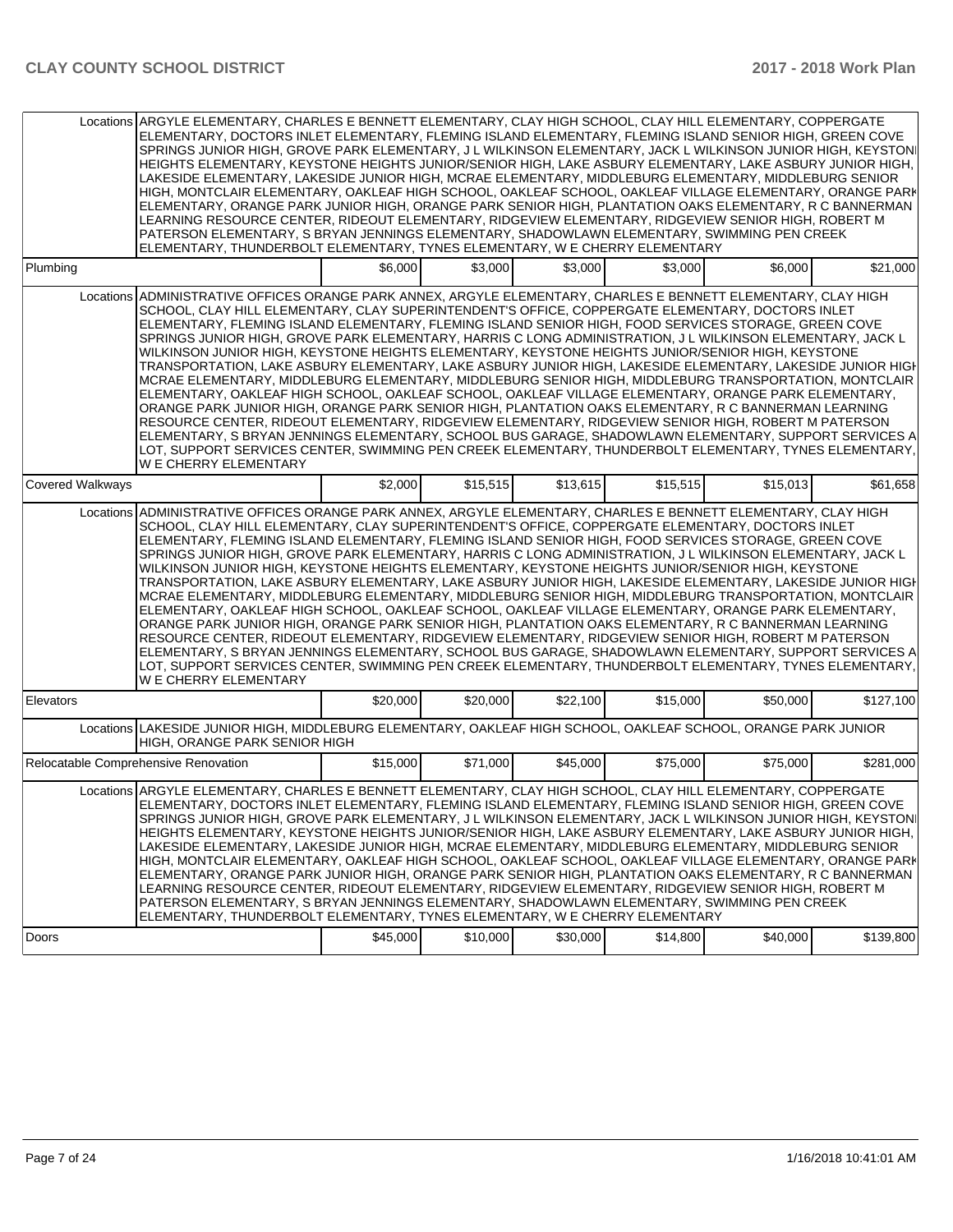| Locations ADMINISTRATIVE OFFICES ORANGE PARK ANNEX, ARGYLE ELEMENTARY, CHARLES E BENNETT ELEMENTARY, CLAY HIGH |             |             |             |             |             |             |
|----------------------------------------------------------------------------------------------------------------|-------------|-------------|-------------|-------------|-------------|-------------|
| SCHOOL, CLAY HILL ELEMENTARY, CLAY SUPERINTENDENT'S OFFICE, COPPERGATE ELEMENTARY, DOCTORS INLET               |             |             |             |             |             |             |
| ELEMENTARY, FLEMING ISLAND ELEMENTARY, FLEMING ISLAND SENIOR HIGH, FOOD SERVICES STORAGE, GREEN COVE           |             |             |             |             |             |             |
| SPRINGS JUNIOR HIGH, GROVE PARK ELEMENTARY, HARRIS C LONG ADMINISTRATION, J L WILKINSON ELEMENTARY, JACK L     |             |             |             |             |             |             |
| IWILKINSON JUNIOR HIGH. KEYSTONE HEIGHTS ELEMENTARY. KEYSTONE HEIGHTS JUNIOR/SENIOR HIGH. KEYSTONE             |             |             |             |             |             |             |
| TRANSPORTATION, LAKE ASBURY ELEMENTARY, LAKE ASBURY JUNIOR HIGH, LAKESIDE ELEMENTARY, LAKESIDE JUNIOR HIGH     |             |             |             |             |             |             |
| IMCRAE ELEMENTARY, MIDDLEBURG ELEMENTARY, MIDDLEBURG SENIOR HIGH, MIDDLEBURG TRANSPORTATION, MONTCLAIR         |             |             |             |             |             |             |
| ELEMENTARY, OAKLEAF HIGH SCHOOL, OAKLEAF SCHOOL, OAKLEAF VILLAGE ELEMENTARY, ORANGE PARK ELEMENTARY,           |             |             |             |             |             |             |
| ORANGE PARK JUNIOR HIGH, ORANGE PARK SENIOR HIGH, PLANTATION OAKS ELEMENTARY, R C BANNERMAN LEARNING           |             |             |             |             |             |             |
| IRESOURCE CENTER, RIDEOUT ELEMENTARY, RIDGEVIEW ELEMENTARY, RIDGEVIEW SENIOR HIGH, ROBERT M PATERSON           |             |             |             |             |             |             |
| ELEMENTARY, S BRYAN JENNINGS ELEMENTARY, SCHOOL BUS GARAGE, SHADOWLAWN ELEMENTARY, SUPPORT SERVICES A          |             |             |             |             |             |             |
| LOT, SUPPORT SERVICES CENTER, SWIMMING PEN CREEK ELEMENTARY, THUNDERBOLT ELEMENTARY, TYNES ELEMENTARY,         |             |             |             |             |             |             |
| IW E CHERRY ELEMENTARY                                                                                         |             |             |             |             |             |             |
|                                                                                                                |             |             |             |             |             |             |
| Total:                                                                                                         | \$1,029,097 | \$1,000,000 | \$1,000,000 | \$1,000,000 | \$1,000,000 | \$5.029.097 |

## **Local 1.50 Mill Expenditure For Maintenance, Repair and Renovation**

Anticipated expenditures expected from local funding sources over the years covered by the current work plan.

| Item                                                         | 2017 - 2018<br><b>Actual Budget</b> | 2018 - 2019<br>Projected | 2019 - 2020<br>Projected | $2020 - 2021$<br>Projected | 2021 - 2022<br>Projected | <b>Total</b> |
|--------------------------------------------------------------|-------------------------------------|--------------------------|--------------------------|----------------------------|--------------------------|--------------|
| Remaining Maint and Repair from 1.5 Mills                    | \$135,152                           | \$135,152                | \$135,152                | \$135,152                  | \$135,152                | \$675,760    |
| Maintenance/Repair Salaries                                  | \$2,500,000                         | \$2,500,000              | \$2,500,000              | \$2,500,000                | \$2,500,000              | \$12,500,000 |
| <b>School Bus Purchases</b>                                  | \$0                                 | \$3,078,810              | \$3,171,182              | \$3,266,321                | \$3,364,300              | \$12,880,613 |
| <b>Other Vehicle Purchases</b>                               | \$0                                 | \$0                      | \$0                      | \$0                        | \$0                      | \$0          |
| <b>Capital Outlay Equipment</b>                              | \$300,000                           | \$300,000                | \$300,000                | \$300,000                  | \$300,000                | \$1,500,000  |
| Rent/Lease Payments                                          | \$0                                 | \$0                      | \$0                      | \$0                        | \$0                      | \$0          |
| <b>COP Debt Service</b>                                      | \$5,283,984                         | \$5,281,333              | \$5,281,274              | \$5,217,158                | \$5,213,084              | \$26,276,833 |
| Rent/Lease Relocatables                                      | \$0                                 | \$0                      | \$0                      | \$0                        | \$0                      | \$0          |
| <b>Environmental Problems</b>                                | \$0                                 | \$0                      | \$0                      | \$0                        | \$0                      | \$0          |
| s.1011.14 Debt Service                                       | \$0                                 | \$0                      | \$0                      | \$0                        | \$0                      | \$0          |
| <b>Special Facilities Construction Account</b>               | \$140,000                           | \$207,000                | \$207,000                | \$207,000                  | \$207,000                | \$968,000    |
| Premiums for Property Casualty Insurance - 1011.71<br>(4a,b) | \$1,036,561                         | \$1,046,926              | \$1,057,395              | \$1,067,969                | \$1,078,649              | \$5,287,500  |
| Qualified School Construction Bonds (QSCB)                   | \$0                                 | \$0                      | \$0                      | \$0                        | \$0                      | \$0          |
| Qualified Zone Academy Bonds (QZAB)                          | \$0                                 | \$0                      | \$0                      | \$0                        | \$0                      | \$0          |
| <b>ERP System</b>                                            | \$250,000                           | \$125,000                | \$125,000                | \$125,000                  | \$125,000                | \$750,000    |
| <b>District Wide Technology</b>                              | \$2,453,553                         | \$1,700,000              | \$1,700,000              | \$1,700,000                | \$1,700,000              | \$9,253,553  |
| <b>Bus GPS</b>                                               | \$136,944                           | \$136,944                | \$136,944                | \$136,944                  | \$0                      | \$547,776    |
| <b>Bus AC Systems</b>                                        | \$274,683                           | \$0                      | \$0                      | \$0                        | \$0                      | \$274,683    |
| <b>Local Expenditure Totals:</b>                             | \$12,510,877                        | \$14,511,165             | \$14,613,947             | \$14,655,544               | \$14,623,185             | \$70,914,718 |

# **Revenue**

# **1.50 Mill Revenue Source**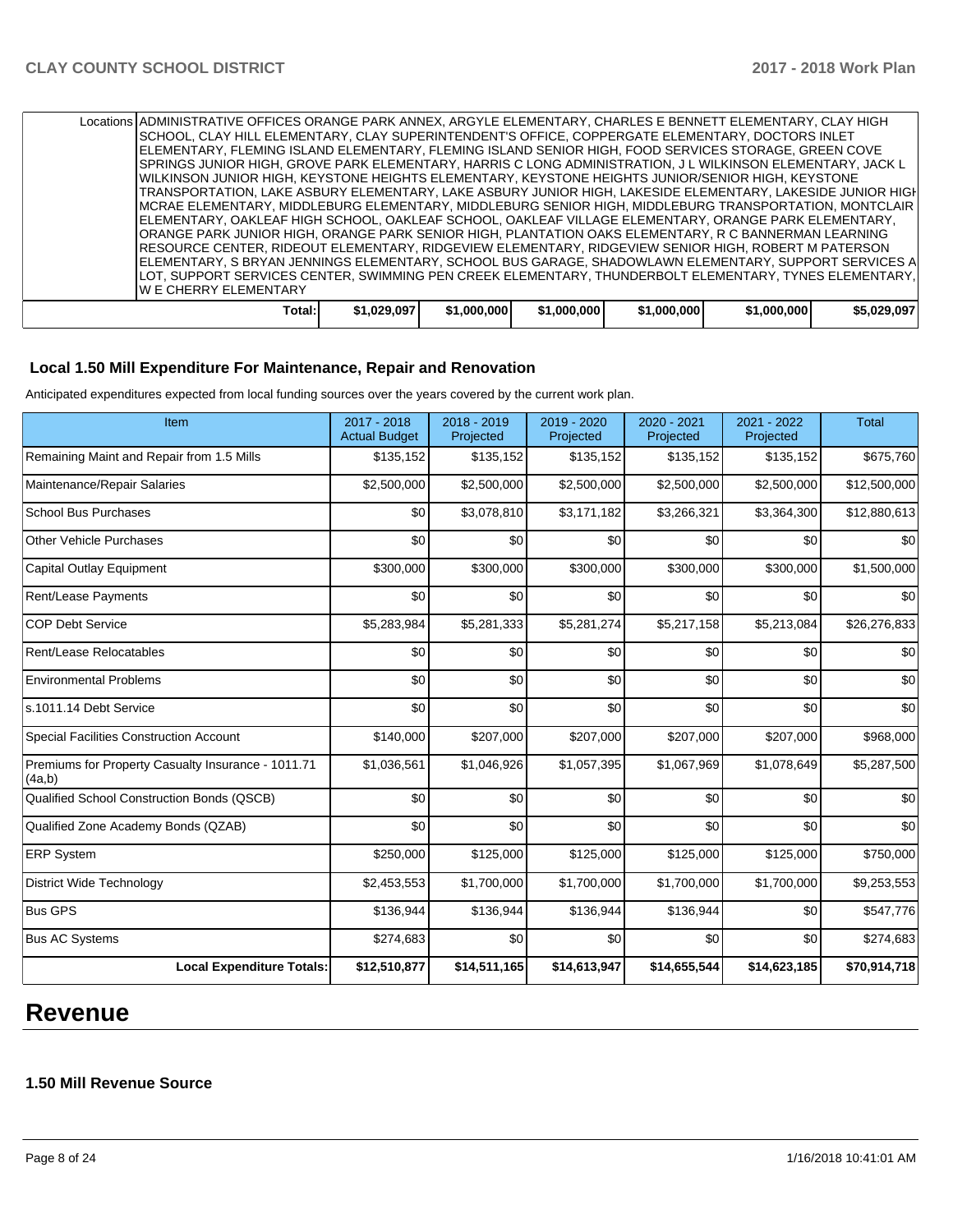Schedule of Estimated Capital Outlay Revenue from each currently approved source which is estimated to be available for expenditures on the projects included in the tentative district facilities work program. All amounts are NET after considering carryover balances, interest earned, new COP's, 1011.14 and 1011.15 loans, etc. Districts cannot use 1.5-Mill funds for salaries except for those explicitly associated with maintenance/repair projects. (1011.71 (5), F.S.)

| Item                                                                                | Fund | $2017 - 2018$<br><b>Actual Value</b> | $2018 - 2019$<br>Projected | $2019 - 2020$<br>Projected | $2020 - 2021$<br>Projected | 2021 - 2022<br>Projected | Total            |
|-------------------------------------------------------------------------------------|------|--------------------------------------|----------------------------|----------------------------|----------------------------|--------------------------|------------------|
| $(1)$ Non-exempt property<br>lassessed valuation                                    |      | \$11,149,208,791                     | \$11,149,208,791           | \$11,149,208,791           | \$11,149,208,791           | \$11,149,208,791         | \$55,746,043,955 |
| $(2)$ The Millege projected for<br>discretionary capital outlay per<br>ls.1011.71   |      | 1.50                                 | 1.50                       | 1.50                       | 1.50                       | 1.50                     |                  |
| $(3)$ Full value of the 1.50-Mill<br>discretionary capital outlay per<br>ls.1011.71 |      | \$18,730,671                         | \$18,730,671               | \$18,730,671               | \$18,730,671               | \$18,730,671             | \$93,653,355     |
| $(4)$ Value of the portion of the 1.50<br>-Mill ACTUALLY levied                     | 370  | \$16,054,861                         | \$16,054,861               | \$16,054,861               | \$16,054,861               | \$16,054,861             | \$80,274,305     |
| $(5)$ Difference of lines (3) and (4)                                               |      | \$2,675,810                          | \$2,675,810                | \$2,675,810                | \$2,675,810                | \$2,675,810              | \$13,379,050     |

# **PECO Revenue Source**

The figure in the row designated "PECO Maintenance" will be subtracted from funds available for new construction because PECO maintenance dollars cannot be used for new construction.

| Item                                 | Fund         | $2017 - 2018$<br><b>Actual Budget</b> | $2018 - 2019$<br>Projected | 2019 - 2020<br>Projected | $2020 - 2021$<br>Projected | 2021 - 2022<br>Projected | Total       |
|--------------------------------------|--------------|---------------------------------------|----------------------------|--------------------------|----------------------------|--------------------------|-------------|
| <b>IPECO New Construction</b>        | 340 <b>I</b> | \$0                                   | \$0 <sub>1</sub>           | \$231.807                | \$820.787                  | \$1,028,885              | \$2,081,479 |
| <b>PECO Maintenance Expenditures</b> |              | \$893,945                             | \$864,848                  | \$864.848                | \$864.848                  | \$864,848                | \$4,353,337 |
|                                      |              | \$893,945                             | \$864.848                  | \$1,096,655              | \$1,685,635                | \$1,893,733              | \$6,434,816 |

## **CO & DS Revenue Source**

Revenue from Capital Outlay and Debt Service funds.

| Item                                      | Fund  | $2017 - 2018$<br><b>Actual Budget</b> | $2018 - 2019$<br>Projected | 2019 - 2020<br>Projected | $2020 - 2021$<br>Projected | 2021 - 2022<br>Projected | Total       |
|-------------------------------------------|-------|---------------------------------------|----------------------------|--------------------------|----------------------------|--------------------------|-------------|
| ICO & DS Cash Flow-through<br>Distributed | 360 l | \$1.015.089                           | \$1,015,089                | \$1,015,089              | \$1.015.089                | \$1,015,089              | \$5,075,445 |
| ICO & DS Interest on<br>Undistributed CO  | 360   | \$13.444                              | \$13.444                   | \$13.444                 | \$13.444                   | \$13.444                 | \$67,220    |
|                                           |       | \$1,028,533                           | \$1,028,533                | \$1,028,533              | \$1,028,533                | \$1,028,533              | \$5,142,665 |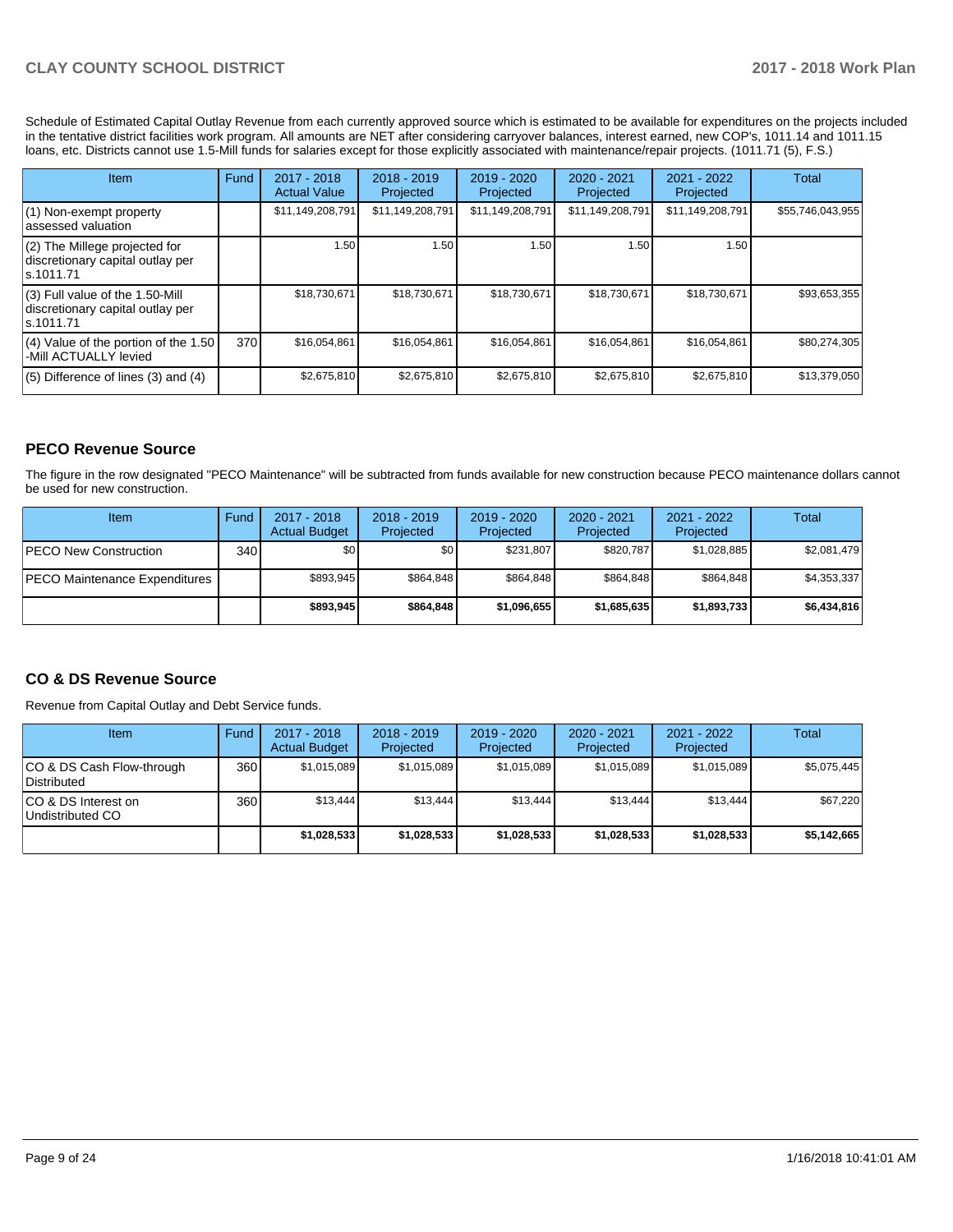## **Fair Share Revenue Source**

Nothing reported for this section. All legally binding commitments for proportionate fair-share mitigation for impacts on public school facilities must be included in the 5-year district work program.

## **Sales Surtax Referendum**

Specific information about any referendum for a 1-cent or 1/2-cent surtax referendum during the previous year.

**Did the school district hold a surtax referendum during the past fiscal year 2016 - 2017?**

No

#### **Additional Revenue Source**

Any additional revenue sources

| Item                                                                                                                      | 2017 - 2018<br><b>Actual Value</b> | 2018 - 2019<br>Projected | 2019 - 2020<br>Projected | $2020 - 2021$<br>Projected | 2021 - 2022<br>Projected | <b>Total</b> |
|---------------------------------------------------------------------------------------------------------------------------|------------------------------------|--------------------------|--------------------------|----------------------------|--------------------------|--------------|
| Revenue from Bonds pledging proceeds<br>from 1 cent or 1/2 cent Sales Surtax                                              | \$0                                | \$0                      | \$0                      | \$0                        | \$0                      | \$0          |
| <b>Total Fund Balance Carried Forward</b>                                                                                 | \$20,474,618                       | \$2,736,509              | \$931,737                | \$2,282,989                | \$5,241,625              | \$31,667,478 |
| General Capital Outlay Obligated Fund<br><b>Balance Carried Forward From Total</b><br><b>Fund Balance Carried Forward</b> | \$0                                | \$0                      | \$0                      | \$0                        | \$0                      | \$0          |
| <b>Special Facilities Construction Account</b>                                                                            | \$0                                | \$0                      | \$0                      | \$0                        | \$0                      | \$0          |
| One Cent - 1/2 Cent Sales Surtax Debt<br>Service From Total Fund Balance Carried<br>Forward                               | \$0                                | \$0                      | \$0                      | \$0                        | \$0                      | \$0          |
| Capital Outlay Projects Funds Balance<br>Carried Forward From Total Fund<br><b>Balance Carried Forward</b>                | \$0                                | \$0                      | \$0                      | \$0                        | \$0                      | \$0          |
| Proceeds from a s.1011.14/15 F.S. Loans                                                                                   | \$0                                | \$0                      | \$0                      | \$0                        | \$0                      | \$0          |
| District Bonds - Voted local bond<br>referendum proceeds per s.9, Art VII<br>State Constitution                           | \$0                                | \$0                      | \$0                      | \$0                        | \$0                      | \$0          |
| Proceeds from Special Act Bonds                                                                                           | \$0                                | \$0                      | \$0                      | \$0                        | \$0                      | \$0          |
| Estimated Revenue from CO & DS Bond<br>Sale                                                                               | \$0                                | \$0                      | \$0                      | \$0                        | \$0                      | \$0          |
| Proceeds from Voted Capital<br>Improvements millage                                                                       | \$0                                | \$0                      | \$0                      | \$0                        | \$0                      | \$0          |
| Other Revenue for Other Capital Projects                                                                                  | \$46,500                           | \$46,500                 | \$46,000                 | \$46,000                   | \$46,000                 | \$231,000    |
| Proceeds from 1/2 cent sales surtax<br>authorized by school board                                                         | \$0                                | \$0                      | \$0                      | \$0                        | \$0                      | \$0          |
| Proceeds from local governmental<br>infrastructure sales surtax                                                           | \$1,700,000                        | \$1,700,000              | \$1,700,000              | \$1,700,000                | \$1,700,000              | \$8,500,000  |
| Proceeds from Certificates of<br>Participation (COP's) Sale                                                               | \$0                                | \$0                      | \$0                      | \$0                        | \$0                      | \$0          |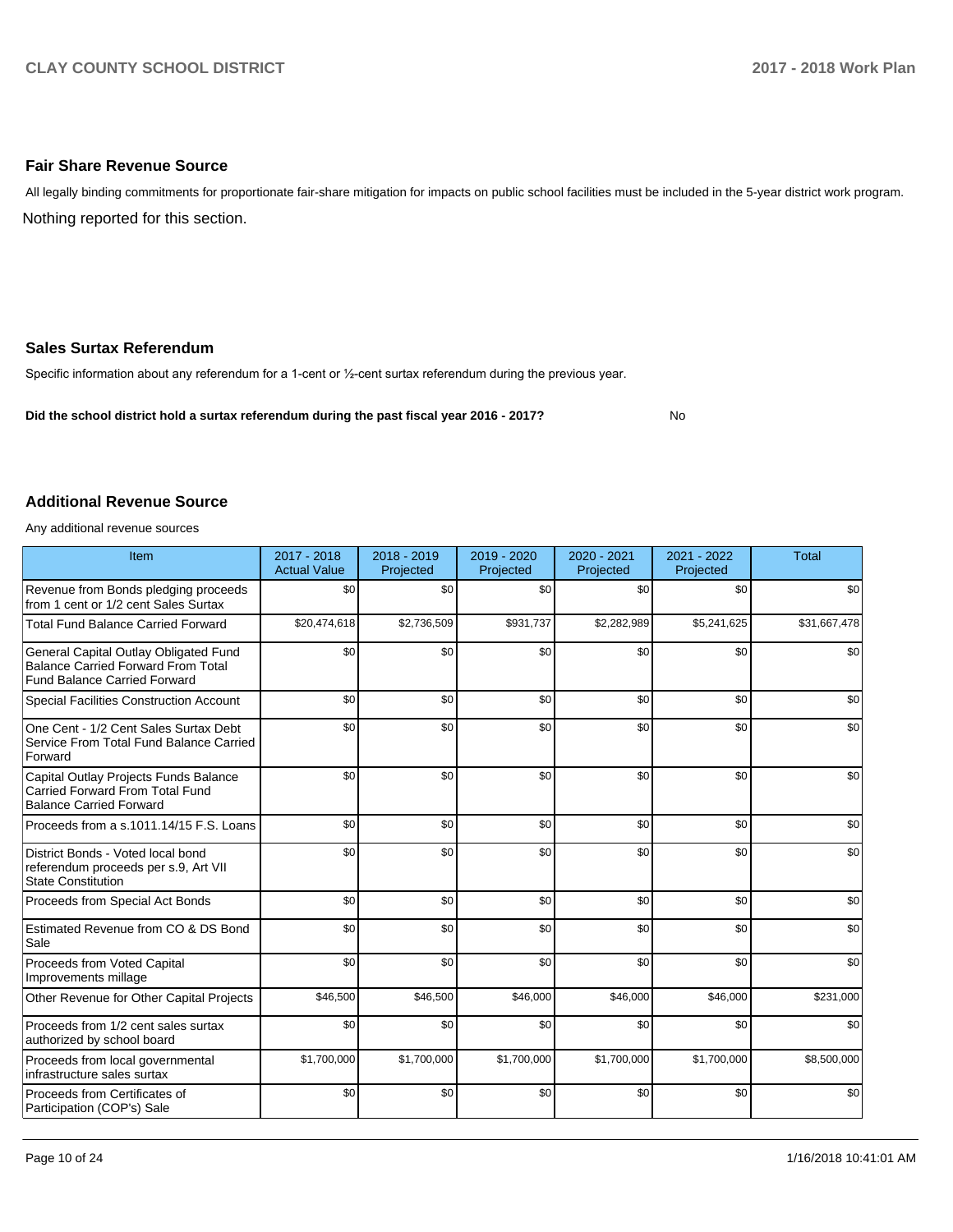| Classrooms First Bond proceeds amount<br>authorized in FY 1997-98                   | \$0          | \$0         | \$0         | \$0          | \$0          | \$0          |
|-------------------------------------------------------------------------------------|--------------|-------------|-------------|--------------|--------------|--------------|
| Classrooms for Kids                                                                 | \$0          | \$0         | \$0         | \$0          | \$0          | \$0          |
| District Equity Recognition                                                         | \$0          | \$0         | \$0         | \$0          | \$0          | \$0          |
| Federal Grants                                                                      | \$0          | \$0         | \$0         | \$0          | \$0          | \$0          |
| Proportionate share mitigation (actual<br>cash revenue only, not in kind donations) | \$0          | \$0         | \$0         | \$0          | \$0          | \$0          |
| Impact fees received                                                                | \$5,500,000  | \$5,500,000 | \$6,000,000 | \$6,000,000  | \$6,000,000  | \$29,000,000 |
| Private donations                                                                   | \$0          | \$0         | \$0         | \$0          | \$0          | \$0          |
| Grants from local governments or not-for-<br>profit organizations                   | \$0          | \$0         | \$0         | \$0          | \$0          | \$0          |
| Interest, Including Profit On Investment                                            | \$0          | \$0         | \$0         | \$0          | \$0          | \$0          |
| <b>Subtotal</b>                                                                     | \$27,721,118 | \$9,983,009 | \$8,677,737 | \$10,028,989 | \$12,987,625 | \$69,398,478 |

# **Total Revenue Summary**

| <b>Item Name</b>                                              | 2017 - 2018<br><b>Budget</b> | $2018 - 2019$<br>Projected | 2019 - 2020<br>Projected | $2020 - 2021$<br>Projected | $2021 - 2022$<br>Projected | <b>Five Year Total</b> |
|---------------------------------------------------------------|------------------------------|----------------------------|--------------------------|----------------------------|----------------------------|------------------------|
| Local 1.5 Mill Discretionary Capital Outlay<br><b>Revenue</b> | \$16,054,861                 | \$16,054,861               | \$16,054,861             | \$16,054,861               | \$16,054,861               | \$80,274,305           |
| PECO and 1.5 Mill Maint and Other 1.5<br>Mill Expenditures    | (\$12,510,877)               | (S14, 511, 165)            | (S14, 613, 947)          | (S14, 655, 544)            | (\$14,623,185)             | (\$70,914,718)         |
| <b>PECO Maintenance Revenue</b>                               | \$893.945                    | \$864.848                  | \$864.848                | \$864.848                  | \$864.848                  | \$4,353,337            |
| <b>Available 1.50 Mill for New</b><br>  Construction          | \$3,543,984                  | \$1,543,696                | \$1,440,914              | \$1,399,317                | \$1,431,676                | \$9,359,587            |

| <b>Item Name</b>                     | $2017 - 2018$<br><b>Budget</b> | $2018 - 2019$<br>Projected | $2019 - 2020$<br>Projected | $2020 - 2021$<br>Projected | 2021 - 2022<br>Projected | <b>Five Year Total</b> |
|--------------------------------------|--------------------------------|----------------------------|----------------------------|----------------------------|--------------------------|------------------------|
| ICO & DS Revenue                     | \$1,028,533                    | \$1,028,533                | \$1,028,533                | \$1,028,533                | \$1,028,533              | \$5,142,665            |
| <b>PECO New Construction Revenue</b> | \$0                            | \$0 <sub>1</sub>           | \$231.807                  | \$820,787                  | \$1,028,885              | \$2,081,479            |
| Other/Additional Revenue             | \$27,721,118                   | \$9,983,009                | \$8.677.737                | \$10,028,989               | \$12,987,625             | \$69,398,478           |
| <b>Total Additional Revenuel</b>     | \$28,749,651                   | \$11,011,542               | \$9,938,077                | \$11,878,309               | \$15,045,043             | \$76,622,622           |
| <b>Total Available Revenue</b>       | \$32,293,635                   | \$12,555,238               | \$11,378,991               | \$13,277,626               | \$16,476,719             | \$85,982,209           |

# **Project Schedules**

## **Capacity Project Schedules**

A schedule of capital outlay projects necessary to ensure the availability of satisfactory classrooms for the projected student enrollment in K-12 programs.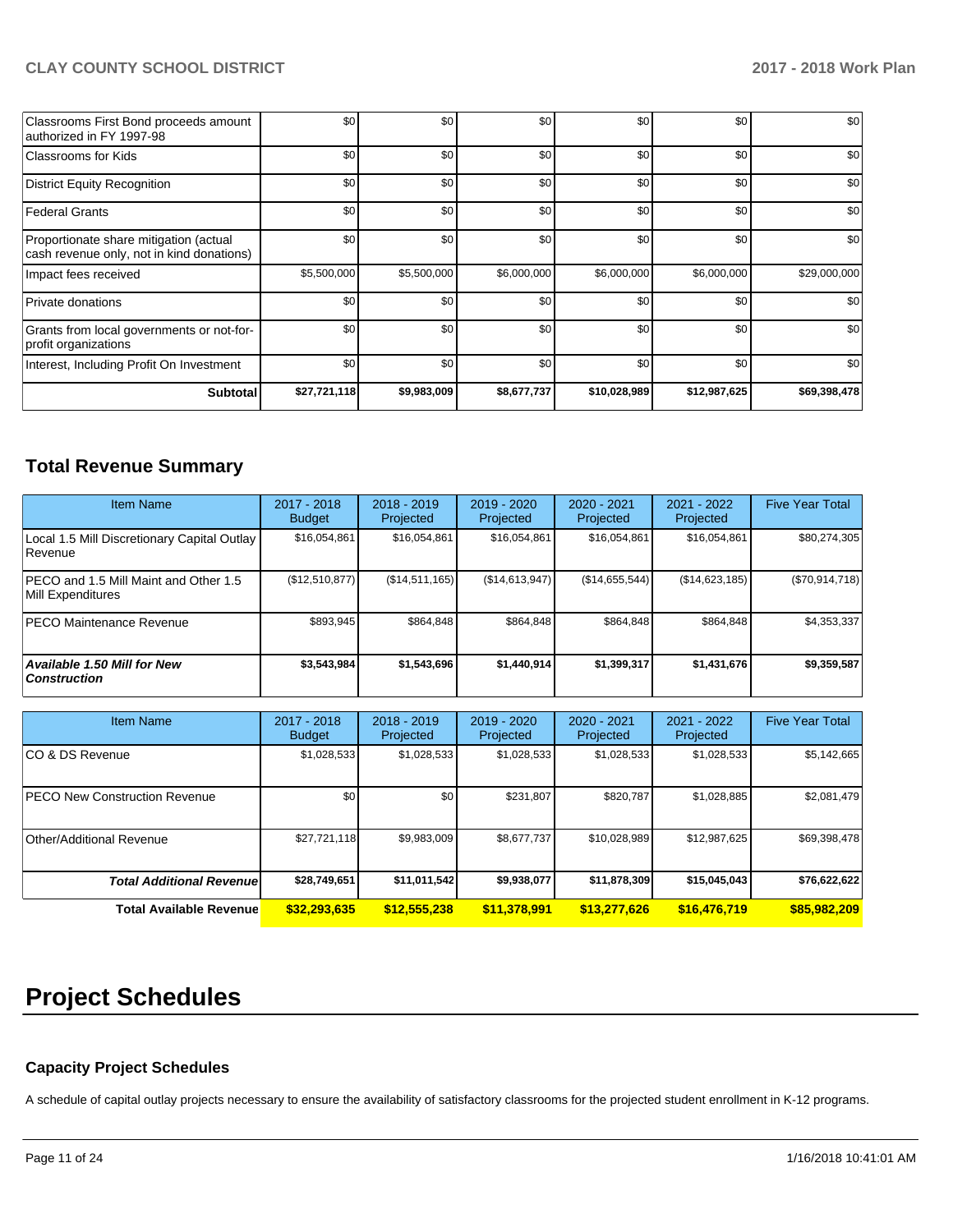| <b>Project Description</b>                    | Location                  |                          | 2017 - 2018  | 2018 - 2019    | 2019 - 2020 | 2020 - 2021 | 2021 - 2022 | <b>Total</b>     | Funded |
|-----------------------------------------------|---------------------------|--------------------------|--------------|----------------|-------------|-------------|-------------|------------------|--------|
| <b>County Wide</b><br>Permanent<br>Classrooms | Location not<br>specified | Planned<br>Cost:         | \$0          | \$0            | \$1,600,000 | \$1,700,000 | \$1,800,000 | \$5,100,000 Yes  |        |
|                                               |                           | <b>Student Stations:</b> | 0            | 0              | 324         | 324         | 324         | 972              |        |
|                                               |                           | <b>Total Classrooms:</b> | $\mathbf 0$  | 0              | 8           | 8           | 8           | 24               |        |
|                                               |                           | Gross Sq Ft:             | $\mathbf 0$  | $\overline{0}$ | 11,000      | 11,000      | 11,000      | 33,000           |        |
| Elem School Y                                 | Location not<br>specified | Planned<br>Cost:         | \$21,705,633 | \$500,000      | \$0         | \$0         | \$0         | \$22,205,633 Yes |        |
|                                               |                           | <b>Student Stations:</b> | 862          | 0              | 0           | 0           | $\Omega$    | 862              |        |
|                                               |                           | <b>Total Classrooms:</b> | 46           | $\overline{0}$ | 0           | 0           | $\Omega$    | 46               |        |
|                                               |                           | Gross Sq Ft:             | 110,000      | $\overline{0}$ | $\Omega$    | 0           | $\Omega$    | 110,000          |        |
|                                               |                           | <b>Planned Cost:</b>     | \$21,705,633 | \$500,000      | \$1,600,000 | \$1,700,000 | \$1,800,000 | \$27,305,633     |        |
|                                               |                           | <b>Student Stations:</b> | 862          | $\bf{0}$       | 324         | 324         | 324         | 1,834            |        |
|                                               |                           | <b>Total Classrooms:</b> | 46           | $\bf{0}$       | 8           | 8           | 8           | 70               |        |
|                                               |                           | Gross Sq Ft:             | 110,000      | $\mathbf{0}$   | 11,000      | 11,000      | 11,000      | 143,000          |        |

# **Other Project Schedules**

Major renovations, remodeling, and additions of capital outlay projects that do not add capacity to schools.

| <b>Project Description</b>                           | Location                                      | 2017 - 2018<br><b>Actual Budget</b> | $2018 - 2019$<br>Projected | $2019 - 2020$<br>Projected | 2020 - 2021<br>Projected | 2021 - 2022<br>Projected | <b>Total</b>    | Funded |
|------------------------------------------------------|-----------------------------------------------|-------------------------------------|----------------------------|----------------------------|--------------------------|--------------------------|-----------------|--------|
| County-Wide Interactive<br>Technology for Classrooms | Location not specified                        | \$250,000                           | \$250,000                  | \$250,000                  | \$250,000                | \$50,000                 | \$1,050,000 Yes |        |
| County-Wide Asphalt and<br>Sidewalk Improvements     | Location not specified                        | \$100,000                           | \$125,000                  | \$125,000                  | \$125,000                | \$125,000                | \$600,000 Yes   |        |
| County-Wide Covered<br>Walkways                      | Location not specified                        | \$200,000                           | \$100,000                  | \$100,000                  | \$100,000                | \$10,000                 | \$510,000 Yes   |        |
| County-Wide Security Fencing                         | Location not specified                        | \$150,000                           | \$150,000                  | \$150,000                  | \$150,000                | \$150,000                | \$750,000 Yes   |        |
| County-Wide HVAC<br>Replacement/Repair               | Location not specified                        | \$150,000                           | \$150,000                  | \$150,000                  | \$150,000                | \$150,000                | \$750,000 Yes   |        |
| County-Wide Roof<br>Replacement/Repair               | Location not specified                        | \$100,000                           | \$125,000                  | \$125,000                  | \$125,000                | \$125,000                | \$600,000 Yes   |        |
| County-Wide Flooring<br>Repair/Replacement           | Location not specified                        | \$50,000                            | \$75,000                   | \$75,000                   | \$75,000                 | \$75,000                 | \$350,000 Yes   |        |
| Contingency                                          | Location not specified                        | \$250,000                           | \$395,000                  | \$450,000                  | \$450,000                | \$450,000                | \$1,995,000 Yes |        |
| County-Wide Locker<br>Repair/Replacement             | Location not specified                        | \$5,000                             | \$75,000                   | \$75,000                   | \$75,000                 | \$75,000                 | \$305,000 Yes   |        |
| Fire Alarm Replacement                               | <b>DOCTORS INLET</b><br><b>ELEMENTARY</b>     | \$7,000                             | \$0                        | \$0                        | \$0                      | \$0                      | \$7,000 Yes     |        |
| Renovation of Science Labs                           | <b>KEYSTONE HEIGHTS</b><br>JUNIOR/SENIOR HIGH | \$68,000                            | \$800,000                  | \$10,000                   | \$0                      | \$0                      | \$878,000 Yes   |        |
| County-Wide Security Cameras                         | Location not specified                        | \$500,000                           | \$400,000                  | \$250,000                  | \$250,000                | \$250,000                | \$1,650,000 Yes |        |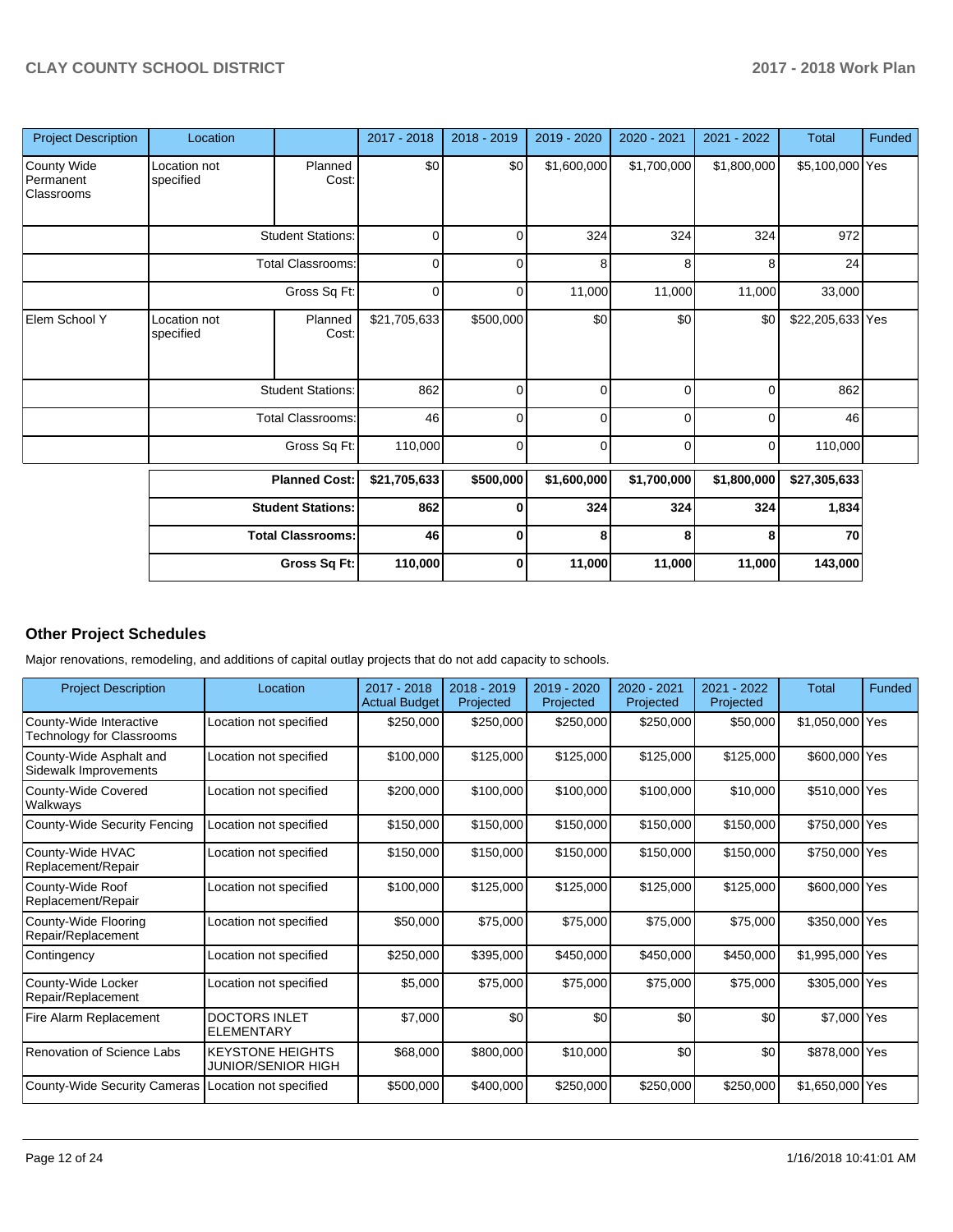| Cafeteria Expansion                                                                                                                    | <b>CHARLES E BENNETT</b><br><b>ELEMENTARY</b>        | \$0       | \$1,300,000 | \$10,000    | \$0         | \$0         | \$1,310,000 Yes |  |
|----------------------------------------------------------------------------------------------------------------------------------------|------------------------------------------------------|-----------|-------------|-------------|-------------|-------------|-----------------|--|
| Cafeteria Expansion                                                                                                                    | <b>DOCTORS INLET</b><br><b>ELEMENTARY</b>            | \$0       | \$0         | \$1,100,000 | \$10,000    | \$0         | \$1,110,000 Yes |  |
| <b>Replace Controls</b>                                                                                                                | <b>RIDGEVIEW SENIOR</b><br>HIGH                      | \$140,000 | \$0         | \$0         | \$0         | \$0         | \$140,000 Yes   |  |
| County-Wide Front Entrance<br><b>Security Enhancements</b>                                                                             | Location not specified                               | \$100,000 | \$100,000   | \$0         | \$0         | \$0         | \$200,000 Yes   |  |
| County-Wide Hand Held Walkie Location not specified<br><b>Talkie Repeaters</b>                                                         |                                                      | \$100,000 | \$75,000    | \$0         | \$0         | \$0         | \$175,000 Yes   |  |
| County-Wide Door<br>Repair/Replacement                                                                                                 | Location not specified                               | \$5,000   | \$15,000    | \$15,000    | \$15,000    | \$25,000    | \$75,000 Yes    |  |
| County-Wide Painting                                                                                                                   | Location not specified                               | \$50,000  | \$75,000    | \$75,000    | \$75,000    | \$75,000    | \$350,000 Yes   |  |
| County-Wide<br>Plumbing/Irrigation<br>Repair/Replacement                                                                               | Location not specified                               | \$100,000 | \$75,000    | \$75,000    | \$75,000    | \$75,000    | \$400,000 Yes   |  |
| County-Wide Severe Weather<br>Stations                                                                                                 | Location not specified                               | \$50,000  | \$0         | \$50,000    | \$50,000    | \$0         | \$150,000 Yes   |  |
| County-Wide Site<br>Improvements                                                                                                       | Location not specified                               | \$200,000 | \$150,000   | \$150,000   | \$150,000   | \$150,000   | \$800,000 Yes   |  |
| County-Wide Road<br>Improvements (Gas Tax)                                                                                             | Location not specified                               | \$334,492 | \$46,500    | \$46,000    | \$46,000    | \$46,000    | \$518,992 Yes   |  |
| Clay High, Keystone High,<br>Lakeside Junior High, Orange<br>Park Junior High, & Swimming<br>Pen Creek Elementary HVAC<br>Replacements | Location not specified                               | \$0       | \$1,450,000 | \$1,450,000 | \$1,500,000 | \$1,500,000 | \$5,900,000 Yes |  |
| Install Emergency Generator                                                                                                            | <b>DOCTORS INLET</b><br><b>ELEMENTARY</b>            | \$0       | \$80,000    | \$0         | \$0         | \$0         | \$80,000 Yes    |  |
| <b>Erosion Control</b>                                                                                                                 | <b>FLEMING ISLAND</b><br><b>SENIOR HIGH</b>          | \$300,000 | \$0         | \$0         | \$0         | \$0         | \$300,000 Yes   |  |
| County-Wide GCSJH, KHE,<br>MHS, RVE, WEC Front<br><b>Entrance Security</b><br>Enhancements                                             | Location not specified                               | \$18,000  | \$0         | \$0         | \$0         | \$0         | \$18,000 Yes    |  |
| Parent Pickup Redesign                                                                                                                 | <b>KEYSTONE HEIGHTS</b><br>ELEMENTARY                | \$0       | \$525,000   | \$0         | \$0         | \$0         | \$525,000 Yes   |  |
| Building 11 Renovation (locker<br>room/weight room)                                                                                    | <b>KEYSTONE HEIGHTS</b><br><b>ELEMENTARY</b>         | \$0       | \$200,000   | \$0         | \$0         | \$0         | \$200,000 Yes   |  |
| <b>HVAC Replacement Cafeteria</b>                                                                                                      | <b>KEYSTONE HEIGHTS</b><br><b>JUNIOR/SENIOR HIGH</b> | \$112,000 | \$0         | \$0         | \$0         | \$0         | \$112,000 Yes   |  |
| Enclose Second Floor Walkway MIDDLEBURG<br>Building 7                                                                                  | <b>ELEMENTARY</b>                                    | \$0       | \$140,000   | \$0         | \$0         | \$0         | \$140,000 Yes   |  |
| Renovation Building 27 (Weight<br>Room)                                                                                                | ORANGE PARK SENIOR<br>HIGH                           | \$0       | \$0         | \$0         | \$300,000   | \$10,000    | \$310,000 Yes   |  |
| Replace Controls                                                                                                                       | ORANGE PARK JUNIOR<br>HIGH                           | \$70,000  | \$0         | \$0         | \$0         | \$0         | \$70,000 Yes    |  |
| Admin/Cafeteria HVAC<br>Replacement                                                                                                    | ROBERT M PATERSON<br>ELEMENTARY                      | \$0       | \$180,000   | \$0         | \$0         | \$0         | \$180,000 Yes   |  |
| Insulate Gym Ceiling                                                                                                                   | RIDGEVIEW SENIOR<br>HIGH                             | \$0       | \$150,000   | \$10,000    | \$0         | \$0         | \$160,000 Yes   |  |
| HVAC (1 cooling towers) 1<br>Refurbished                                                                                               | RIDGEVIEW SENIOR<br><b>HIGH</b>                      | \$50,000  | \$0         | \$0         | \$0         | \$0         | \$50,000 Yes    |  |
| <b>HVAC Replacement Buildings</b><br>3, 4, 5, 86                                                                                       | <b>TYNES ELEMENTARY</b>                              | \$230,000 | \$10,000    | \$0         | \$0         | \$0         | \$240,000 Yes   |  |
| HVAC Replacement Phase I<br>and II (Admin/Media)                                                                                       | <b>J L WILKINSON</b><br><b>ELEMENTARY</b>            | \$180,000 | \$100,000   | \$10,000    | \$0         | \$0         | \$290,000 Yes   |  |
| WJH, LJH Parking Lot Lighting<br>Replacement                                                                                           | Location not specified                               | \$0       | \$200,000   | \$5,000     | \$0         | \$0         | \$205,000 Yes   |  |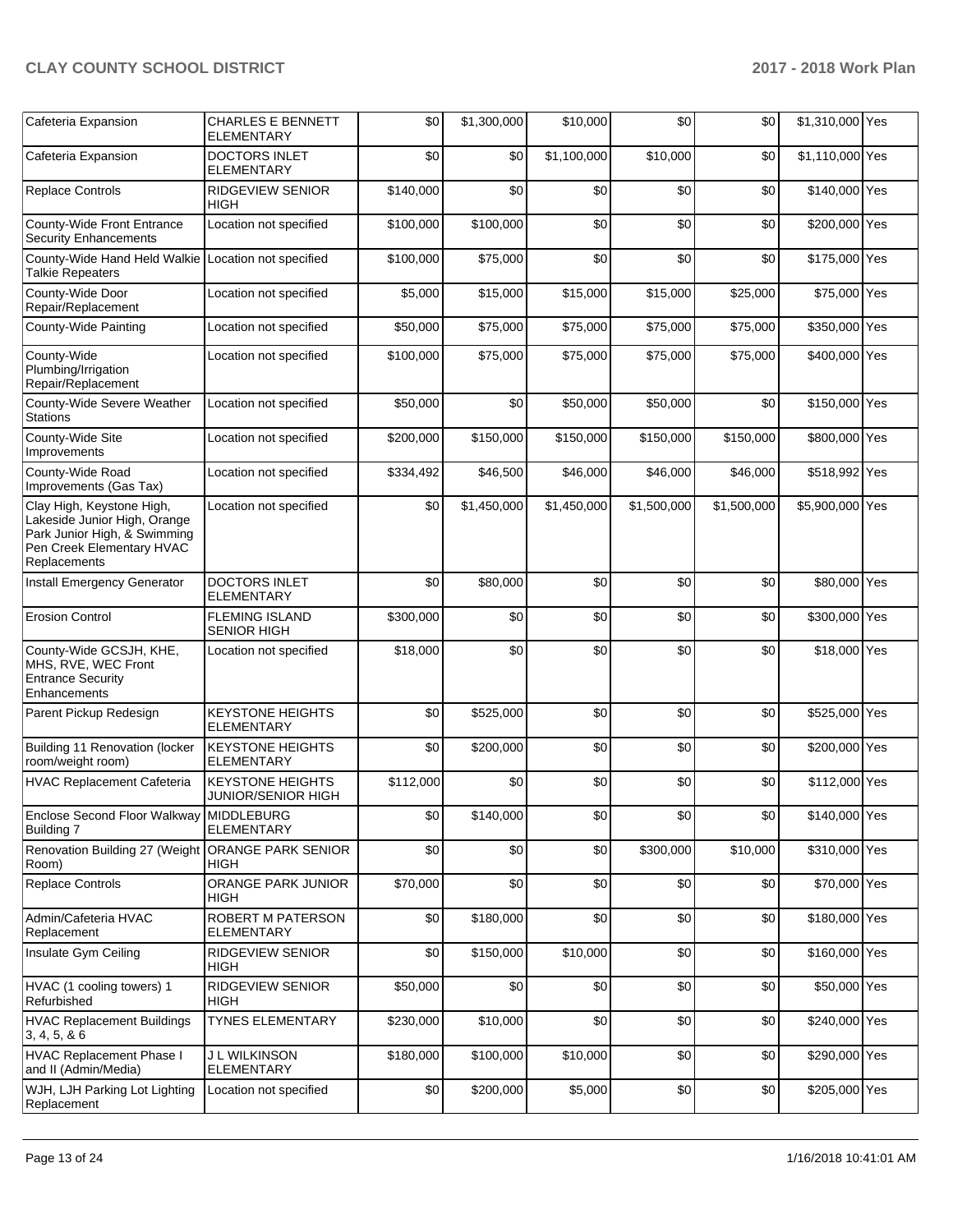| Cafeteria Expansion                                                                   | <b>KEYSTONE HEIGHTS</b><br>ELEMENTARY         | \$0       | \$1,300,000 | \$10,000  | \$0       | \$0       | \$1,310,000 Yes |  |
|---------------------------------------------------------------------------------------|-----------------------------------------------|-----------|-------------|-----------|-----------|-----------|-----------------|--|
| County-Wide Safety & Security<br>(Alarm Schools)                                      | Location not specified                        | \$250,000 | \$250,000   | \$250,000 | \$250,000 | \$250,000 | \$1,250,000 Yes |  |
| Flooring Replacement Phase III   MIDDLEBURG SENIOR                                    | HIGH                                          | \$0       | \$0         | \$150,000 | \$0       | \$0       | \$150,000 Yes   |  |
| <b>HVAC Replacement</b><br>(Completion)                                               | <b>JACK L WILKINSON</b><br>JUNIOR HIGH        | \$5,000   | \$0         | \$0       | \$0       | \$0       | \$5,000 Yes     |  |
| <b>HVAC Replacement Building 7</b>                                                    | DOCTORS INLET<br><b>ELEMENTARY</b>            | \$45,000  | \$0         | \$0       | \$0       | \$0       | \$45,000 Yes    |  |
| <b>Replace Controls</b>                                                               | <b>JACK L WILKINSON</b><br><b>JUNIOR HIGH</b> | \$150,000 | \$0         | \$0       | \$0       | \$0       | \$150,000 Yes   |  |
| Kitchen Floor                                                                         | <b>CLAY HIGH SCHOOL</b>                       | \$150,000 | \$0         | \$0       | \$0       | \$0       | \$150,000 Yes   |  |
| Repipe Science Lab                                                                    | <b>FLEMING ISLAND</b><br><b>SENIOR HIGH</b>   | \$40,000  | \$0         | \$0       | \$0       | \$0       | \$40,000 Yes    |  |
| Locker Room Flooring<br>Replacement                                                   | <b>JACK L WILKINSON</b><br><b>JUNIOR HIGH</b> | \$27,000  | \$0         | \$0       | \$0       | \$0       | \$27,000 Yes    |  |
| Locker Room Flooring<br>Replacement                                                   | LAKESIDE JUNIOR HIGH                          | \$0       | \$27,000    | \$0       | \$0       | \$0       | \$27,000 Yes    |  |
| County-Wide Vehicle<br>Purchase/Replacement                                           | Location not specified                        | \$110,000 | \$0         | \$0       | \$0       | \$0       | \$110,000 Yes   |  |
| Erosion Control - Storm<br>Drainage Repairs                                           | <b>CLAY HIGH SCHOOL</b>                       | \$225,000 | \$0         | \$0       | \$0       | \$0       | \$225,000 Yes   |  |
| HVAC (2 cooling towers) 1 new, MIDDLEBURG SENIOR<br>1 refurbished                     | <b>HIGH</b>                                   | \$190.000 | \$0         | \$0       | \$0       | \$0       | \$190,000 Yes   |  |
| <b>Replace Controls</b>                                                               | MIDDLEBURG SENIOR<br><b>HIGH</b>              | \$175,000 | \$0         | \$0       | \$0       | \$0       | \$175,000 Yes   |  |
| Covered Walkway<br>Replacement                                                        | JACK L WILKINSON<br><b>JUNIOR HIGH</b>        | \$125,000 | \$0         | \$0       | \$0       | \$0       | \$125,000 Yes   |  |
| Operations - Renovate/Reroof<br>Building 1 to offices for Food<br>Services/Operations | Location not specified                        | \$300,000 | \$0         | \$0       | \$0       | \$0       | \$300,000 Yes   |  |
| County Office - EOC and<br>Multipurpose Room                                          | Location not specified                        | \$300,000 | \$0         | \$0       | \$0       | \$0       | \$300,000 Yes   |  |
| <b>HC Long Building Renovation</b>                                                    | Location not specified                        | \$100,000 | \$0         | \$0       | \$0       | \$0       | \$100,000 Yes   |  |
| <b>Kitchen Renovations</b>                                                            | S BRYAN JENNINGS<br>ELEMENTARY                | \$250,000 | \$0         | \$0       | \$0       | \$0       | \$250,000 Yes   |  |
| <b>Kitchen Renovations</b>                                                            | <b>ORANGE PARK</b><br>ELEMENTARY              | \$250,000 | \$0         | \$0       | \$0       | \$0       | \$250,000 Yes   |  |
| Kitchen Renovations                                                                   | <b>GROVE PARK</b><br><b>ELEMENTARY</b>        | \$0       | \$250,000   | \$0       | \$0       | \$0       | \$250,000 Yes   |  |
| <b>Kitchen Renovations</b>                                                            | LAKESIDE JUNIOR HIGH                          | \$0       | \$0         | \$250,000 | \$0       | \$0       | \$250,000 Yes   |  |
| Kitchen Renovations                                                                   | <b>WE CHERRY</b><br><b>ELEMENTARY</b>         | \$0       | \$0         | \$0       | \$250,000 | \$0       | \$250,000 Yes   |  |
| Front Office Renovation                                                               | MIDDLEBURG SENIOR<br><b>HIGH</b>              | \$0       | \$0         | \$200,000 | \$0       | \$0       | \$200,000 Yes   |  |
| Fire Alarm Replacement                                                                | <b>J L WILKINSON</b><br>ELEMENTARY            | \$0       | \$210,000   | \$5,000   | \$0       | \$0       | \$215,000 Yes   |  |
| Drainage Site Work                                                                    | <b>KEYSTONE HEIGHTS</b><br>ELEMENTARY         | \$0       | \$50,000    | \$0       | \$0       | \$0       | \$50,000 Yes    |  |
| Replace Transite Panels<br>Buildings 1 & 2                                            | <b>WE CHERRY</b><br>ELEMENTARY                | \$0       | \$200,000   | \$10,000  | \$0       | \$0       | \$210,000 Yes   |  |
| SPC, TBE, CHE, ROE HVAC<br>Controls                                                   | Location not specified                        | \$0       | \$500,000   | \$500,000 | \$500,000 | \$500,000 | \$2,000,000 Yes |  |
| PES, FIE Fire Alarm<br>Replacement                                                    | Location not specified                        | \$0       | \$0         | \$225,000 | \$225,000 | \$225,000 | \$675,000 Yes   |  |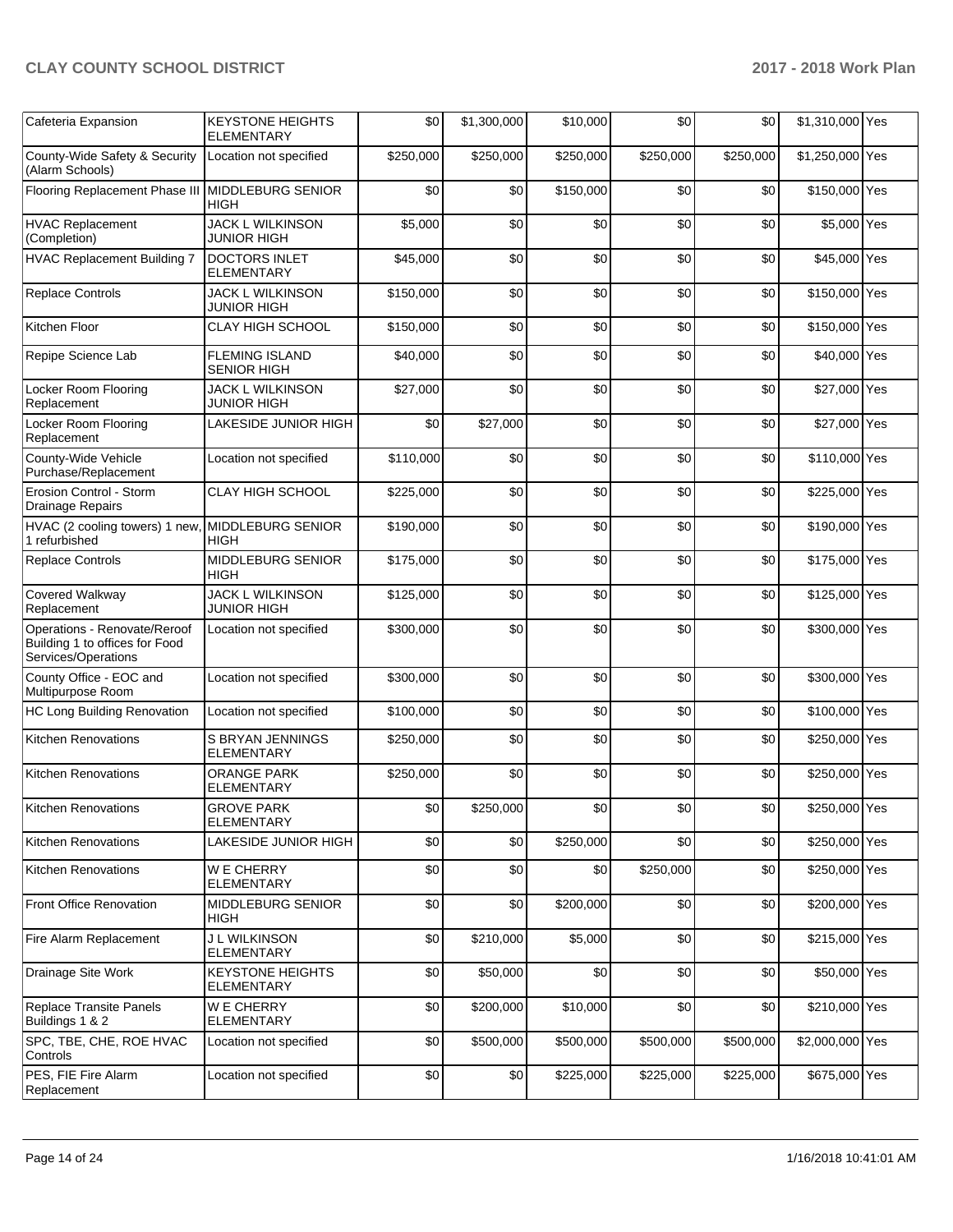| WEC, LJH, LSE, Operations<br>Plumbing Re-Piping           | Location not specified                  | \$0         | \$0 <sub>1</sub> | \$90,000    | \$90,000    | \$90,000    | \$270,000 Yes   |  |
|-----------------------------------------------------------|-----------------------------------------|-------------|------------------|-------------|-------------|-------------|-----------------|--|
| County-Wide Restroom<br>Renovations                       | Location not specified                  | \$100,000   | \$100,000        | \$100,000   | \$100,000   | \$100,000   | \$500,000 Yes   |  |
| County-Wide Reroof<br>Relocatables                        | Location not specified                  | \$250,000   | \$250,000        | \$250,000   | \$250,000   | \$250,000   | \$1,250,000 Yes |  |
| County-Wide Covered Play<br>Area                          | Location not specified                  | \$70,000    | \$70,000         | \$70,000    | \$70,000    | \$70,000    | \$350,000 Yes   |  |
| County-Wide Technology<br>Infrastructure                  | Location not specified                  | \$300,000   | \$250,000        | \$250,000   | \$250,000   | \$250,000   | \$1,300,000 Yes |  |
| County-Wide Energy<br>Conservation Upgrades               | Location not specified                  | \$50,000    | \$75,000         | \$150,000   | \$150,000   | \$75,000    | \$500,000 Yes   |  |
| County-Wide Safety & Security<br>Projects (Miscellaneous) | Location not specified                  | \$45,000    | \$50,000         | \$50,000    | \$50,000    | \$50,000    | \$245,000 Yes   |  |
| County-Wide Safety & Security<br>(Control Access)         | Location not specified                  | \$40,000    | \$25,000         | \$50,000    | \$50,000    | \$0         | \$165,000 Yes   |  |
| County-Wide Lightning<br>Protection                       | Location not specified                  | \$100,000   | \$0              | \$130,000   | \$130,000   | \$130,000   | \$490,000 Yes   |  |
| <b>Culinary Arts Renovation</b>                           | <b>MIDDLEBURG SENIOR</b><br><b>HIGH</b> | \$25,000    | \$0              | \$0         | \$0         | \$0         | \$25,000 Yes    |  |
| HVAC Replacement Bldg 6                                   | <b>LAKESIDE ELEMENTARY</b>              | \$60,000    | \$0              | \$0         | \$0         | \$0         | \$60,000 Yes    |  |
| County-Wide Athletic Lighting                             | Location not specified                  | \$250,000   | \$0              | \$0         | \$0         | \$0         | \$250,000 Yes   |  |
|                                                           |                                         | \$7,851,492 | \$11,123,500     | \$7,496,000 | \$6,336,000 | \$5,331,000 | \$38,137,992    |  |
|                                                           |                                         |             |                  |             |             |             |                 |  |

# **Additional Project Schedules**

Any projects that are not identified in the last approved educational plant survey.

| <b>Project Description</b>            | Location                  | <b>Num</b> | 2017 - 2018<br>Classroom Actual Budget | $ 2018 - 2019 $<br>Projected | 2019 - 2020<br>Projected | 2020 - 2021<br>Projected | 2021 - 2022<br>Projected | <b>Total</b> | Funded  |
|---------------------------------------|---------------------------|------------|----------------------------------------|------------------------------|--------------------------|--------------------------|--------------------------|--------------|---------|
| Project description not<br> specified | Location not<br>specified |            | \$٥                                    | \$٥Ι                         | \$0 <sub>1</sub>         | \$٥Ι                     | \$0                      |              | $$0$ No |
|                                       |                           |            | \$0                                    | \$0                          | \$0                      | \$0                      | \$0                      | \$0          |         |

## **Non Funded Growth Management Project Schedules**

Schedule indicating which projects, due to planned development, that CANNOT be funded from current revenues projected over the next five years.

Nothing reported for this section.

# **Tracking**

# **Capacity Tracking**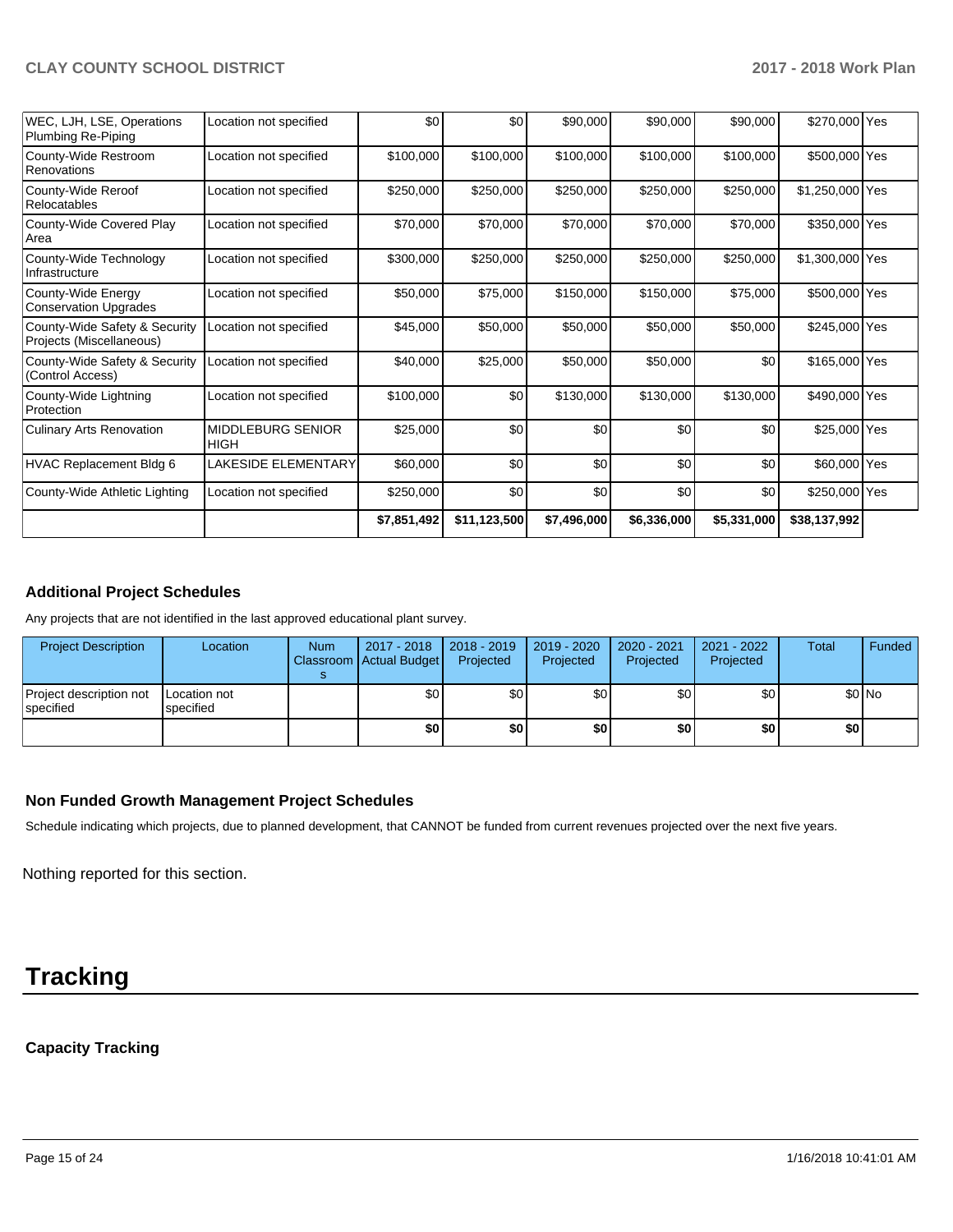| Location                                                   | $2017 -$<br>2018 Satis.<br>Stu. Sta. | Actual<br>$2017 -$<br><b>2018 FISH</b><br>Capacity | Actual<br>$2016 -$<br>2017<br><b>COFTE</b> | # Class<br><b>Rooms</b> | Actual<br>Average<br>$2017 -$<br>2018 Class<br><b>Size</b> | Actual<br>$2017 -$<br>2018<br><b>Utilization</b> | <b>New</b><br>Stu.<br>Capacity | <b>New</b><br>Rooms to<br>be<br>Added/Re<br>moved | Projected<br>$2021 -$<br>2022<br><b>COFTE</b> | Projected<br>$2021 -$<br>2022<br><b>Utilization</b> | Projected<br>$2021 -$<br>2022 Class<br><b>Size</b> |
|------------------------------------------------------------|--------------------------------------|----------------------------------------------------|--------------------------------------------|-------------------------|------------------------------------------------------------|--------------------------------------------------|--------------------------------|---------------------------------------------------|-----------------------------------------------|-----------------------------------------------------|----------------------------------------------------|
| <b>GREEN COVE SPRINGS</b><br><b>JUNIOR HIGH</b>            | 1,025                                | 922                                                | 793                                        | 45                      | 18                                                         | 86.00 %                                          | 0                              | $\Omega$                                          | 904                                           | 98.00 %                                             | 20                                                 |
| <b>CHARLES E BENNETT</b><br><b>ELEMENTARY</b>              | 830                                  | 830                                                | 766                                        | 45                      | 17                                                         | 92.00 %                                          | $\Omega$                       | $\Omega$                                          | 805                                           | 97.00 %                                             | 18                                                 |
| R C BANNERMAN<br><b>LEARNING RESOURCE</b><br><b>CENTER</b> | 568                                  | 568                                                | 160                                        | 35                      | 5                                                          | 28.00 %                                          | $\Omega$                       | $\Omega$                                          | 160                                           | 28.00 %                                             | 5                                                  |
| <b>ORANGE PARK</b><br><b>ELEMENTARY</b>                    | 504                                  | 504                                                | 481                                        | 26                      | 18                                                         | 95.00 %                                          | 0                              | $\Omega$                                          | 486                                           | 96.00 %                                             | 19                                                 |
| <b>GROVE PARK</b><br><b>ELEMENTARY</b>                     | 512                                  | 512                                                | 468                                        | 28                      | 17                                                         | 91.00%                                           | $\Omega$                       | $\Omega$                                          | 478                                           | 93.00 %                                             | 17                                                 |
| <b>WE CHERRY</b><br><b>ELEMENTARY</b>                      | 881                                  | 881                                                | 648                                        | 48                      | 13                                                         | 74.00 %                                          | $\Omega$                       | $\Omega$                                          | 674                                           | 77.00 %                                             | 14                                                 |
| OAKLEAF SCHOOL                                             | 1,946                                | 1,751                                              | 1,489                                      | 81                      | 18                                                         | 85.00 %                                          | 0                              | $\mathbf 0$                                       | 1,281                                         | 73.00 %                                             | 16                                                 |
| <b>OAKLEAF VILLAGE</b><br>ELEMENTARY                       | 1,043                                | 1,043                                              | 895                                        | 56                      | 16                                                         | 86.00 %                                          | 0                              | $\mathbf 0$                                       | 995                                           | 95.00 %                                             | 18                                                 |
| <b>SHADOWLAWN</b><br><b>ELEMENTARY</b>                     | 863                                  | 863                                                | 678                                        | 47                      | 14                                                         | 79.00 %                                          | $\Omega$                       | $\Omega$                                          | 690                                           | 80.00 %                                             | 15                                                 |
| <b>PLANTATION OAKS</b><br><b>ELEMENTARY</b>                | 1,433                                | 1,433                                              | 1,302                                      | 75                      | 17                                                         | 91.00%                                           | $\Omega$                       | $\Omega$                                          | 721                                           | 50.00 %                                             | 10                                                 |
| OAKLEAF HIGH SCHOOL                                        | 2,589                                | 2,459                                              | 2,287                                      | 107                     | 21                                                         | 93.00 %                                          | 0                              | $\mathbf 0$                                       | 2,399                                         | 98.00 %                                             | 22                                                 |
| RIDEOUT ELEMENTARY                                         | 643                                  | 643                                                | 492                                        | 34                      | 14                                                         | 76.00 %                                          | 0                              | $\mathbf 0$                                       | 650                                           | 101.00%                                             | 19                                                 |
| <b>FLEMING ISLAND</b><br><b>SENIOR HIGH</b>                | 2,500                                | 2,375                                              | 2,005                                      | 104                     | 19                                                         | 84.00%                                           | $\Omega$                       | $\Omega$                                          | 2,098                                         | 88.00 %                                             | 20                                                 |
| SWIMMING PEN CREEK<br><b>ELEMENTARY</b>                    | 547                                  | 547                                                | 389                                        | 31                      | 13                                                         | 71.00 %                                          | $\Omega$                       | $\Omega$                                          | 429                                           | 78.00 %                                             | 14                                                 |
| <b>ARGYLE ELEMENTARY</b>                                   | 825                                  | 825                                                | 726                                        | 44                      | 16                                                         | 88.00 %                                          | $\Omega$                       | $\Omega$                                          | 725                                           | 88.00 %                                             | 16                                                 |
| LAKE ASBURY JUNIOR<br><b>HIGH</b>                          | 1,483                                | 1,334                                              | 1,134                                      | 67                      | 17                                                         | 85.00 %                                          | $\Omega$                       | $\Omega$                                          | 1,234                                         | 93.00 %                                             | 18                                                 |
| <b>COPPERGATE</b><br>ELEMENTARY                            | 747                                  | 747                                                | 504                                        | 39                      | 13                                                         | 67.00 %                                          | $\mathbf 0$                    | $\mathbf 0$                                       | 530                                           | 71.00 %                                             | 14                                                 |
| J L WILKINSON<br>ELEMENTARY                                | 810                                  | 810                                                | 740                                        | 44                      | 17                                                         | 91.00%                                           | $\Omega$                       | $\Omega$                                          | 793                                           | 98.00 %                                             | 18                                                 |
| <b>CLAY</b><br>SUPERINTENDENT'S<br><b>OFFICE</b>           | $\Omega$                             | $\Omega$                                           | 73                                         | $\Omega$                | $\Omega$                                                   | 0.00%                                            | $\Omega$                       | $\Omega$                                          | $\Omega$                                      | $0.00 \%$                                           | $\Omega$                                           |
| <b>FLEMING ISLAND</b><br>ELEMENTARY                        | 912                                  | 912                                                | 782                                        | 49                      | 16                                                         | 86.00 %                                          | $\mathbf 0$                    | $\mathbf 0$                                       | 818                                           | 90.00 %                                             | 17                                                 |
| <b>TYNES ELEMENTARY</b>                                    | 1,004                                | 1,004                                              | 949                                        | 59                      | 16                                                         | 94.00 %                                          | $\mathbf 0$                    | $\Omega$                                          | 1,084                                         | 108.00%                                             | 18                                                 |
| MCRAE ELEMENTARY                                           | 550                                  | 550                                                | 495                                        | 31                      | 16                                                         | 90.00 %                                          | 0                              | $\mathbf 0$                                       | 507                                           | 92.00 %                                             | 16                                                 |
| THUNDERBOLT<br> ELEMENTARY                                 | 1,128                                | 1,128                                              | 971                                        | 61                      | 16                                                         | 86.00 %                                          | 0                              | $\mathbf 0$                                       | 1,008                                         | 89.00 %                                             | 17                                                 |
| <b>IMIDDLEBURG SENIOR</b><br>HIGH                          | 2,509                                | 2,383                                              | 1,700                                      | 108                     | 16                                                         | 71.00 %                                          | 0                              | $\mathbf 0$                                       | 1,633                                         | 69.00 %                                             | 15                                                 |
| <b>RIDGEVIEW</b><br><b>ELEMENTARY</b>                      | 565                                  | 565                                                | 529                                        | 34                      | 16                                                         | 94.00 %                                          | $\mathbf 0$                    | $\mathbf 0$                                       | 547                                           | 97.00 %                                             | 16                                                 |
| <b>CLAY HILL ELEMENTARY</b>                                | 474                                  | 474                                                | 438                                        | 25                      | 18                                                         | 92.00 %                                          | 0                              | $\mathbf 0$                                       | 434                                           | 92.00 %                                             | 17                                                 |
| <b>RIDGEVIEW SENIOR</b><br> HIGH                           | 2,373                                | 2,254                                              | 1,512                                      | 101                     | 15                                                         | 67.00 %                                          | 0                              | 0                                                 | 1,481                                         | 66.00 %                                             | 15                                                 |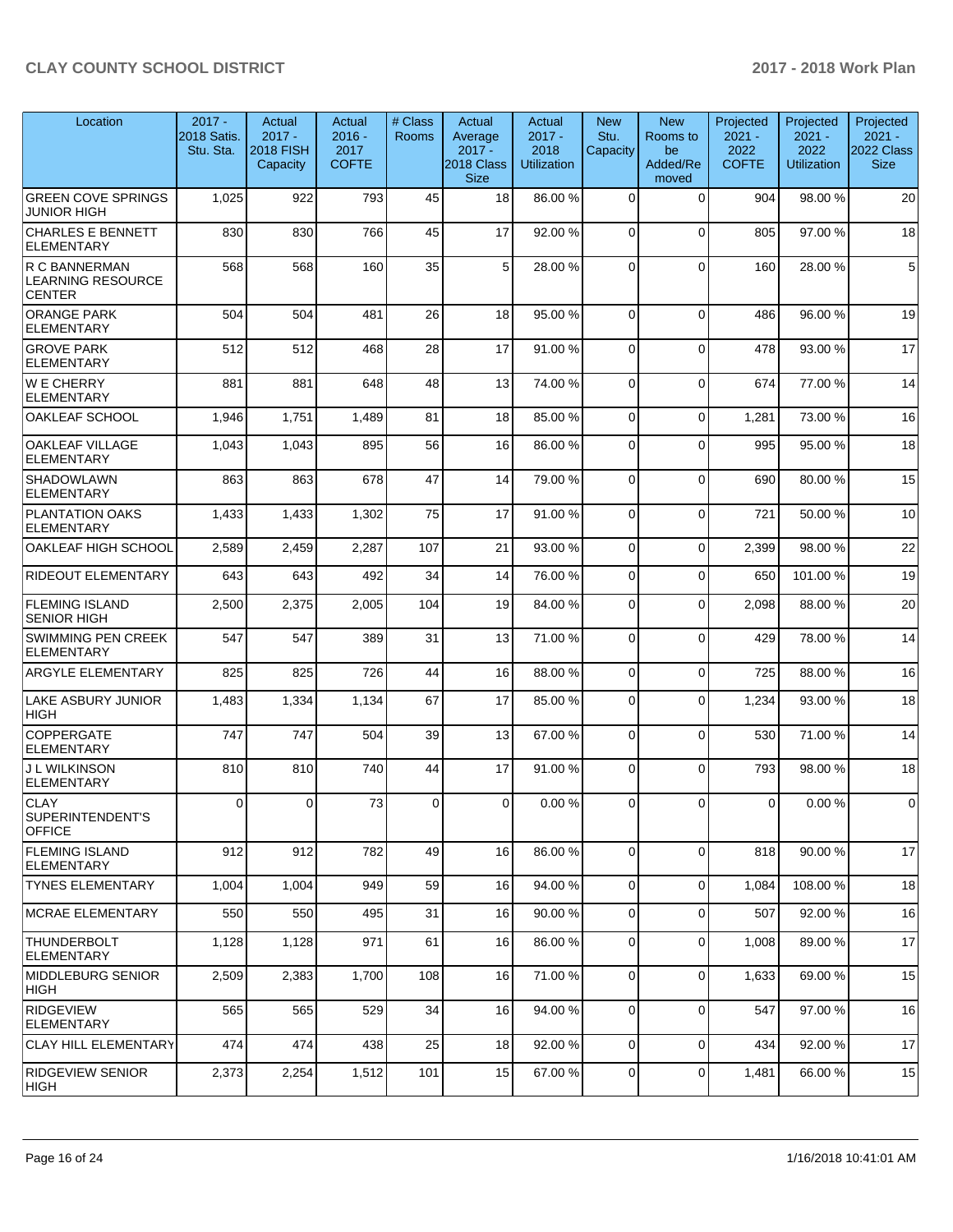|                                                      | 45,173 | 43,507 | 35,059 | 2,176 | 16 | 80.58%  | 0        | $\mathbf 0$ | 35,822 | 82.34 % | 16 |
|------------------------------------------------------|--------|--------|--------|-------|----|---------|----------|-------------|--------|---------|----|
| IS BRYAN JENNINGS<br>ELEMENTARY                      | 676    | 676    | 473    | 36    | 13 | 70.00 % | $\Omega$ | $\Omega$    | 492    | 73.00 % | 14 |
| <b>KEYSTONE HEIGHTS</b><br><b>JUNIOR/SENIOR HIGH</b> | 1,530  | 1,377  | 1,046  | 66    | 16 | 76.00 % | $\Omega$ | $\Omega$    | 1,152  | 84.00 % | 17 |
| <b>KEYSTONE HEIGHTS</b><br><b>ELEMENTARY</b>         | 896    | 896    | 813    | 49    | 17 | 91.00 % | $\Omega$ | $\Omega$    | 844    | 94.00 % | 17 |
| <b>MIDDLEBURG</b><br><b>ELEMENTARY</b>               | 650    | 650    | 586    | 34    | 17 | 90.00 % | $\Omega$ | $\Omega$    | 564    | 87.00 % | 17 |
| <b>DOCTORS INLET</b><br>ELEMENTARY                   | 737    | 737    | 664    | 40    | 17 | 90.00 % | 0        | $\Omega$    | 691    | 94.00 % | 17 |
| <b>ORANGE PARK SENIOR</b><br><b>HIGH</b>             | 2,467  | 2,343  | 1,460  | 104   | 14 | 62.00 % | $\Omega$ | $\Omega$    | 1,440  | 61.00%  | 14 |
| <b>MONTCLAIR</b><br><b>ELEMENTARY</b>                | 649    | 649    | 543    | 34    | 16 | 84.00%  | $\Omega$ | $\Omega$    | 523    | 81.00%  | 15 |
| <b>JACK L WILKINSON</b><br><b>JUNIOR HIGH</b>        | 846    | 761    | 722    | 38    | 19 | 95.00 % | $\Omega$ | $\Omega$    | 773    | 102.00% | 20 |
| <b>ORANGE PARK JUNIOR</b><br><b>HIGH</b>             | 1.180  | 1,062  | 685    | 53    | 13 | 64.00 % | 0        | $\Omega$    | 690    | 65.00 % | 13 |
| <b>LAKESIDE ELEMENTARY</b>                           | 876    | 876    | 792    | 47    | 17 | 90.00 % | $\Omega$ | $\Omega$    | 750    | 86.00 % | 16 |
| LAKESIDE JUNIOR HIGH                                 | 1,341  | 1,206  | 808    | 57    | 14 | 67.00 % | $\Omega$ | $\Omega$    | 850    | 70.00 % | 15 |
| CLAY HIGH SCHOOL                                     | 2,062  | 1,958  | 1,312  | 85    | 15 | 67.00 % | $\Omega$ | $\Omega$    | 1,475  | 75.00 % | 17 |
| <b>ROBERT M PATERSON</b><br>ELEMENTARY               | 1,029  | 1,029  | 939    | 56    | 17 | 91.00 % | $\Omega$ | $\Omega$    | 1,089  | 106.00% | 19 |
| LAKE ASBURY<br><b>ELEMENTARY</b>                     | 970    | 970    | 813    | 53    | 15 | 84.00%  | $\Omega$ | $\Omega$    | 925    | 95.00 % | 17 |
|                                                      |        |        |        |       |    |         |          |             |        |         |    |

The COFTE Projected Total (35,822) for 2021 - 2022 must match the Official Forecasted COFTE Total (35,822 ) for 2021 - 2022 before this section can be completed. In the event that the COFTE Projected Total does not match the Official forecasted COFTE, then the Balanced Projected COFTE Table should be used to balance COFTE.

| Projected COFTE for 2021 - 2022 |        |  |  |  |  |  |  |
|---------------------------------|--------|--|--|--|--|--|--|
| Elementary (PK-3)               | 10,047 |  |  |  |  |  |  |
| Middle $(4-8)$                  | 13,943 |  |  |  |  |  |  |
| High (9-12)                     | 11,832 |  |  |  |  |  |  |
|                                 | 35,822 |  |  |  |  |  |  |

| <b>Grade Level Type</b> | <b>Balanced Projected</b><br>COFTE for 2021 - 2022 |
|-------------------------|----------------------------------------------------|
| Elementary (PK-3)       |                                                    |
| Middle $(4-8)$          |                                                    |
| High (9-12)             |                                                    |
|                         | 35,822                                             |

## **Relocatable Replacement**

Number of relocatable classrooms clearly identified and scheduled for replacement in the school board adopted financially feasible 5-year district work program.

| .ocation                               | $2017 - 2018$ | 2018 - 2019 | 2019 - 2020 I | $2020 - 2021$ | 2021 - 2022 | Year 5 Total |
|----------------------------------------|---------------|-------------|---------------|---------------|-------------|--------------|
| <b>Total Relocatable Replacements:</b> |               |             |               |               |             |              |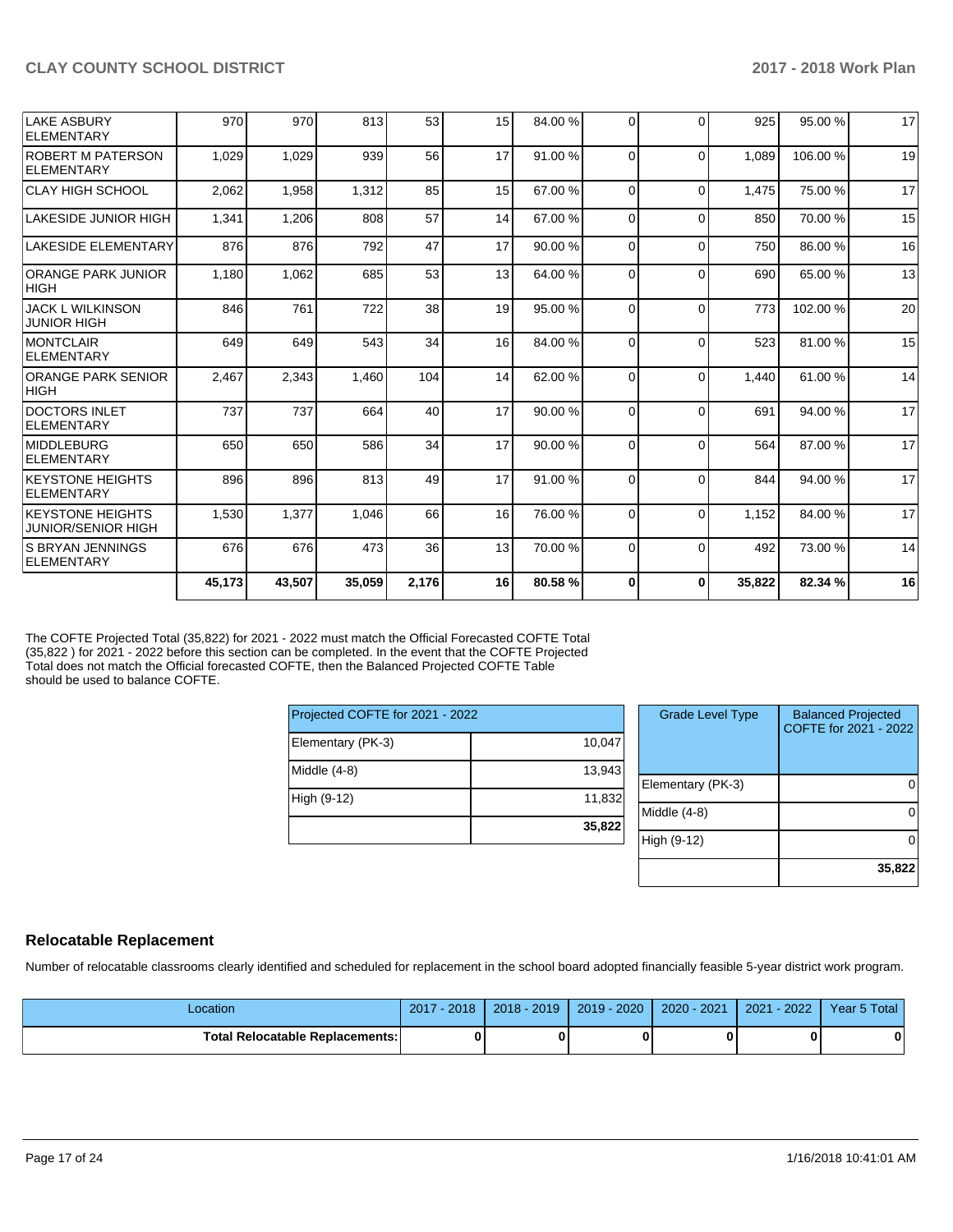## **Charter Schools Tracking**

Information regarding the use of charter schools.

| Location-Type                                   | # Relocatable<br>units or<br>permanent<br>classrooms | Owner                            | Year Started or  <br>Scheduled | Student<br><b>Stations</b> | <b>Students</b><br>Enrolled | Years in<br>Contract | <b>Total Charter</b><br><b>Students</b><br>projected for<br>2021 - 2022 |
|-------------------------------------------------|------------------------------------------------------|----------------------------------|--------------------------------|----------------------------|-----------------------------|----------------------|-------------------------------------------------------------------------|
| 1417 Red Apple Road,<br>Middleburg, FL          |                                                      | 59 PRIVATE                       | 2015                           | 860                        | 420                         |                      | 1.145                                                                   |
| 2233 Park Ave Ste 303, Orange<br>Park. FL 32073 |                                                      | 20 RENTED<br><b>IRELOCATABLE</b> | 2017                           | 400                        | 347                         |                      | 400                                                                     |
|                                                 | 79                                                   |                                  |                                | 260. ا                     | 767                         |                      | 1,545                                                                   |

## **Special Purpose Classrooms Tracking**

The number of classrooms that will be used for certain special purposes in the current year, by facility and type of classroom, that the district will, 1), not use for educational purposes, and 2), the co-teaching classrooms that are not open plan classrooms and will be used for educational purposes.

| School                               | School Type | $\parallel \#$ of Elementary $\parallel \#$ of Middle 4-8 $\parallel \#$ of High 9-12<br><b>K-3 Classrooms</b> | <b>Classrooms</b> | <b>Classrooms</b> | $#$ of ESE<br><b>Classrooms</b> | # of Combo<br><b>Classrooms</b> | Total<br><b>Classrooms</b> |
|--------------------------------------|-------------|----------------------------------------------------------------------------------------------------------------|-------------------|-------------------|---------------------------------|---------------------------------|----------------------------|
| <b>Total Educational Classrooms:</b> |             |                                                                                                                |                   |                   | 0                               | 01                              |                            |

| School                                 | School Type | $\parallel$ # of Elementary $\parallel$ # of Middle 4-8<br><b>K-3 Classrooms L</b> | <b>Classrooms</b> | $#$ of High 9-12<br><b>Classrooms</b> | # of $ESE$<br><b>Classrooms</b> | # of Combo<br><b>Classrooms</b> | Total<br><b>Classrooms</b> |
|----------------------------------------|-------------|------------------------------------------------------------------------------------|-------------------|---------------------------------------|---------------------------------|---------------------------------|----------------------------|
| PLANTATION OAKS ELEMENTARY Co-Teaching |             |                                                                                    |                   |                                       |                                 |                                 | 41                         |
| <b>Total Co-Teaching Classrooms:</b>   |             |                                                                                    |                   |                                       |                                 |                                 |                            |

### **Infrastructure Tracking**

**Necessary offsite infrastructure requirements resulting from expansions or new schools. This section should include infrastructure information related to capacity project schedules and other project schedules (Section 4).** 

none

**Proposed location of planned facilities, whether those locations are consistent with the comprehensive plans of all affected local governments, and recommendations for infrastructure and other improvements to land adjacent to existing facilities. Provisions of 1013.33(12), (13) and (14) and 1013.36 must be addressed for new facilities planned within the 1st three years of the plan (Section 5).** 

N/A

**Consistent with Comp Plan?** Yes

## **Net New Classrooms**

The number of classrooms, by grade level and type of construction, that were added during the last fiscal year.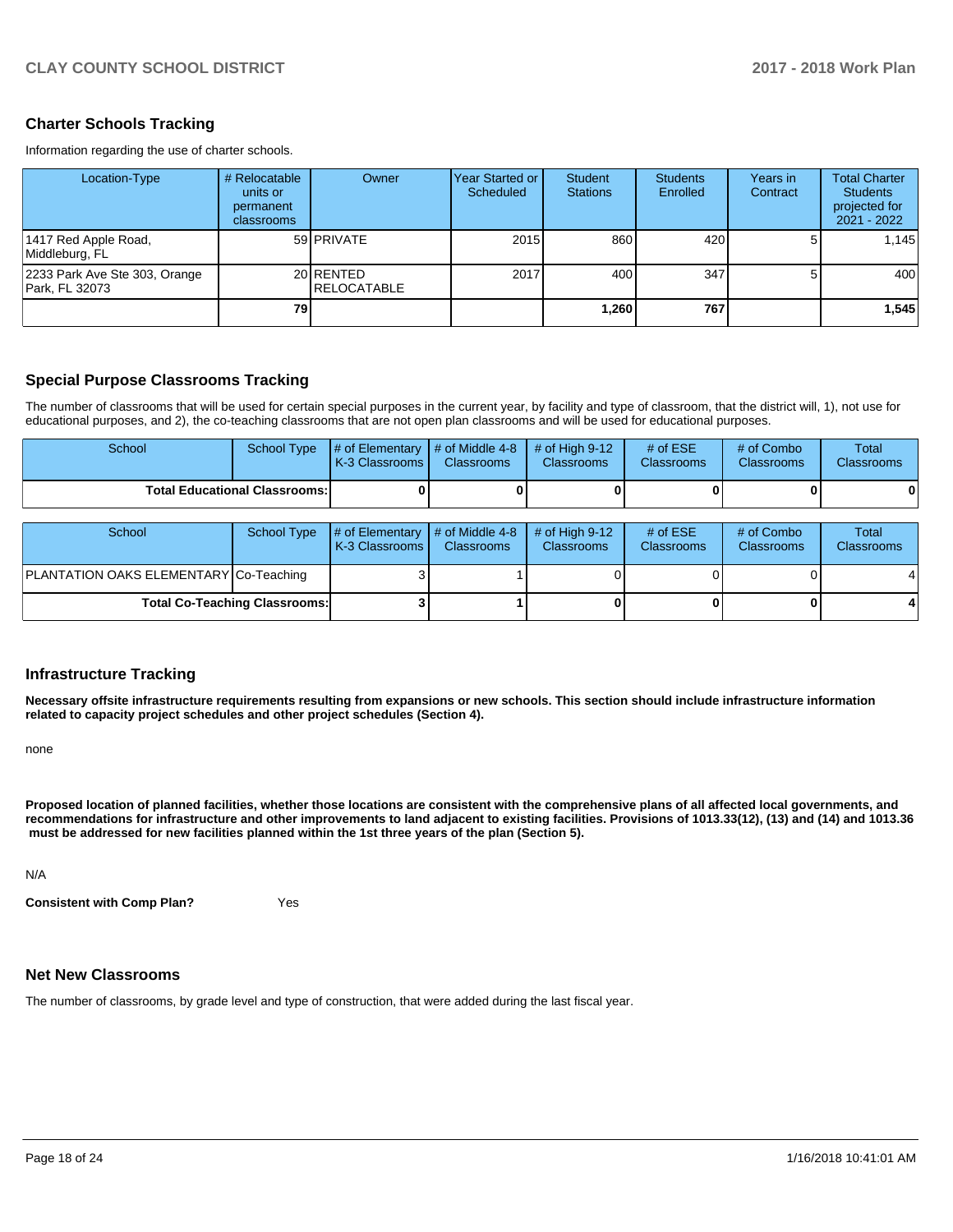| List the net new classrooms added in the 2016 - 2017 fiscal year.                                                                                       | List the net new classrooms to be added in the 2017 - 2018 fiscal<br>year. |                            |                                |                        |                                                                        |                            |                                |                        |  |
|---------------------------------------------------------------------------------------------------------------------------------------------------------|----------------------------------------------------------------------------|----------------------------|--------------------------------|------------------------|------------------------------------------------------------------------|----------------------------|--------------------------------|------------------------|--|
| 'Classrooms" is defined as capacity carrying classrooms that are added to increase<br>capacity to enable the district to meet the Class Size Amendment. |                                                                            |                            |                                |                        | Totals for fiscal year 2017 - 2018 should match totals in Section 15A. |                            |                                |                        |  |
| Location                                                                                                                                                | $2016 - 2017$ #<br>Permanent                                               | $2016 - 2017$ #<br>Modular | $2016 - 2017$ #<br>Relocatable | $2016 - 2017$<br>Total | $2017 - 2018$ #<br>Permanent                                           | $2017 - 2018$ #<br>Modular | $2017 - 2018$ #<br>Relocatable | $2017 - 2018$<br>Total |  |
| Elementary (PK-3)                                                                                                                                       |                                                                            |                            |                                |                        | 28                                                                     |                            |                                | 28                     |  |
| Middle (4-8)                                                                                                                                            |                                                                            |                            |                                |                        | 18                                                                     |                            |                                | 18                     |  |
| High (9-12)                                                                                                                                             |                                                                            |                            |                                |                        |                                                                        |                            |                                | 0                      |  |
|                                                                                                                                                         |                                                                            |                            |                                |                        | 46                                                                     |                            |                                | 46                     |  |

## **Relocatable Student Stations**

Number of students that will be educated in relocatable units, by school, in the current year, and the projected number of students for each of the years in the workplan.

| <b>Site</b>                            | 2017 - 2018 | 2018 - 2019 | 2019 - 2020 | 2020 - 2021 | 2021 - 2022 | 5 Year Average |
|----------------------------------------|-------------|-------------|-------------|-------------|-------------|----------------|
| MIDDLEBURG SENIOR HIGH                 | 955         | 980         | 980         | 980         | 930         | 965            |
| <b>RIDGEVIEW ELEMENTARY</b>            | 264         | 264         | 264         | 242         | 198         | 246            |
| <b>CLAY HILL ELEMENTARY</b>            | 62          | 62          | 62          | 62          | 40          | 58             |
| <b>RIDGEVIEW SENIOR HIGH</b>           | 1,148       | 1,148       | 1,073       | 998         | 848         | 1,043          |
| LAKE ASBURY ELEMENTARY                 | 582         | 582         | 582         | 582         | 538         | 573            |
| ROBERT M PATERSON ELEMENTARY           | 616         | 616         | 616         | 572         | 532         | 590            |
| J L WILKINSON ELEMENTARY               | 500         | 500         | 480         | 460         | 394         | 467            |
| PLANTATION OAKS ELEMENTARY             | 556         | 336         | 256         | 176         | 176         | 300            |
| OAKLEAF HIGH SCHOOL                    | 910         | 910         | 910         | 910         | 910         | 910            |
| <b>GREEN COVE SPRINGS JUNIOR HIGH</b>  | 147         | 147         | 125         | 125         | 103         | 129            |
| <b>CHARLES E BENNETT ELEMENTARY</b>    | 215         | 215         | 215         | 193         | 171         | 202            |
| R C BANNERMAN LEARNING RESOURCE CENTER | 481         | 437         | 415         | 393         | 349         | 415            |
| <b>ORANGE PARK ELEMENTARY</b>          | 254         | 254         | 254         | 232         | 192         | 237            |
| <b>GROVE PARK ELEMENTARY</b>           | 208         | 208         | 188         | 168         | 124         | 179            |
| W E CHERRY ELEMENTARY                  | 463         | 443         | 423         | 383         | 317         | 406            |
| <b>ORANGE PARK SENIOR HIGH</b>         | 542         | 542         | 517         | 467         | 442         | 502            |
| <b>CLAY SUPERINTENDENT'S OFFICE</b>    | $\Omega$    | $\Omega$    | $\Omega$    | $\Omega$    | $\Omega$    | $\Omega$       |
| <b>FLEMING ISLAND ELEMENTARY</b>       | 596         | 596         | 574         | 552         | 488         | 561            |
| <b>TYNES ELEMENTARY</b>                | 513         | 491         | 491         | 451         | 431         | 475            |
| <b>MCRAE ELEMENTARY</b>                | 316         | 316         | 296         | 276         | 254         | 292            |
| <b>THUNDERBOLT ELEMENTARY</b>          | 445         | 423         | 379         | 357         | 317         | 384            |
| <b>RIDEOUT ELEMENTARY</b>              | 15          | 15          | 15          | 15          | 15          | 15             |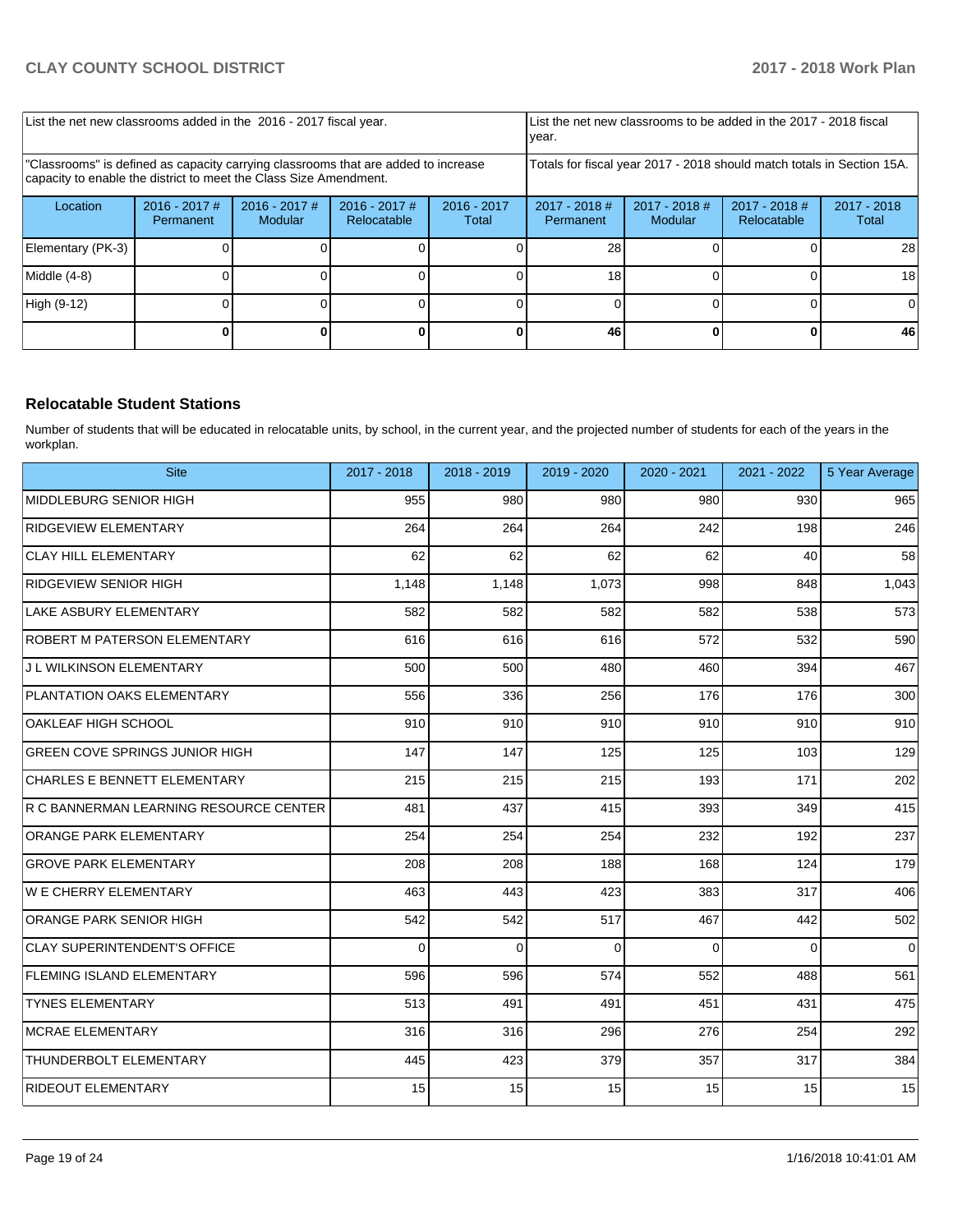| FLEMING ISLAND SENIOR HIGH                        | 1,270    | 1,255    | 1,255    | 1,255    | 1,255    | 1,258          |
|---------------------------------------------------|----------|----------|----------|----------|----------|----------------|
| <b>ARGYLE ELEMENTARY</b>                          | 429      | 413      | 413      | 413      | 369      | 407            |
| LAKE ASBURY JUNIOR HIGH                           | 440      | 470      | 470      | 470      | 470      | 464            |
| OAKLEAF VILLAGE ELEMENTARY                        | 162      | 206      | 206      | 206      | 162      | 188            |
| SHADOWLAWN ELEMENTARY                             | $\Omega$ | $\Omega$ | $\Omega$ | $\Omega$ | $\Omega$ | $\overline{0}$ |
| <b>COPPERGATE ELEMENTARY</b>                      | 88       | 88       | 88       | 88       | 66       | 84             |
| OAKLEAF SCHOOL                                    | 1,012    | 972      | 928      | 804      | 716      | 886            |
| SWIMMING PEN CREEK ELEMENTARY                     | 117      | 117      | 117      | 117      | 73       | 108            |
| DOCTORS INLET ELEMENTARY                          | 336      | 336      | 316      | 296      | 232      | 303            |
| MIDDLEBURG ELEMENTARY                             | 132      | 132      | 132      | 112      | 92       | 120            |
| <b>KEYSTONE HEIGHTS ELEMENTARY</b>                | 384      | 384      | 384      | 364      | 304      | 364            |
| KEYSTONE HEIGHTS JUNIOR/SENIOR HIGH               | 713      | 738      | 713      | 663      | 638      | 693            |
| S BRYAN JENNINGS ELEMENTARY                       | 279      | 279      | 259      | 219      | 199      | 247            |
| <b>CLAY HIGH SCHOOL</b>                           | 340      | 340      | 315      | 290      | 265      | 310            |
| <b>LAKESIDE JUNIOR HIGH</b>                       | 475      | 475      | 453      | 409      | 321      | 427            |
| LAKESIDE ELEMENTARY                               | 498      | 498      | 498      | 432      | 368      | 459            |
| ORANGE PARK JUNIOR HIGH                           | 298      | 342      | 320      | 298      | 276      | 307            |
| JACK L WILKINSON JUNIOR HIGH                      | 172      | 194      | 172      | 172      | 150      | 172            |
| MONTCLAIR ELEMENTARY                              | 397      | 397      | 397      | 375      | 331      | 379            |
| Totals for CLAY COUNTY SCHOOL DISTRICT            |          |          |          |          |          |                |
|                                                   |          |          |          |          |          |                |
| Total students in relocatables by year.           | 17,330   | 17,121   | 16,551   | 15,577   | 14,056   | 16,127         |
| Total number of COFTE students projected by year. | 35,190   | 35,363   | 35,422   | 35,698   | 35,822   | 35,499         |
| Percent in relocatables by year.                  | 49 %     | 48 %     | 47 %     | 44 %     | 39 %     | 45 %           |

# **Leased Facilities Tracking**

Exising leased facilities and plans for the acquisition of leased facilities, including the number of classrooms and student stations, as reported in the educational plant survey, that are planned in that location at the end of the five year workplan.

| Location                     | # of Leased<br>Classrooms 2017 -<br>2018 | <b>FISH Student</b><br><b>Stations</b> | Owner | # of Leased<br>Classrooms 2021 -<br>2022 | <b>FISH Student</b><br><b>Stations</b> |
|------------------------------|------------------------------------------|----------------------------------------|-------|------------------------------------------|----------------------------------------|
| <b>IMONTCLAIR ELEMENTARY</b> |                                          |                                        |       |                                          |                                        |
| IMIDDLEBURG SENIOR HIGH      |                                          |                                        |       |                                          | O.                                     |
| RIDGEVIEW ELEMENTARY         |                                          |                                        |       |                                          |                                        |
| <b>ICLAY HILL ELEMENTARY</b> |                                          |                                        |       |                                          |                                        |
| <b>RIDGEVIEW SENIOR HIGH</b> |                                          |                                        |       |                                          |                                        |
| LAKE ASBURY ELEMENTARY       |                                          |                                        |       |                                          | 0                                      |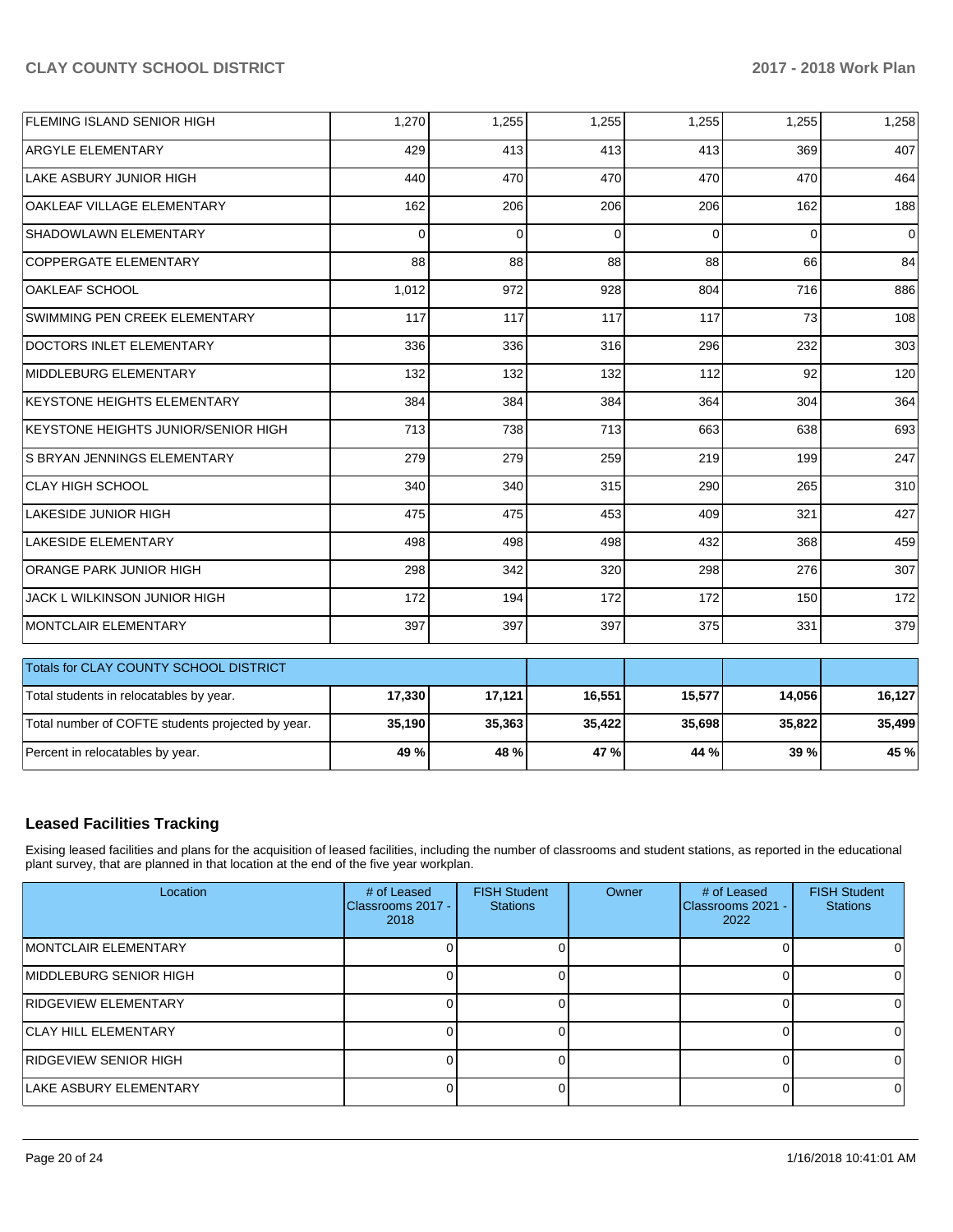| <b>ROBERT M PATERSON ELEMENTARY</b>    | $\overline{0}$ | $\overline{0}$ | 0 | 0 |
|----------------------------------------|----------------|----------------|---|---|
| J L WILKINSON ELEMENTARY               | 0              | 0              | 0 | 0 |
| CLAY SUPERINTENDENT'S OFFICE           | $\mathbf 0$    | 0              | 0 | 0 |
| <b>FLEMING ISLAND ELEMENTARY</b>       | 0              | 0              | 0 | 0 |
| <b>TYNES ELEMENTARY</b>                | $\mathbf 0$    | 0              | 0 | 0 |
| MCRAE ELEMENTARY                       | 0              | 0              | 0 | 0 |
| THUNDERBOLT ELEMENTARY                 | $\mathbf 0$    | 0              | 0 | 0 |
| <b>RIDEOUT ELEMENTARY</b>              | $\Omega$       | 0              | 0 | 0 |
| <b>FLEMING ISLAND SENIOR HIGH</b>      | $\mathbf 0$    | 0              | 0 | 0 |
| SWIMMING PEN CREEK ELEMENTARY          | 0              | 0              | 0 | 0 |
| <b>ARGYLE ELEMENTARY</b>               | 0              | 0              | 0 | 0 |
| LAKE ASBURY JUNIOR HIGH                | 0              | 0              | 0 | 0 |
| COPPERGATE ELEMENTARY                  | 0              | 0              | 0 | 0 |
| <b>OAKLEAF SCHOOL</b>                  | $\Omega$       | 0              | 0 | 0 |
| OAKLEAF VILLAGE ELEMENTARY             | 0              | 0              | 0 | 0 |
| SHADOWLAWN ELEMENTARY                  | 0              | 0              | 0 | 0 |
| PLANTATION OAKS ELEMENTARY             | 0              | 0              | 0 | 0 |
| OAKLEAF HIGH SCHOOL                    | $\Omega$       | 0              | 0 | 0 |
| <b>GREEN COVE SPRINGS JUNIOR HIGH</b>  | 0              | 0              | 0 | 0 |
| CHARLES E BENNETT ELEMENTARY           | 0              | 0              | 0 | 0 |
| R C BANNERMAN LEARNING RESOURCE CENTER | 0              | 0              | 0 | 0 |
| <b>ORANGE PARK ELEMENTARY</b>          | 0              | 0              | 0 | 0 |
| <b>GROVE PARK ELEMENTARY</b>           | 0              | 0              | 0 | 0 |
| <b>WE CHERRY ELEMENTARY</b>            | $\Omega$       | 0              | 0 | 0 |
| ORANGE PARK SENIOR HIGH                | C              | 0              | 0 |   |
| DOCTORS INLET ELEMENTARY               | $\overline{0}$ | $\overline{0}$ | 0 | 0 |
| MIDDLEBURG ELEMENTARY                  | 0              | 0              | 0 | 0 |
| KEYSTONE HEIGHTS ELEMENTARY            | 0              | $\mathbf 0$    | 0 | 0 |
| KEYSTONE HEIGHTS JUNIOR/SENIOR HIGH    | $\mathbf 0$    | 0              | 0 | 0 |
| S BRYAN JENNINGS ELEMENTARY            | 0              | 0              | 0 | 0 |
| CLAY HIGH SCHOOL                       | $\mathbf 0$    | 0              | 0 | 0 |
| LAKESIDE JUNIOR HIGH                   | 0              | 0              | 0 | 0 |
| LAKESIDE ELEMENTARY                    | 0              | 0              | 0 | 0 |
| ORANGE PARK JUNIOR HIGH                | 0              | 0              | 0 | 0 |
| JACK L WILKINSON JUNIOR HIGH           | $\mathbf 0$    | 0              | 0 | 0 |
|                                        | 0              | 0              | 0 | 0 |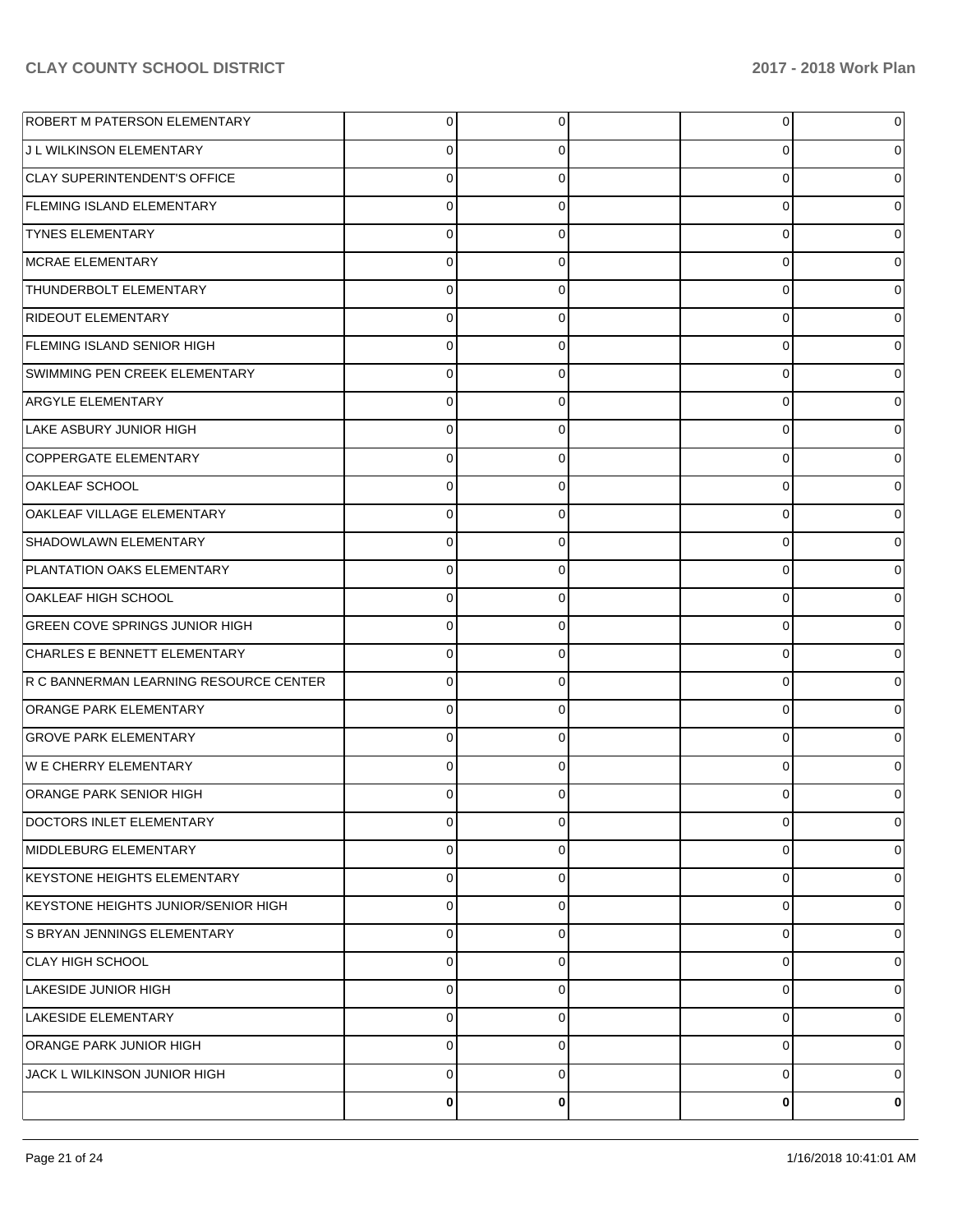## **Failed Standard Relocatable Tracking**

Relocatable units currently reported by school, from FISH, and the number of relocatable units identified as 'Failed Standards'.

Nothing reported for this section.

# **Planning**

### **Class Size Reduction Planning**

**Plans approved by the school board that reduce the need for permanent student stations such as acceptable school capacity levels, redistricting, busing, year-round schools, charter schools, magnet schools, public-private partnerships, multitrack scheduling, grade level organization, block scheduling, or other alternatives.**

The District will consider options such as redistricting, reassignment, and expanded capacity utilization (i.e. year-round school, split scheduling, and block scheduling).

### **School Closure Planning**

**Plans for the closure of any school, including plans for disposition of the facility or usage of facility space, and anticipated revenues.** 

None

# **Long Range Planning**

### **Ten-Year Maintenance**

District projects and locations regarding the projected need for major renovation, repair, and maintenance projects within the district in years 6-10 beyond the projects plans detailed in the five years covered by the work plan.

Nothing reported for this section.

### **Ten-Year Capacity**

Schedule of capital outlay projects projected to ensure the availability of satisfactory student stations for the projected student enrollment in K-12 programs for the future 5 years beyond the 5-year district facilities work program.

Nothing reported for this section.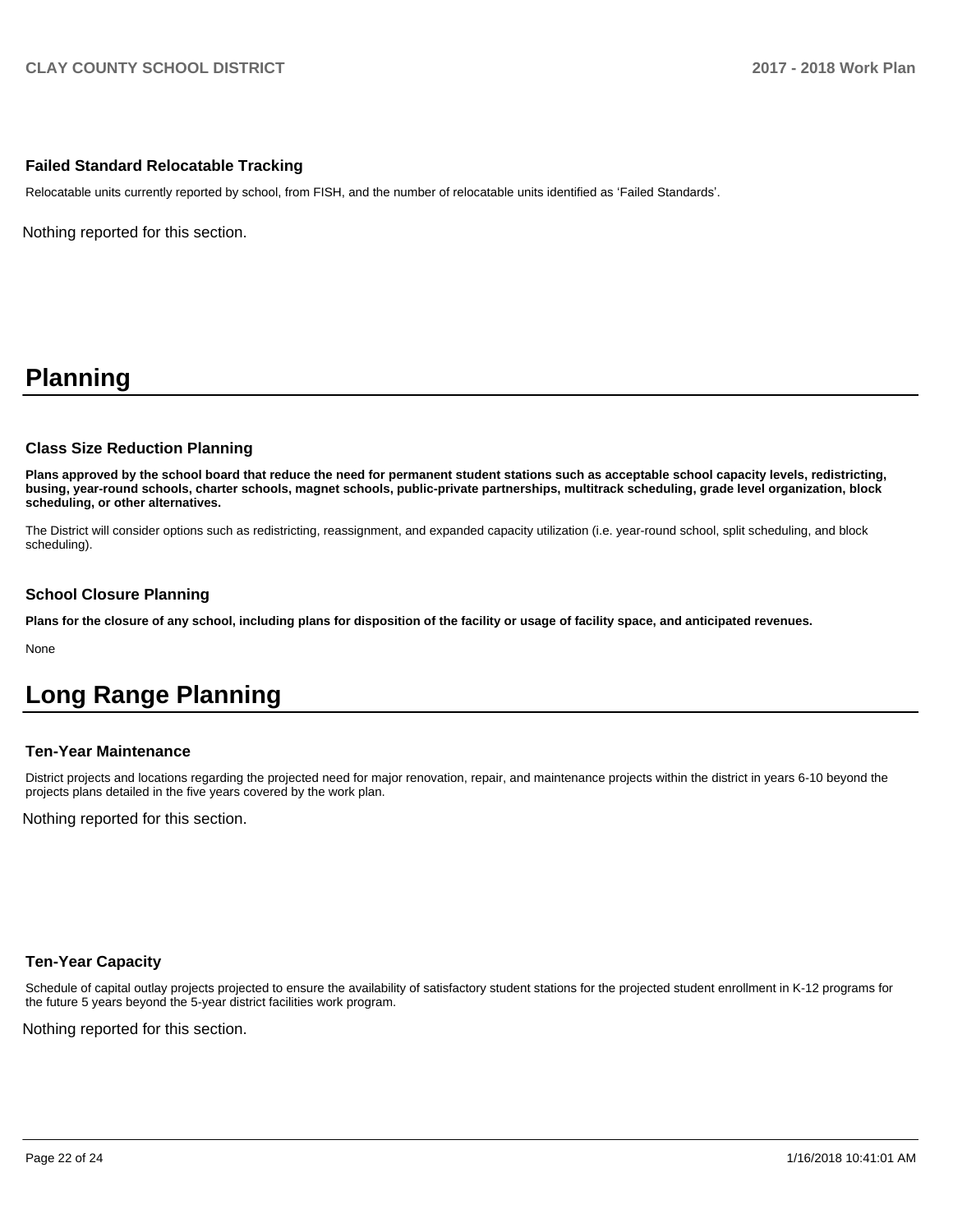## **Ten-Year Planned Utilization**

Schedule of planned capital outlay projects identifying the standard grade groupings, capacities, and planned utilization rates of future educational facilities of the district for both permanent and relocatable facilities.

| <b>Grade Level Projections</b>   | <b>FISH</b><br><b>Student</b><br><b>Stations</b> | Actual 2016 -<br><b>2017 FISH</b><br>Capacity | Actual<br>$2016 -$<br>2017<br><b>COFTE</b> | Actual 2016 - 2017<br><b>Utilization</b> | Actual 2017 - 2018 / 2026 - 2027 new<br>Student Capacity to be added/removed | Projected 2026<br><b>2027 COFTE</b> | Projected 2026 -<br>2027 Utilization |
|----------------------------------|--------------------------------------------------|-----------------------------------------------|--------------------------------------------|------------------------------------------|------------------------------------------------------------------------------|-------------------------------------|--------------------------------------|
| Elementary - District<br>lTotals | 20.754                                           | 20,754                                        | 17,873.95                                  | 86.12 %                                  |                                                                              | 16,491                              | 79.46 %                              |
| Middle - District Totals         | 9.351                                            | 8.413                                         | 6.677.71                                   | 79.38 %                                  |                                                                              | 8.199                               | 97.46 %                              |
| High - District Totals           | 14.500                                           | 13.772                                        | 10.274.56                                  | 74.61 %                                  |                                                                              | 11.634                              | 84.48%                               |
| Other - ESE, etc                 | 711                                              | 568                                           | 233.02                                     | 41.02 %                                  |                                                                              | 242                                 | 42.61 %                              |
|                                  | 45,316                                           | 43,507                                        | 35.059.24                                  | 80.58 %                                  |                                                                              | 36,566                              | 84.05 %                              |

**Combination schools are included with the middle schools for student stations, capacity, COFTE and utilization purposes because these facilities all have a 90% utilization factor. Use this space to explain or define the grade groupings for combination schools.** 

No comments to report.

#### **Ten-Year Infrastructure Planning**

**Proposed Location of Planned New, Remodeled, or New Additions to Facilities in 06 thru 10 out years (Section 28).**

Nothing reported for this section.

Plans for closure of any school, including plans for disposition of the facility or usage of facility space, and anticipated revenues in the 06 thru 10 out **years (Section 29).**

Nothing reported for this section.

#### **Twenty-Year Maintenance**

District projects and locations regarding the projected need for major renovation, repair, and maintenance projects within the district in years 11-20 beyond the projects plans detailed in the five years covered by the work plan.

Nothing reported for this section.

#### **Twenty-Year Capacity**